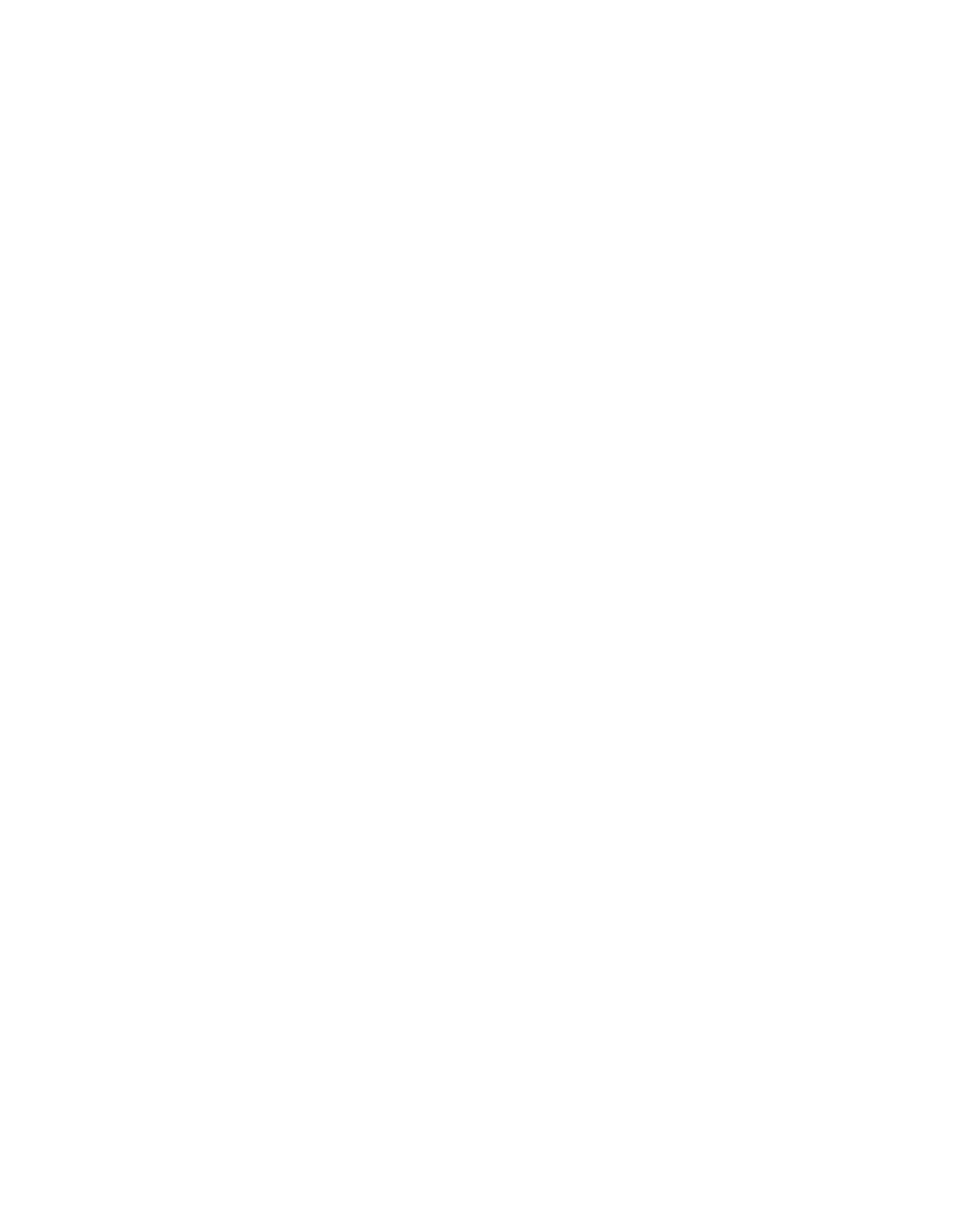## **COUNCIL OF EUROPE**

COMMITTEE OF MINISTERS

**Recommendation Rec(2001)10 of the Committee of Ministers to member states on the European Code of Police Ethics**

*(Adopted by the Committee of Ministers on 19 September 2001 at the 765th meeting of the Ministers' Deputies)*

The Committee of Ministers, under the terms of Article15.b of the Statute of the Council of Europe,

Recalling that the aim of the Council of Europe is to achieve greater unity between its members;

Bearing in mind that it is also the purpose of the Council of Europe to promote the rule of law, which constitutes the basis of all genuine democracies;

Considering that the criminal justice system plays a key role in safeguarding the rule of law and that the police have an essential role within that system;

Aware of the need of all member states to provide effective crime fighting both at the national and the international level;

Considering that police activities to a large extent are performed in close contact with the public and that police efficiency is dependent on public support;

Recognising that most European police organisations – in addition to upholding the law – are performing social as well as service functions in society;

Convinced that public confidence in the police is closely related to their attitude and behaviour towards the public, in particular their respect for the human dignity and fundamental rights and freedoms of the individual as enshrined, in particular, in the European Convention on Human Rights;

Considering the principles expressed in the United Nations Code of Conduct for Law Enforcement Officials and the resolution of the Parliamentary Assembly of the Council of Europe on the Declaration on the Police;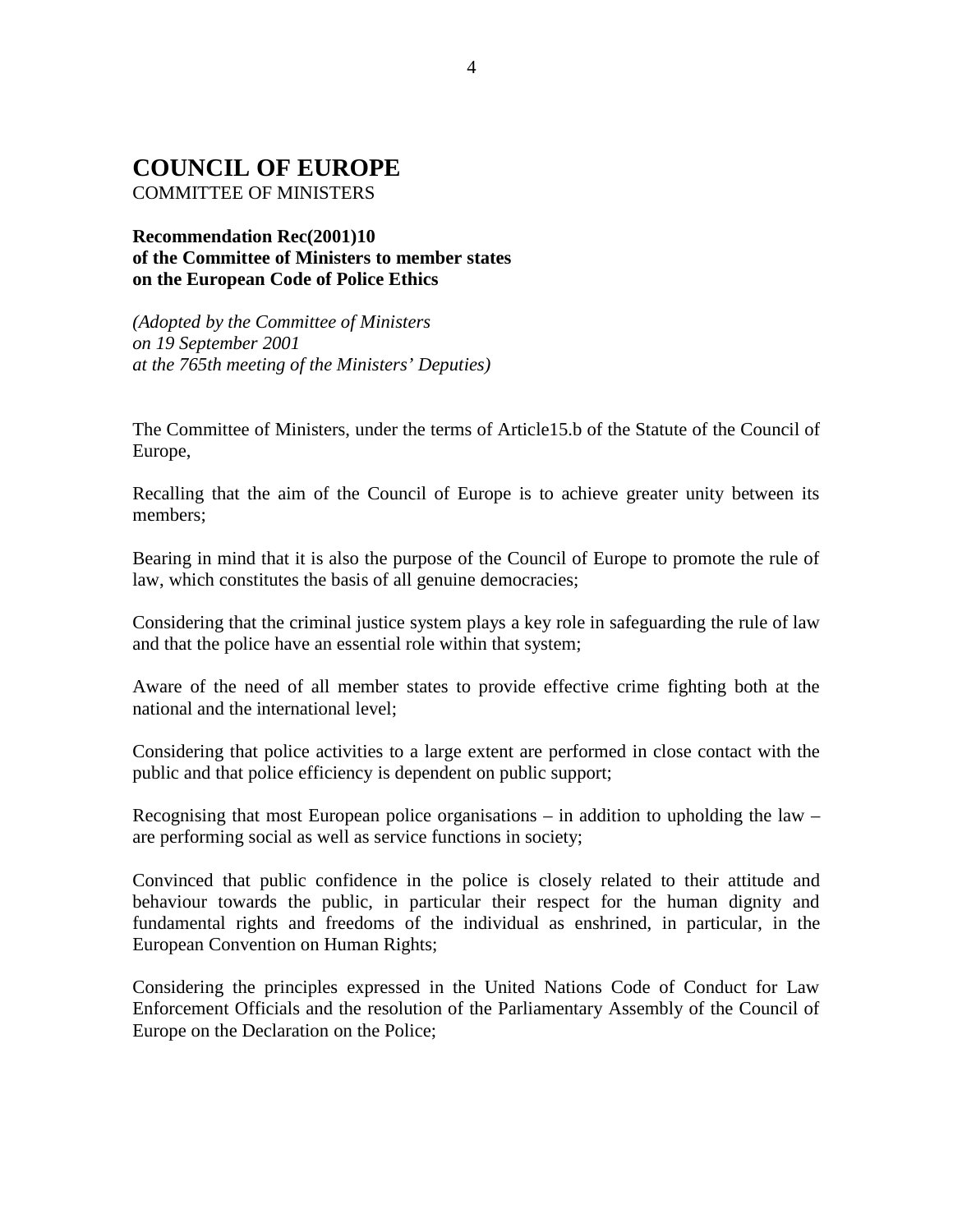Bearing in mind principles and rules laid down in texts related to police matters – criminal, civil and public law as well as human rights aspects - as adopted by the Committee of Ministers, decisions and judgments of the European Court of Human Rights and principles adopted by the Committee for the Prevention of Torture and Inhuman or Degrading Treatment or Punishment;

Recognising the diversity of police structures and means of organising the police in Europe;

Considering the need to establish common European principles and guidelines for the overall objectives, performance and accountability of the police to safeguard security and individual's rights in democratic societies governed by the rule of law,

Recommends that the governments of member states be guided in their internal legislation, practice and codes of conduct of the police by the principles set out in the text of the European Code of Police Ethics, appended to the present recommendation, with a view to their progressive implementation, and to give the widest possible circulation to this text.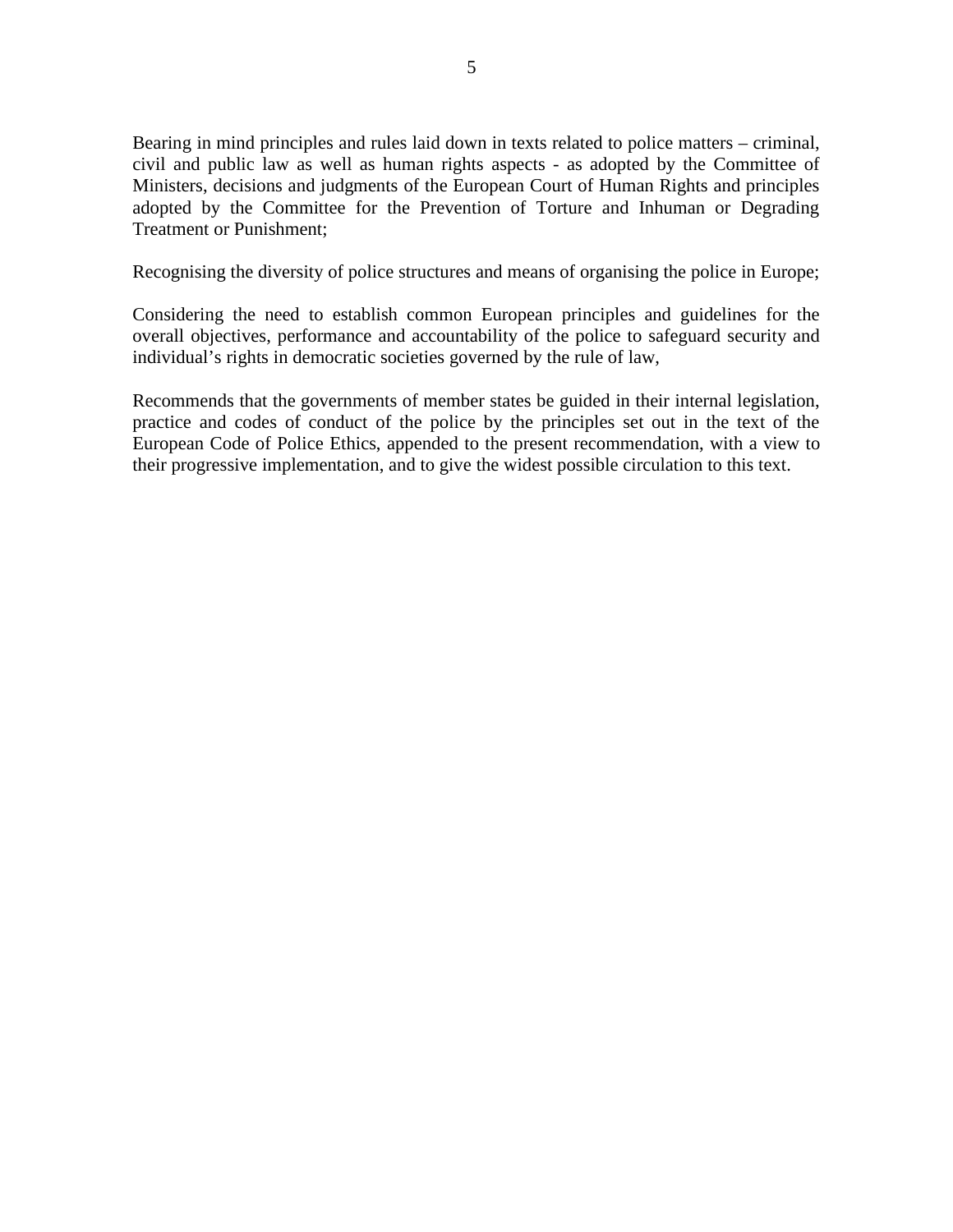## **Appendix to Recommendation Rec(2001)10**

#### **Definition of the scope of the code**

This code applies to traditional public police forces or police services, or to other publicly authorised and/or controlled bodies with the primary objectives of maintaining law and order in civil society, and who are empowered by the state to use force and/or special powers for these purposes.

#### **I. Objectives of the police**

1. The main purposes of the police in a democratic society governed by the rule of law are:

- to maintain public tranquillity and law and order in society;

- to protect and respect the individual's fundamental rights and freedoms as enshrined, in particular, in the European Convention on Human Rights;

- to prevent and combat crime;

- to detect crime;

- to provide assistance and service functions to the public.

## **II. Legal basis of the police under the rule of law**

2. The police are a public body which shall be established by law.

3. Police operations must always be conducted in accordance with the national law and international standards accepted by the country.

4. Legislation guiding the police shall be accessible to the public and sufficiently clear and precise, and, if need be, supported by clear regulations equally accessible to the public and clear.

5. Police personnel shall be subject to the same legislation as ordinary citizens, and exceptions may only be justified for reasons of the proper performance of police work in a democratic society.

## **III. The police and the criminal justice system**

6. There shall be a clear distinction between the role of the police and the prosecution, the judiciary and the correctional system; the police shall not have any controlling functions over these bodies.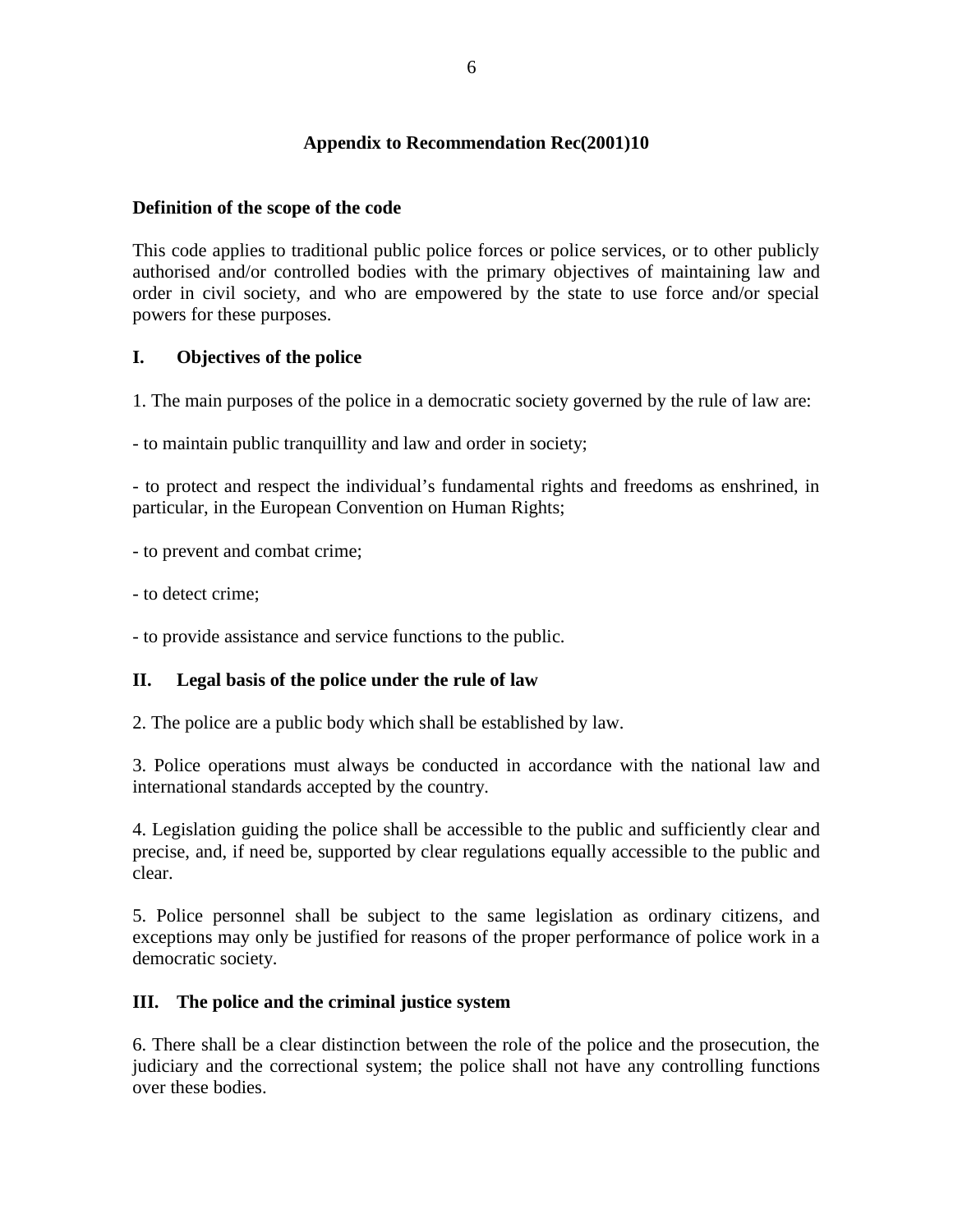7. The police must strictly respect the independence and the impartiality of judges; in particular, the police shall neither raise objections to legitimate judgments or judicial decisions, nor hinder their execution.

8. The police shall, as a general rule, have no judicial functions. Any delegation of judicial powers to the police shall be limited and in accordance with the law. It must always be possible to challenge any act, decision or omission affecting individual rights by the police before the judicial authorities.

9. There shall be functional and appropriate co-operation between the police and the public prosecution. In countries where the police are placed under the authority of the public prosecution or the investigating judge, the police shall receive clear instructions as to the priorities governing crime investigation policy and the progress of criminal investigation in individual cases. The police should keep the superior crime investigation authorities informed of the implementation of their instructions, in particular, the development of criminal cases should be reported regularly.

10. The police shall respect the role of defence lawyers in the criminal justice process and, whenever appropriate, assist in ensuring the right of access to legal assistance effective, in particular with regard to persons deprived of their liberty.

11. The police shall not take the role of prison staff, except in cases of emergency.

## **IV. Organisational structures of the police**

## *A. General*

12. The police shall be organised with a view to earning public respect as professional upholders of the law and providers of services to the public.

13. The police, when performing police duties in civil society, shall be under the responsibility of civilian authorities.

14. The police and its personnel in uniform shall normally be easily recognisable.

15. The police shall enjoy sufficient operational independence from other state bodies in carrying out its given police tasks, for which it should be fully accountable.

16. Police personnel, at all levels, shall be personally responsible and accountable for their own actions or omissions or for orders to subordinates.

17. The police organisation shall provide for a clear chain of command within the police. It should always be possible to determine which superior is ultimately responsible for the acts or omissions of police personnel.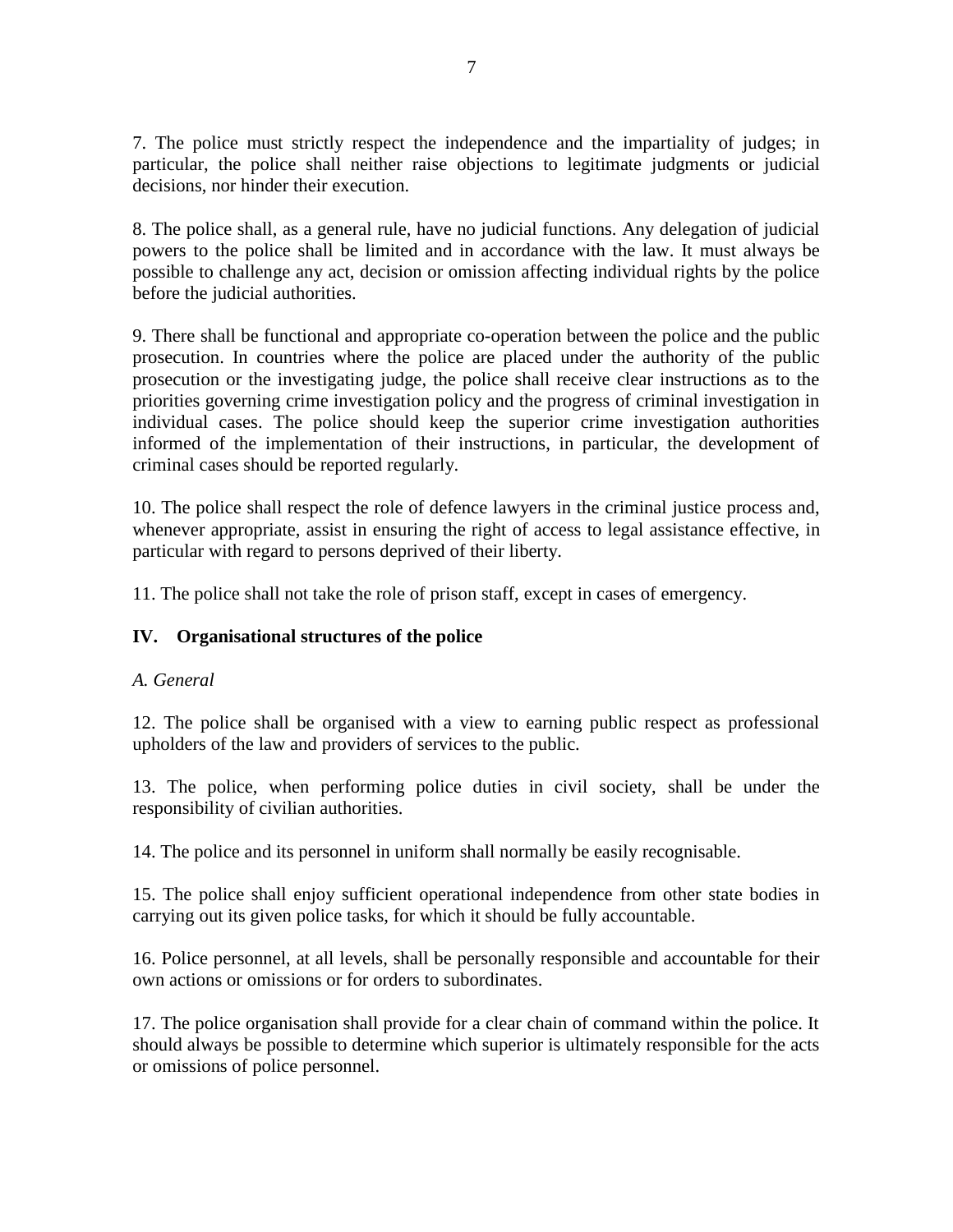18. The police shall be organised in a way that promotes good police/public relations and, where appropriate, effective co-operation with other agencies, local communities, nongovernmental organisations and other representatives of the public, including ethnic minority groups.

19. Police organisations shall be ready to give objective information on their activities to the public, without disclosing confidential information. Professional guidelines for media contacts shall be established.

20. The police organisation shall contain efficient measures to ensure the integrity and proper performance of police staff, in particular to guarantee respect for individuals' fundamental rights and freedoms as enshrined, notably, in the European Convention on Human Rights.

21. Effective measures to prevent and combat police corruption shall be established in the police organisation at all levels.

## *B. Qualifications, recruitment and retention of police personnel*

22. Police personnel, at any level of entry, shall be recruited on the basis of their personal qualifications and experience, which shall be appropriate for the objectives of the police.

23. Police personnel shall be able to demonstrate sound judgment, an open attitude, maturity, fairness, communication skills and, where appropriate, leadership and management skills. Moreover, they shall possess a good understanding of social, cultural and community issues.

24. Persons who have been convicted for serious crimes shall be disqualified from police work.

25. Recruitment procedures shall be based on objective and non-discriminatory grounds, following the necessary screening of candidates. In addition, the policy shall aim at recruiting men and women from various sections of society, including ethnic minority groups, with the overall objective of making police personnel reflect the society they serve.

## *C. Training of Police Personnel*

26. Police training, which shall be based on the fundamental values of democracy, the rule of law and the protection of human rights, shall be developed in accordance with the objectives of the police.

27. General police training shall be as open as possible towards society.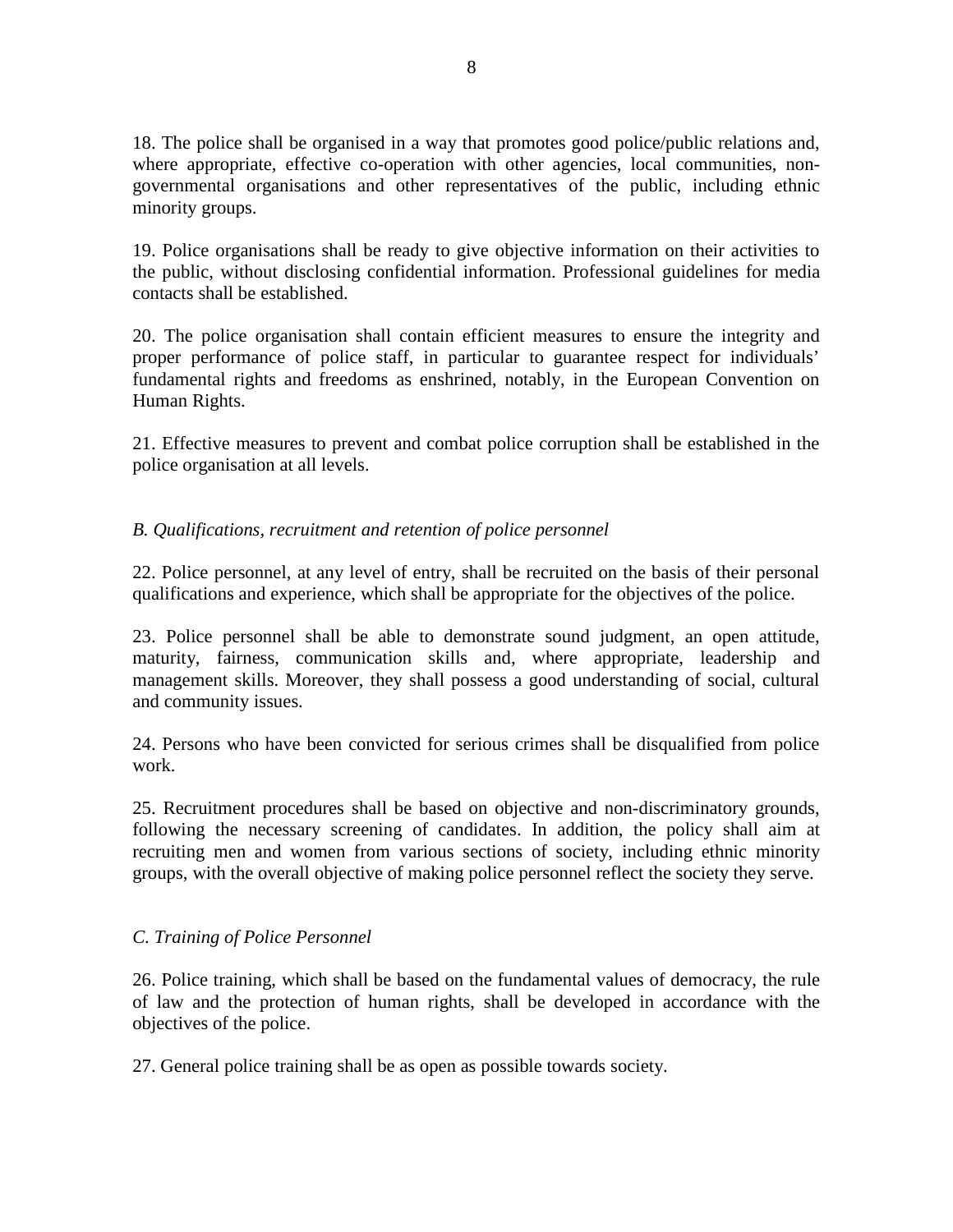28. General initial training should preferably be followed by in-service training at regular intervals, and specialist, management and leadership training, when it is required.

29. Practical training on the use of force and limits with regard to established human rights principles, notably the European Convention on Human Rights and its case law, shall be included in police training at all levels.

30. Police training shall take full account of the need to challenge and combat racism and xenophobia.

## *D. Rights of police personnel*

31. Police staff shall as a rule enjoy the same civil and political rights as other citizens. Restrictions to these rights may only be made when they are necessary for the exercise of the functions of the police in a democratic society, in accordance with the law, and in conformity with the European Convention on Human Rights.

32. Police staff shall enjoy social and economic rights, as public servants, to the fullest extent possible. In particular, staff shall have the right to organise or to participate in representative organisations, to receive an appropriate remuneration and social security, and to be provided with special health and security measures, taking into account the particular character of police work.

33. Disciplinary measures brought against police staff shall be subject to review by an independent body or a court.

34. Public authorities shall support police personnel who are subject to ill-founded accusations concerning their duties.

#### **V. Guidelines for police action/intervention**

#### *A. Guidelines for police action/intervention: general principles*

35. The police, and all police operations, must respect everyone's right to life.

36. The police shall not inflict, instigate or tolerate any act of torture or inhuman or degrading treatment or punishment under any circumstances.

37. The police may use force only when strictly necessary and only to the extent required to obtain a legitimate objective.

38. Police must always verify the lawfulness of their intended actions.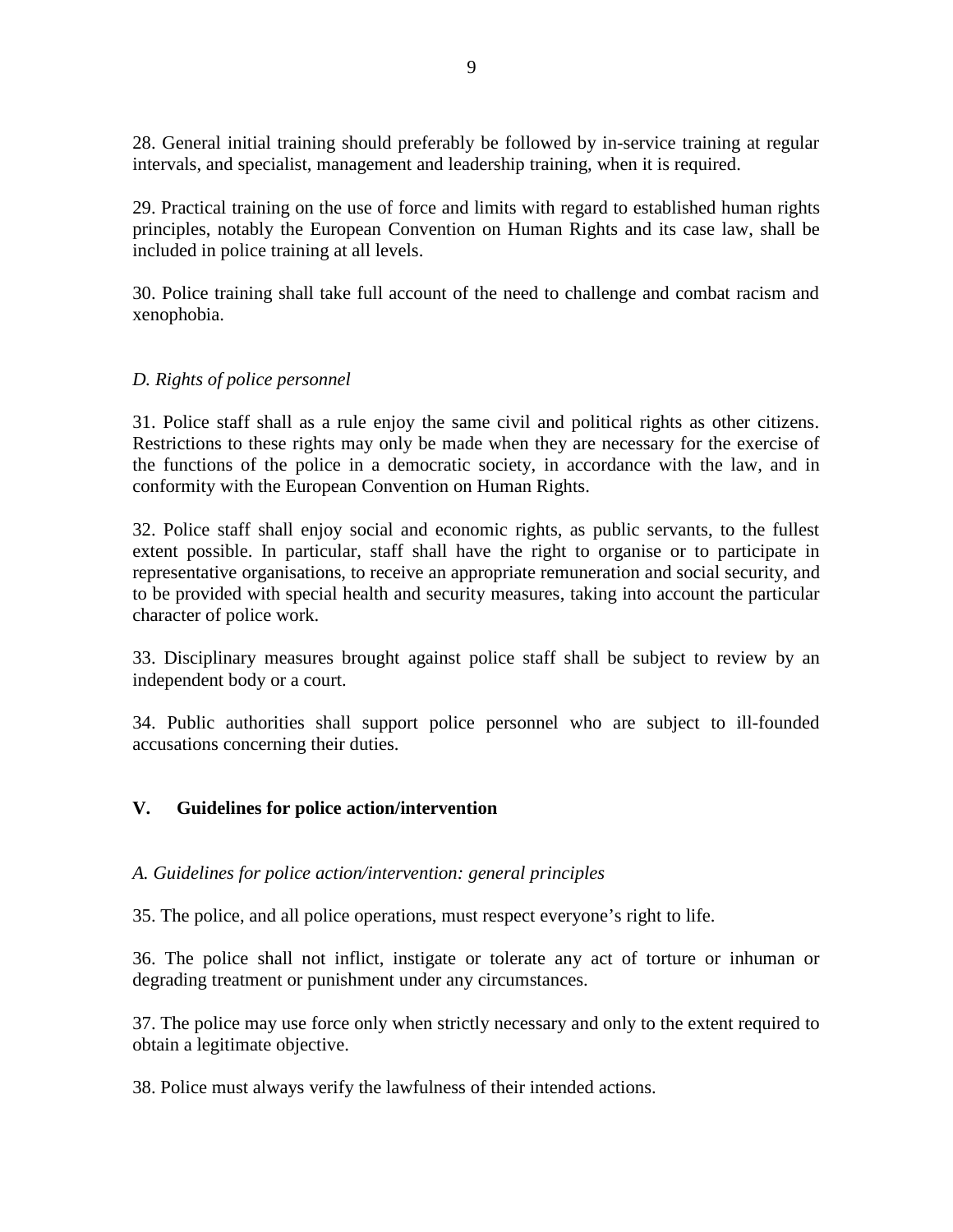39. Police personnel shall carry out orders properly issued by their superiors, but they shall have a duty to refrain from carrying out orders which are clearly illegal and to report such orders, without fear of sanction.

40. The police shall carry out their tasks in a fair manner, guided, in particular, by the principles of impartiality and non-discrimination.

41. The police shall only interfere with individual's right to privacy when strictly necessary and only to obtain a legitimate objective.

42. The collection, storage, and use of personal data by the police shall be carried out in accordance with international data protection principles and, in particular, be limited to the extent necessary for the performance of lawful, legitimate and specific purposes.

43. The police, in carrying out their activities, shall always bear in mind everyone's fundamental rights, such as freedom of thought, conscience, religion, expression, peaceful assembly, movement and the peaceful enjoyment of possessions.

44. Police personnel shall act with integrity and respect towards the public and with particular consideration for the situation of individuals belonging to especially vulnerable groups.

45. Police personnel shall, during intervention, normally be in a position to give evidence of their police status and professional identity.

46. Police personnel shall oppose all forms of corruption within the police. They shall inform superiors and other appropriate bodies of corruption within the police.

## *B. Guidelines for police action/intervention: specific situations*

## *1. Police investigation*

47. Police investigations shall, as a minimum, be based upon reasonable suspicion of an actual or possible offence or crime.

48. The police must follow the principles that everyone charged with a criminal offence shall be considered innocent until found guilty by a court, and that everyone charged with a criminal offence has certain rights, in particular the right to be informed promptly of the accusation against him/her, and to prepare his/her defence either in person, or through legal assistance of his/her own choosing.

49. Police investigations shall be objective and fair. They shall be sensitive and adaptable to the special needs of persons, such as children, juveniles, women, minorities including ethnic minorities and vulnerable persons.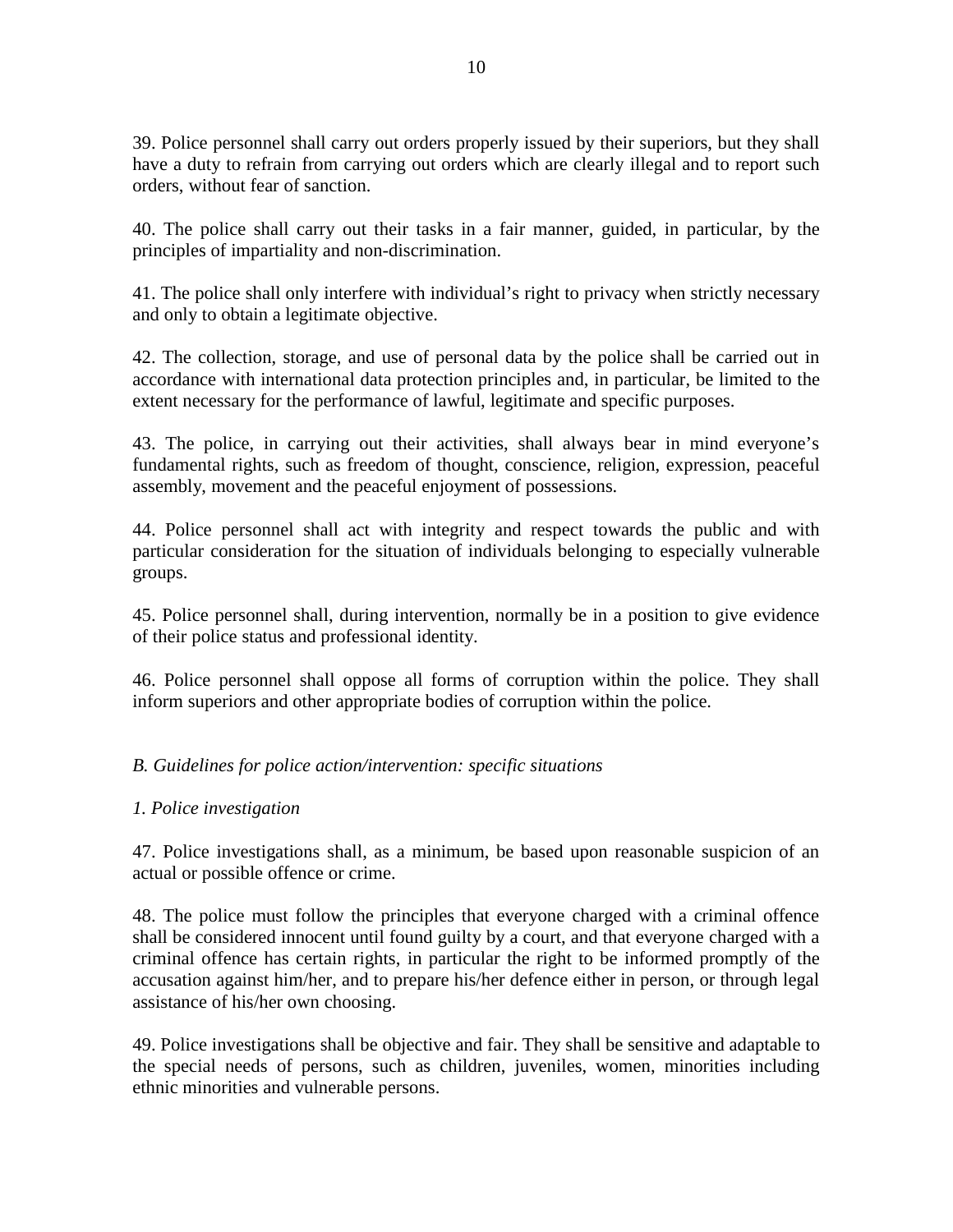50. Guidelines for the proper conduct and integrity of police interviews shall be established, bearing in mind Article 48. They shall, in particular, provide for a fair interview during which those interviewed are made aware of the reasons for the interview as well as other relevant information. Systematic records of police interviews shall be kept.

51. The police shall be aware of the special needs of witnesses and shall be guided by rules for their protection and support during investigation, in particular where there is a risk of intimidation of witnesses.

52. Police shall provide the necessary support, assistance and information to victims of crime, without discrimination.

53. The police shall provide interpretation/translation where necessary throughout the police investigation.

## *2. Arrest/deprivation of liberty by the police*

54. Deprivation of liberty of persons shall be as limited as possible and conducted with regard to the dignity, vulnerability and personal needs of each detainee. A custody record shall be kept systematically for each detainee.

55. The police shall, to the extent possible according to domestic law, inform promptly persons deprived of their liberty of the reasons for the deprivation of their liberty and of any charge against them, and shall also without delay inform persons deprived of their liberty of the procedure applicable to their case.

56. The police shall provide for the safety, health, hygiene and appropriate nourishment of persons in the course of their custody. Police cells shall be of a reasonable size, have adequate lighting and ventilation and be equipped with suitable means of rest.

57. Persons deprived of their liberty by the police shall have the right to have the deprivation of their liberty notified to a third party of their choice, to have access to legal assistance and to have a medical examination by a doctor, whenever possible, of their choice.

58. The police shall, to the extent possible, separate persons deprived of their liberty under suspicion of having committed a criminal offence from those deprived of their liberty for other reasons. There shall normally be a separation between men and women as well as between adults and juveniles.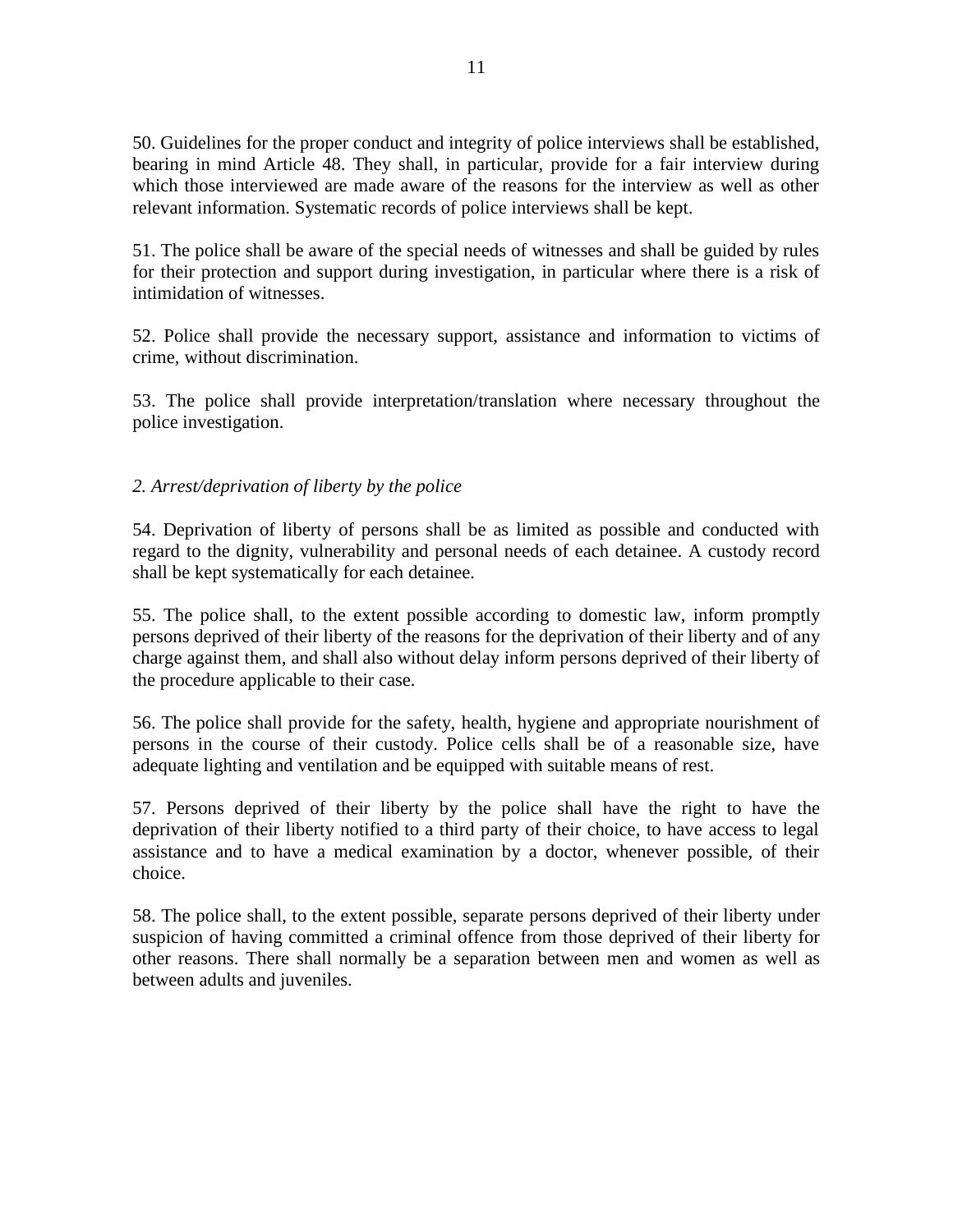#### **VI. Accountability and control of the police**

59. The police shall be accountable to the state, the citizens and their representatives. They shall be subject to efficient external control.

60. State control of the police shall be divided between the legislative, the executive and the judicial powers.

61. Public authorities shall ensure effective and impartial procedures for complaints against the police.

62. Accountability mechanisms, based on communication and mutual understanding between the public and the police, shall be promoted.

63. Codes of ethics of the police, based on the principles set out in the present recommendation, shall be developed in member states and overseen by appropriate bodies.

## **VII. Research and international co-operation**

64. Member states shall promote and encourage research on the police, both by the police themselves and external institutions.

65. International co-operation on police ethics and human rights aspects of the police shall be supported.

66. The means of promoting the principles of the present recommendation and their implementation must be carefully scrutinised by the Council of Europe.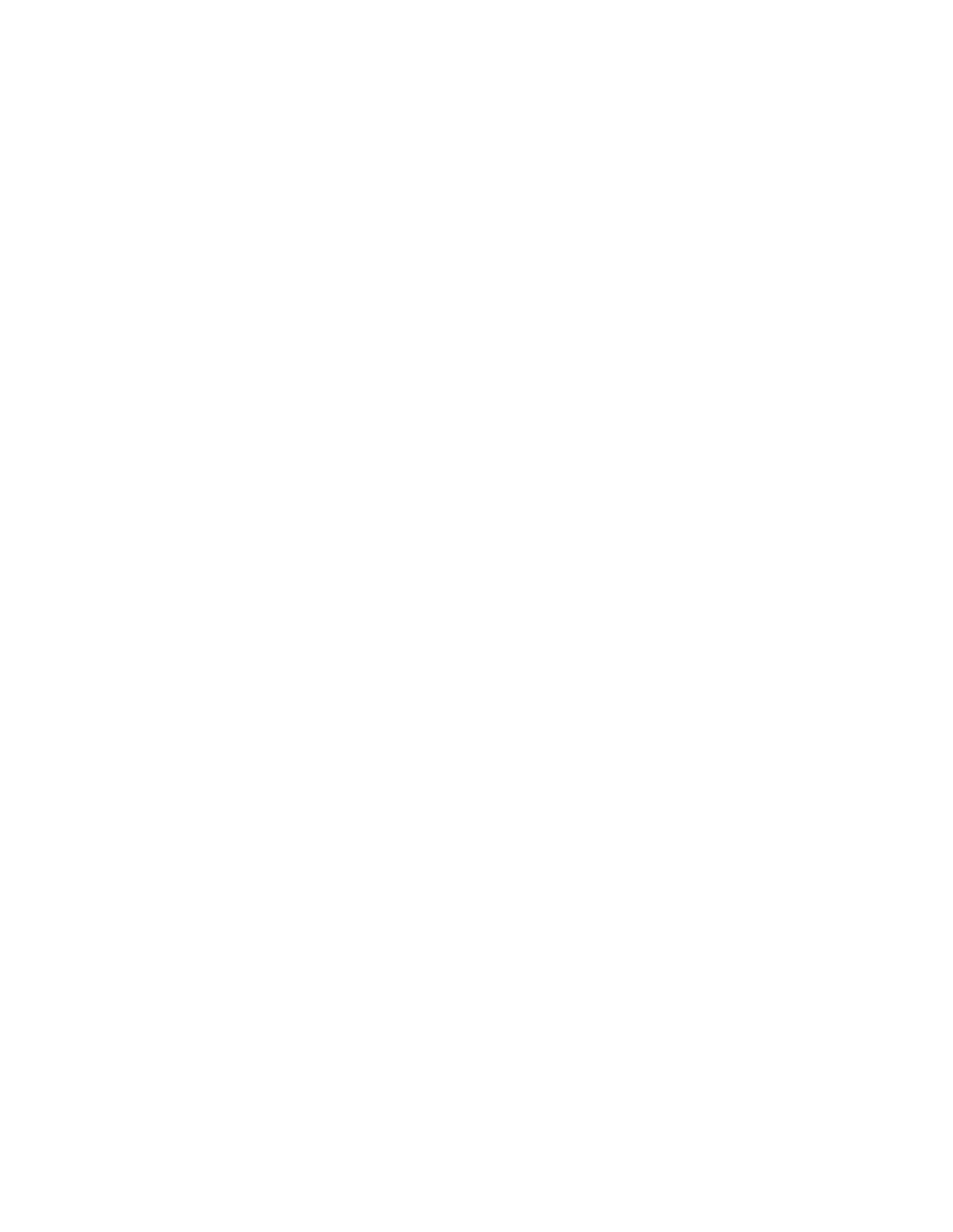## **EXPLANATORY MEMORANDUM**

**Relating to the Recommendation Rec(2001)10 of the Committee of Ministers to member states on the European Code of Police Ethics**

#### **I. Introduction**

#### **I.1. Codes of Police Ethics**

Much that has been written about the police takes the form of descriptions of how they do or would act in various situations. There is tendency, except in a moralising manner, to set aside questions of how the police *should* act: to make clear the values and standards that are required of police in a modern, democratic society. The provision of "The European Code of Police Ethics" provides a basis for just such a framework. It could not be more timely. Many European countries are reorganising their police to promote and consolidate democratic values. They are also concerned to secure common policing standards across national boundaries both to meet the expectations of increasingly mobile Europeans, who wish to be confident of uniform, fair and predictable treatment by police, and to enhance their powers of co-operation, and hence their effectiveness, in the fight against international crime. The provision of the Code also supports the Council of Europe's aim of achieving greater unity between its members.

A glance at the role of police in a democracy reveals the particular relevance of a code of ethics for the police. People within democracies have organised their states to secure maximum freedom for themselves within the rule of law. Likewise, the criminal justice systems have been developed with the purpose of providing individual liberty and security. In democratic societies where the rule of law prevails, the police undertake the traditional functions of preventing, combating and detecting crime, preserving public tranquillity, upholding the law, maintaining public order, and protecting the fundamental rights of the individual. Moreover, in such societies the police provide various services to the public that are of a social nature, which support their other activities. They are granted discretion to fulfil these functions. The police in democracies help to sustain the values of democracy, and are themselves imbued with the self-same values. In general, the public consent to and, indeed, welcome the exercise of legitimate authority by the police so long as the police are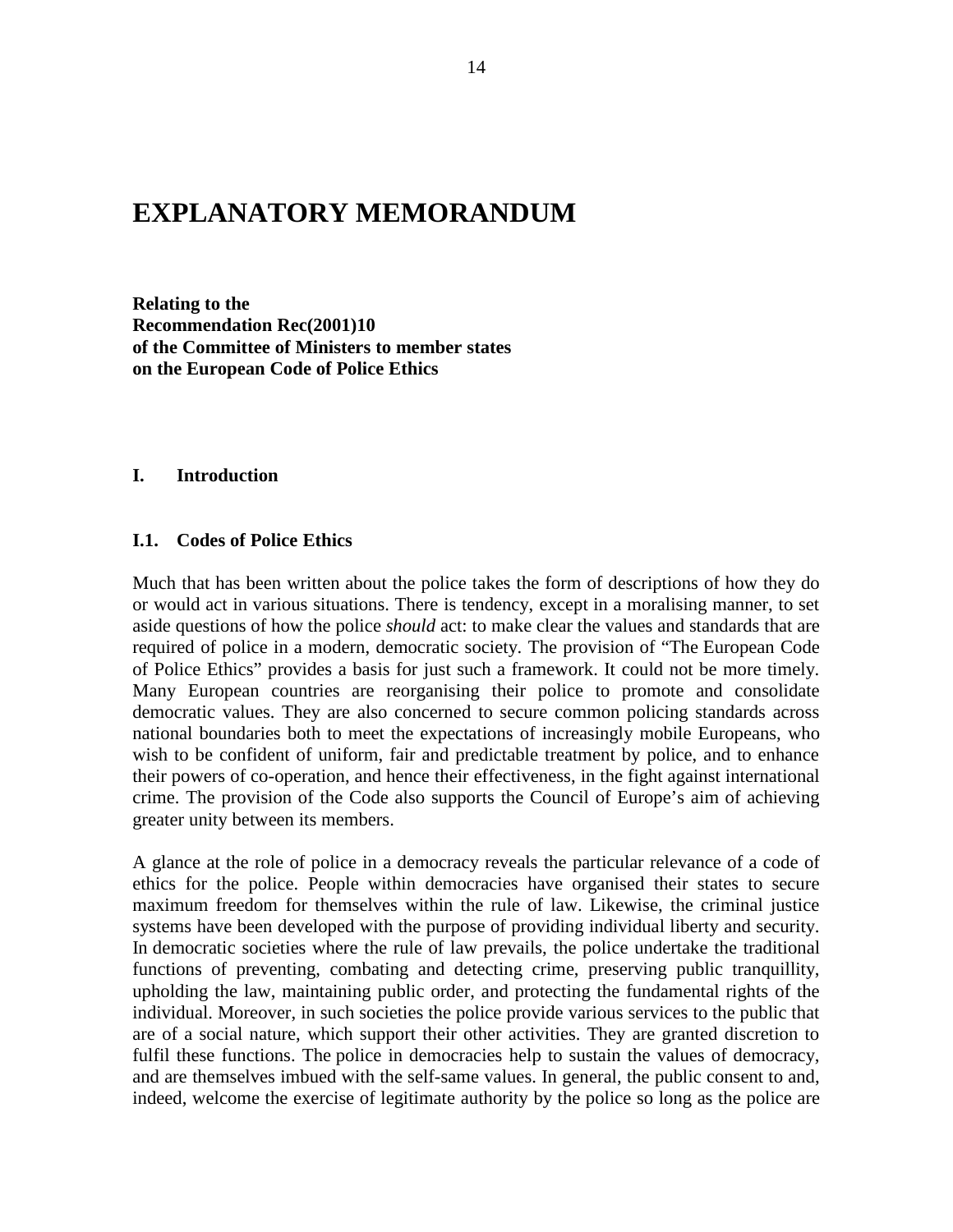seen to carry out their tasks towards worthwhile, democratic ends in an ethically acceptable manner. In turn, when they fulfil these conditions, the police have every right to expect that the public will trust them to carry out their responsibilities, and support and co-operate with them in their activities when doing so. These ideas about policing within democracies are at the heart of the Council of Europe.

Although a code of police ethics is only the beginning of any process to secure common police standards, without one such a process has little hope of succeeding. By laying the foundation for ethical norms, a code of police ethics enhances the possibility that ethical problems are more readily identified, more fully understood, analysed more carefully and more readily resolved. It also prompts questions about the values served by the police as an organisation, and their proper application. Key concepts within the police, such as 'loyalty', 'consent', 'impartiality', 'discretion' and 'professionalism' all benefit from the common reference and shared meaning, and hence understanding, made possible by a code. Moreover, it can help articulate personal standards of conduct, which captures a sense of pride in being members of a police organisation. This is of particular importance to police recruits, who need to know from the outset the core values that should define and govern their work. The mention of police recruits is a reminder of how important codes are for police training. Without some such objective reference for standards and values, the trainer's task is made doubly difficult. Both the origin and authority of standards have to be argued for, with the risk that they are seen as merely local and the creation of no one but the trainer. It should be added that a police code of ethics has merit at all levels of training.

As has been mentioned, police services are greatly enhanced if police enjoy the consent and close co-operation of the public. The public is dependent upon the responsible delivery of police services for the delivery of which the police are invested with considerable authority, including discretion, which constitutes a virtual monopoly of legitimate coercion. For this reason the public has a need for assurance. A well publicised police code of ethics, by underlining the common standards, purposes and values of the police, can help to promote public trust in the police and further good public relations and co-operation. The same standards, by making clear the range and scope of police services help safeguard the police against unwarranted, frivolous and vexatious demands, and, above all, limit their liability for failures of service.

Moreover, a police code of ethics can work as a regulatory instrument for the internal organisation of the police. This is one of the striking features of "The European Code of Police Ethics". By providing minimum standards, values and ethical frameworks, it may serve a regulatory function in at least four ways: maintain quality control of the personnel of the police organisation (including civilian staff); help in the exercise of leadership, management and supervision; make senior members of the organisation more accountable; and provide a norm for the adjudication of difficult, internal disputes.

In terms of its possible influence upon police practice, a police code of ethics recommends best practice for the police, and is a specialised version of habitual, everyday, common- -sense principled conduct. There are, however, a number of meanings for the word "ethics". Aristotle established the most widely understood meaning of the word. For him, it refers to the critical discipline that focuses upon everyday ethical conduct and beliefs for its subject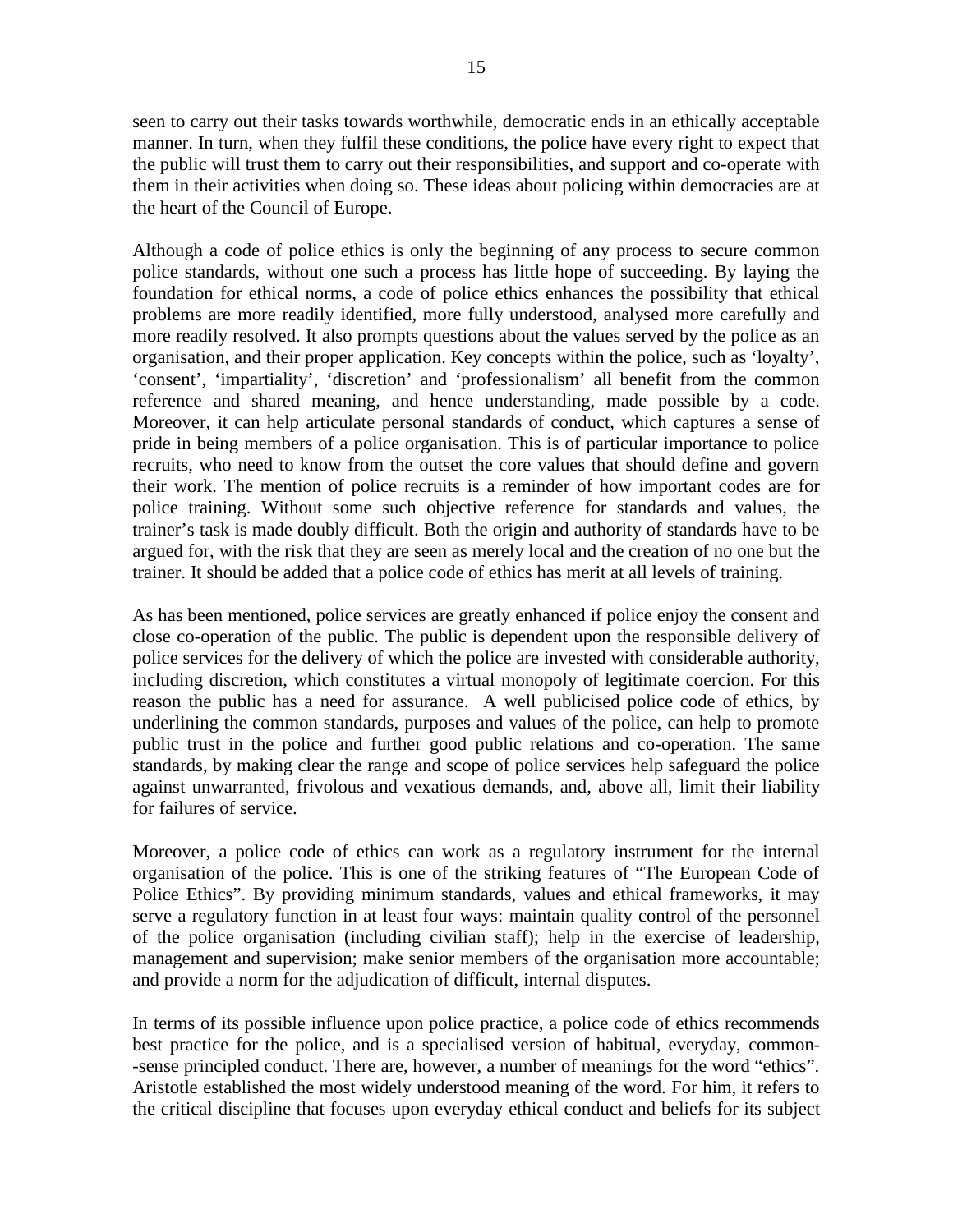matter. This is not the meaning of the word intended in the title " The European Code of Police Ethics". Modern societies and their police are partly organised under the twin principles of division of labour and co-operation. People find themselves engaged in a large number of specialised activities. While their everyday relationships employ common standards of conduct, they often have need of more specialised understanding and guidance when it comes to their particular jobs and occupations. This is because their work focuses upon particular aspects of human conduct in ways that highlight ethical dilemmas that are regularly repeated, and which their occupational roles require them to cope with and resolve. This is particularly the case with those working in the public services, where the public entrust their well-being to occupational specialists. In this context the word "ethics" refers to that body of principled requirements and prescriptions that is deemed fit to regulate the conduct of the occupation. It is important to note that "ethics" in this sense represents an attempt to apply everyday ethics to the specialist demands and dilemmas of public organisations. It is in this sense that "ethics" is used in "The European Code of Police Ethics".

The police objective of upholding the rule of law encompasses two distinct but inter-related duties: the duty of upholding the properly enacted and constituted law of the state, including securing a general condition of public tranquillity, and the related duty of keeping strictly within prescribed powers, abstaining from arbitrary action and respecting the individual rights and freedoms of members of the public.

The rule of law is focused not only on what is done but on how it is done. In carrying out their duties, police need to respect citizen's individual rights, including human rights, and freedoms and avoid arbitrary or unlawful action. This is fundamental to the meaning of the rule of law and therefore to the whole meaning and purpose of police duty in a democracy.

Above all the rule of law requires that those who make, adjudicate and apply the law should be subject to that same law. In other words, the police should be subject to the self-same law that they apply and uphold. It is the mark of the police in a fully-fledged and mature democracy that they bind and subject themselves to the very law that they are pledged to uphold. The police role in upholding and safeguarding the rule of law is so important that the condition of a democracy can often be determined just by examining the conduct of its police.

The European Code of Police Ethics aims to provide a set of principles and guidelines for the overall objectives, performance and control of the police in democratic societies governed by the rule of law, and is to a large extent influenced by the European Convention on Human Rights. The Code is concerned to make specific and define the requirements and arrangements that fit the police to meet the difficult, demanding and delicate task of preventing and detecting crime and maintaining law and order in civil, democratic society. Even if the Recommendation primarily is aimed at Governments the guidelines are drafted in such a way that they may also be a source of inspiration to those dealing with the police and police matters at a more pragmatic level.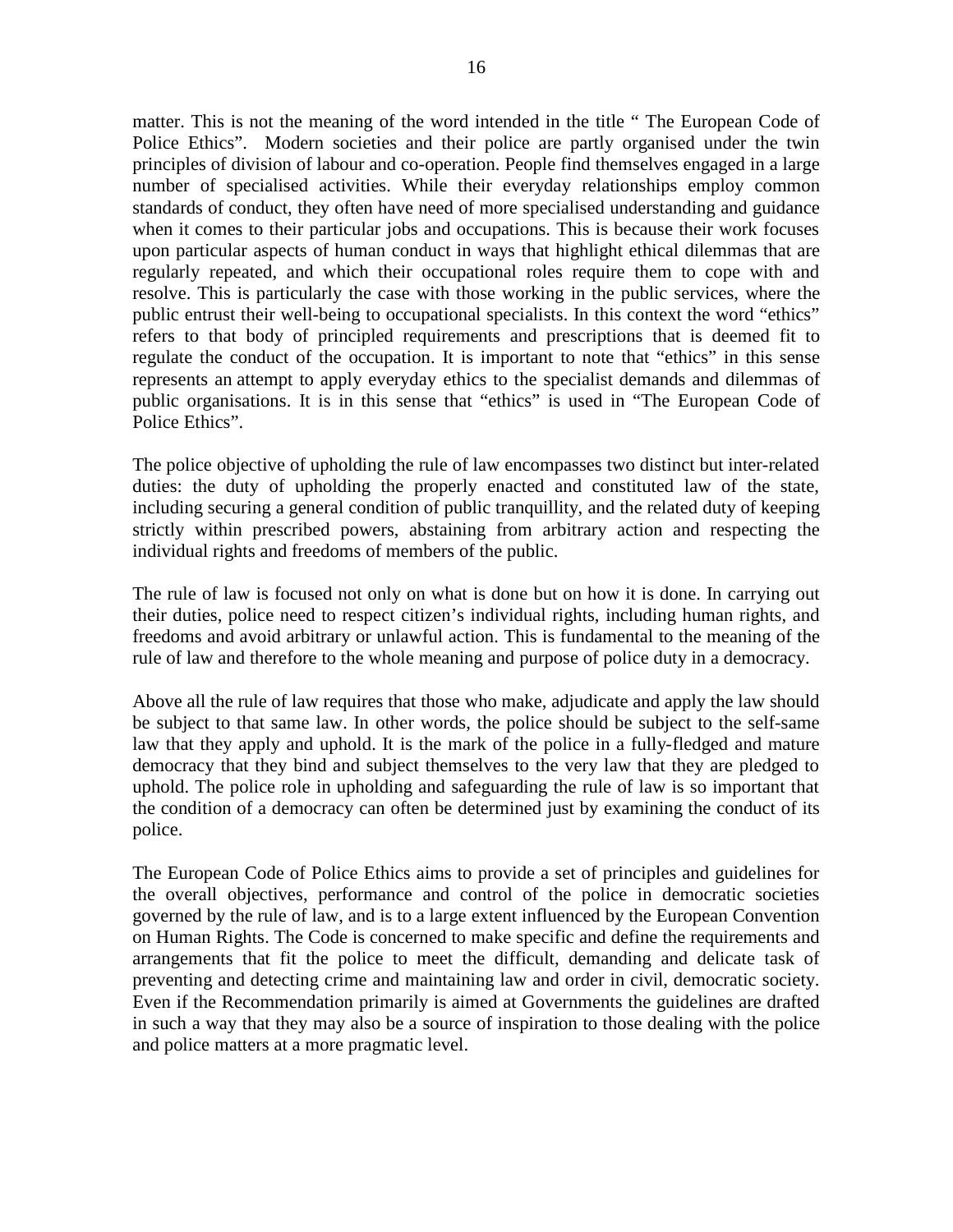#### **I.2 The background to "The European Code of Police Ethics"**

From its earliest days, the Council of Europe has had police matters on its agenda. Indeed, the police play such an important role with regard to the protection of the fundamental values of the Council of Europe (pluralistic democracy, the rule of law and human rights) that the Council of Europe provides a natural platform for European discussion on the role of the police in a democratic society.

Considerable case law relating to the police has been established by the European Court of Human Rights. Moreover, guiding principles relevant to the police have been developed by the European Committee for the Prevention of Torture and Inhuman or Degrading Treatment or Punishment (CPT). The European Social Charter and its case-law comprises important principles with regard to the social and economic rights of police personnel. The European Commission against Racism and Intolerance (ECRI) has developed principles for the police in its specific field of competence. Moreover, the European Commission for Democracy through Law (Venice Commission) has adopted texts on constitutional aspects of the police. The Group of States against Corruption (GRECO) has the mandate to evaluate national administrations, including the police, with regard to corruption.

The police has also been subject to the requirements of local and regional authorities, and this work has also been linked to problems of urban insecurity. Police and ethnic relations is another area of interest. Moreover, the Council of Europe has developed activities designed to promote human rights awareness within the police. Through this work, police practitioners and human rights experts, representing both states and non-governmental organisations, have been brought together to deal with problems of human rights in a professional police context. The training of police personnel in human rights, and a large number of documents, such as handbooks on police and human rights issues, are some of the concrete results of this work. It has served to develop an understanding within national police services of the necessity for raising awareness of human rights at all levels of the police.

The *"Declaration on the Police",* adopted by the Parliamentary Assembly of the Council of Europe in 1979, was an early attempt to provide ethical standards for the police. It has been a source of inspiration for answering policy questions on the police in many European states. While the Committee of Ministers shared the Assembly's view of the necessity to apply particularly high ethical standards to the police in democratic societies, they did not give the 'Declaration' unqualified support, and it did not become a legal instrument of the Council of Europe.

The traditional inter-governmental standard setting work of the Council of Europe, carried out under the authority of the Committee of Ministers, has focused on the police with regard to criminal justice policies, criminal law and criminology (criminal procedure, crime prevention, victim and witness protection, juvenile delinquency, custody, organised crime, corruption, public prosecution, etc.) and public law (personal integrity and data protection, etc). Legal instruments - conventions and recommendations - of relevance for the police have been developed within this framework.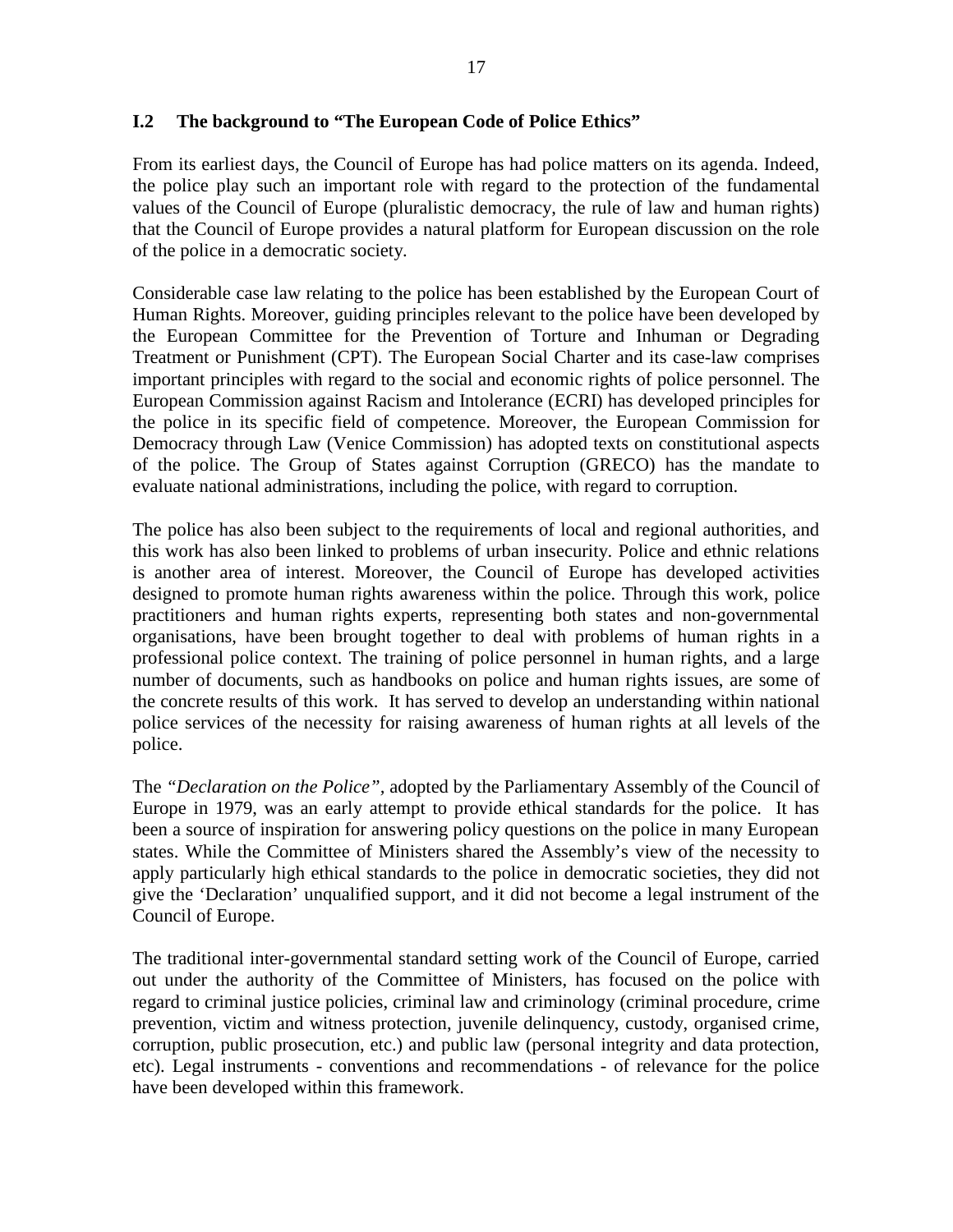Starting in 1989, changes occurred in central and eastern Europe, which led the Council of Europe to intensify considerably its activities with regard to the police. Within the framework of programmes aiming at supporting legal reform as well as the reform of public administration, including the police, a large number of activities (seminars, training sessions and the dissemination of legal expertise) were implemented under themes such as "the role of the police in a democratic society", "police ethics", and "police and the rule of law".

It was in this context of police reform that the need for a normative, pan-European framework for the police was again highlighted. As a result, the Committee of Ministers established the *Committee of Experts on Police Ethics and Problems of Policing (PC-PO)*  under the authority of the European Committee on Crime Problems (CDPC).

The terms of reference of Committee PC-PO were adopted by the CDPC at its  $47<sup>th</sup>$  plenary session in 1998, and confirmed by the Committee of Ministers at the  $641<sup>st</sup>$  meeting of their Deputies in September 1998.

The following terms of reference were given to Committee PC-PO:

*"The Police play an important role within the criminal justice system. As opposed to other professional groups within that system, few international instruments apply to the Police. At the moment many European countries are reorganising their Police as a crucial part of the process to promote and consolidate democratic ideas and values in society. Police ethics have thus become an important topic in several member States of the Council of Europe.*

*The Committee of experts should prepare a study of police ethics in the broad sense, taking into account such questions as:*

*- the role of the Police in a democratic society and their place in the criminal justice system;*

*- the objectives of policing under the Rule of Law - prevention of crime, detection of crime etc; - control of the Police.*

*The Committee of Experts should consider, in particular, aspects of police ethics related to certain situations that occur in daily police work, such as the interrogation of suspects and other functions of investigation, the use of force, the exercise of police discretion etc. Ethical aspects of police management in general as well as their inclusion as a training subject would also be covered. In this respect the differences between ethical codes, codes of professional conduct and disciplinary codes should be taken into consideration. In carrying out this task the Committee should bear in mind the European Convention on Human Rights and the European Convention for the Prevention of Torture and Inhuman or Degrading Treatment or Punishment, as well as Assembly Resolution 690 (1979) on the Declaration on the Police. It should take into account the work of the Committee of Experts on Partnership in Crime Prevention (PC-PA) as well as other relevant activities of the Council of Europe.*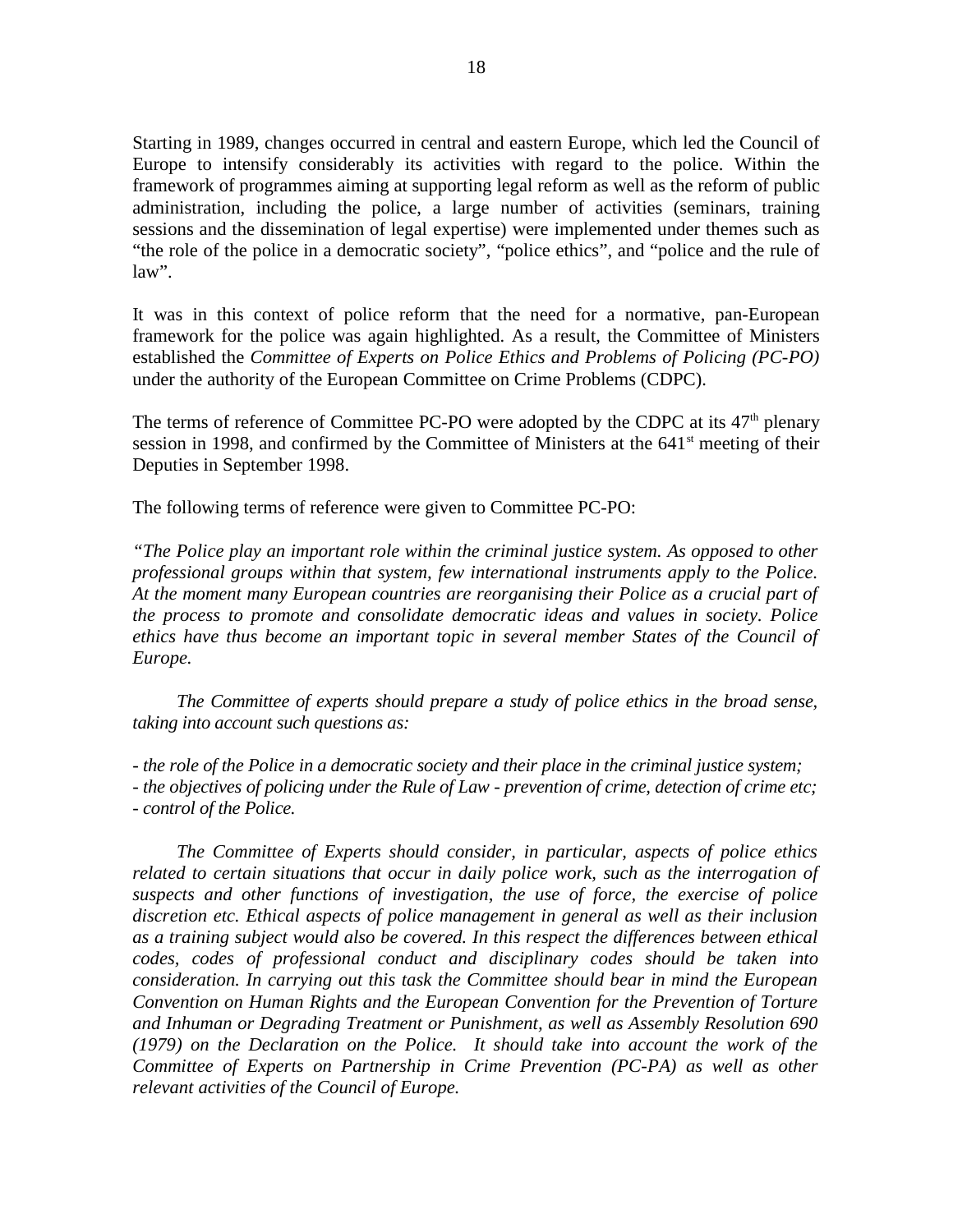*The outcome of the work should be a report and/or a recommendation on police ethics, which could be used as a guiding framework for member States when police reforms and national codes of police ethics are being considered."*

The Committee was composed of experts from Austria, Belgium, Croatia, Cyprus, Czech Republic, Denmark, France, Greece, Italy, Lithuania, Moldova, Poland, Portugal, Romania, Slovenia, Spain, "The former Yugoslav Republic of Macedonia", Turkey and the United Kingdom. The Committee included experts coming from ministries of the interior, ministries of justice, the police, the prosecution and the judiciary. The Committee was chaired by Mr Karsten Petersen, Deputy Police Commissioner, Denmark. Two scientific experts – Mr Amadeu Recasens i Brunet (Director of Escola de Policia de Catalunia and Professor at the University of Barcelona, Spain) and Mr Neil Richards (Director of Chief Police Officers Development Programme, National Police Training, Bramshill, United Kingdom) – were appointed to assist the Committee. The Secretariat was provided by the Directorate General of Legal Affairs, DG I, of the Council of Europe.

The European Commission, I.C.P.O.-Interpol, the Association of European Police Colleges (AEPC) and the International Centre of Sociological Penal and Penitentiary Research and studies (Intercenter) were observers to the Committee. The Association for the Prevention of Torture (APT), the European Council of Police Trade Unions (CESP), the European Network of Police Women (ENP), the European Federation of Employees in Public Services (EUROFEDOP), the International Federation of Senior Police Officers (FIFSP), the International Police Association (IPA) and the International Union of Police Federations (UISP), were consulted in the final stages of the work.

The Committee based its work upon legal instruments (conventions and recommendations of the Council of Europe and other international organisations) as well as principles established by the European Court of Human Rights and other bodies of the Council of Europe, mentioned above. The Committee organised hearings with representatives of the European Committee for the Prevention of Torture and Inhuman and Degrading Treatment or Punishment and the European Committee of Social Rights. Moreover, the Committee was informed of projects and activities related to police carried out by the various Directorates General of the Council of Europe. The work of the Committee was presented and supported at the Twelfth Criminological Colloquium, organised by the Council of Europe in November 1999, on the theme "Police Powers and Accountability in a Democratic Society", and at the High Level Conference between European Ministers of the Interior, in June 2000.

The Committee held six plenary and three working group meetings between December 1998 and March 2001. Following a request by the Parliamentary Assembly, the Committee of Ministers agreed that a provisional draft recommendation be sent to the Parliamentary Assembly for its opinion. The opinion of the Assembly was taken into account by the Committee at its sixth meeting.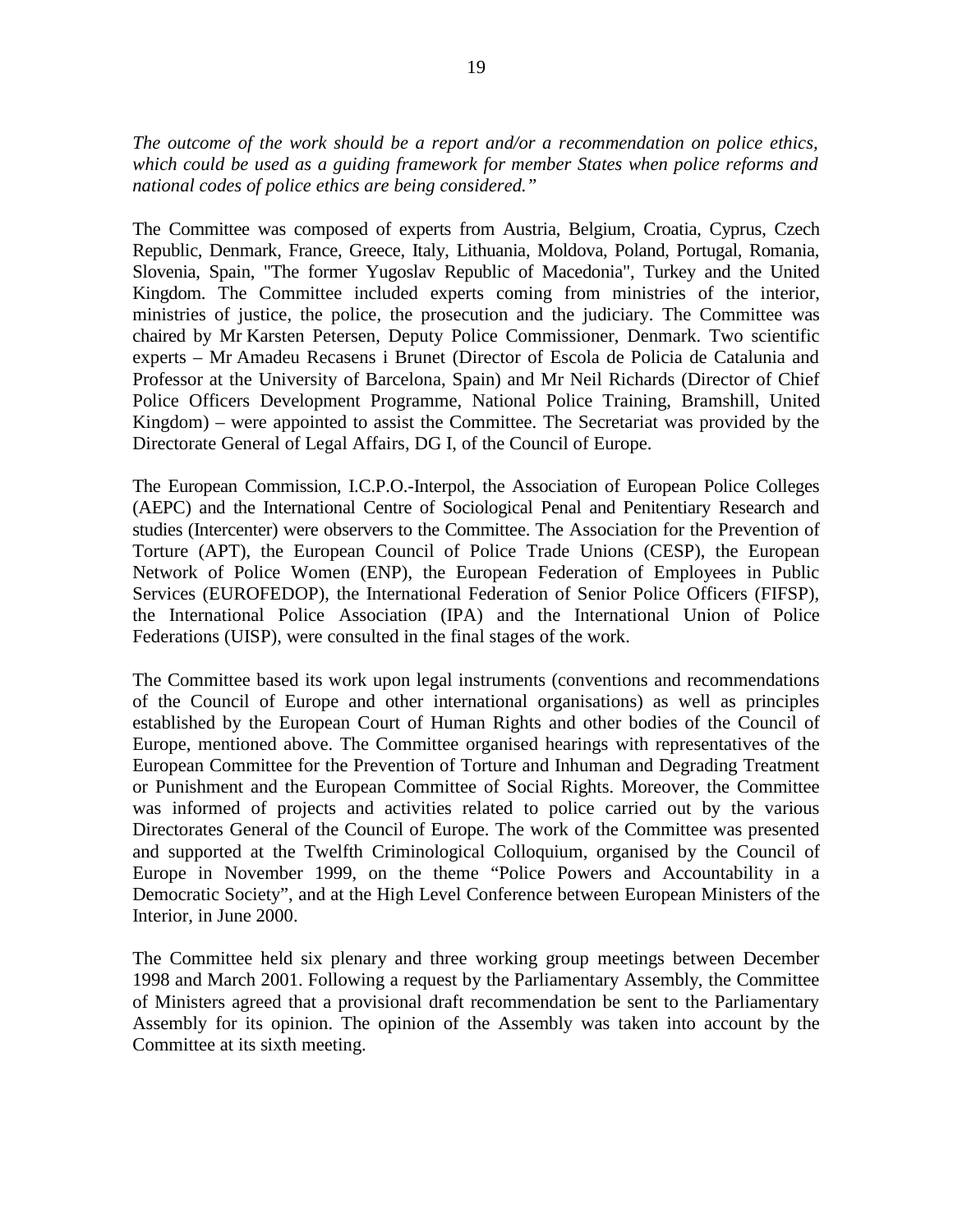The text of the draft recommendation, *"The European Code of Police Ethics"*, and its explanatory report were finalised at the sixth meeting of the Committee in March 2001, and submitted for approval and transmission to the Committee of Ministers at the  $50<sup>th</sup>$  plenary session of the European Committee on Crime problems (CDPC), held in June 2001. At the 765th meeting of their Deputies on 19 September 2001, the Committee of Ministers adopted the Recommendation and authorised publication of the explanatory memorandum thereto.

#### **II. Preamble to the Recommendation**

*The Committee of Ministers, under the terms of Article15.b of the Statute of the Council of Europe,*

*Recalling that the aim of the Council of Europe is to achieve greater unity between its members;*

*Bearing in mind that it is also the purpose of the Council of Europe to promote the Rule of Law, which constitutes the basis of all genuine democracies;*

*Considering that the criminal justice system plays a key role in safeguarding the Rule of Law and that the police have an essential role within that system;*

*Aware of the common need of all member states to provide effective crime fighting both at the national and the international level;*

*Considering that police activities to a large extent are performed in close contact with the public and that the police efficiency is dependent on public support;*

*Recognising that most European police organisations - in addition to upholding the law are performing social functions as well as service functions in society;*

*Convinced that public confidence in the police is closely related to their attitude and behaviour towards the public, in particular their respect for human dignity and individuals' fundamental rights and freedoms as enshrined notably in the European Convention on Human Rights;*

*Considering principles expressed in the United Nations Code of Conduct for Law Enforcement Officials and the Resolution of the Parliamentary Assembly of the Council of Europe on the Declaration on the Police;*

*Bearing in mind principles and rules laid down in texts related to police matters – criminal, civil and public law as well as human rights aspects - as adopted by the Committee of Ministers, decisions and judgements of the European Court of Human Rights and principles adopted by the Committee for the Prevention of Torture and Inhuman or Degrading Treatment or Punishment;*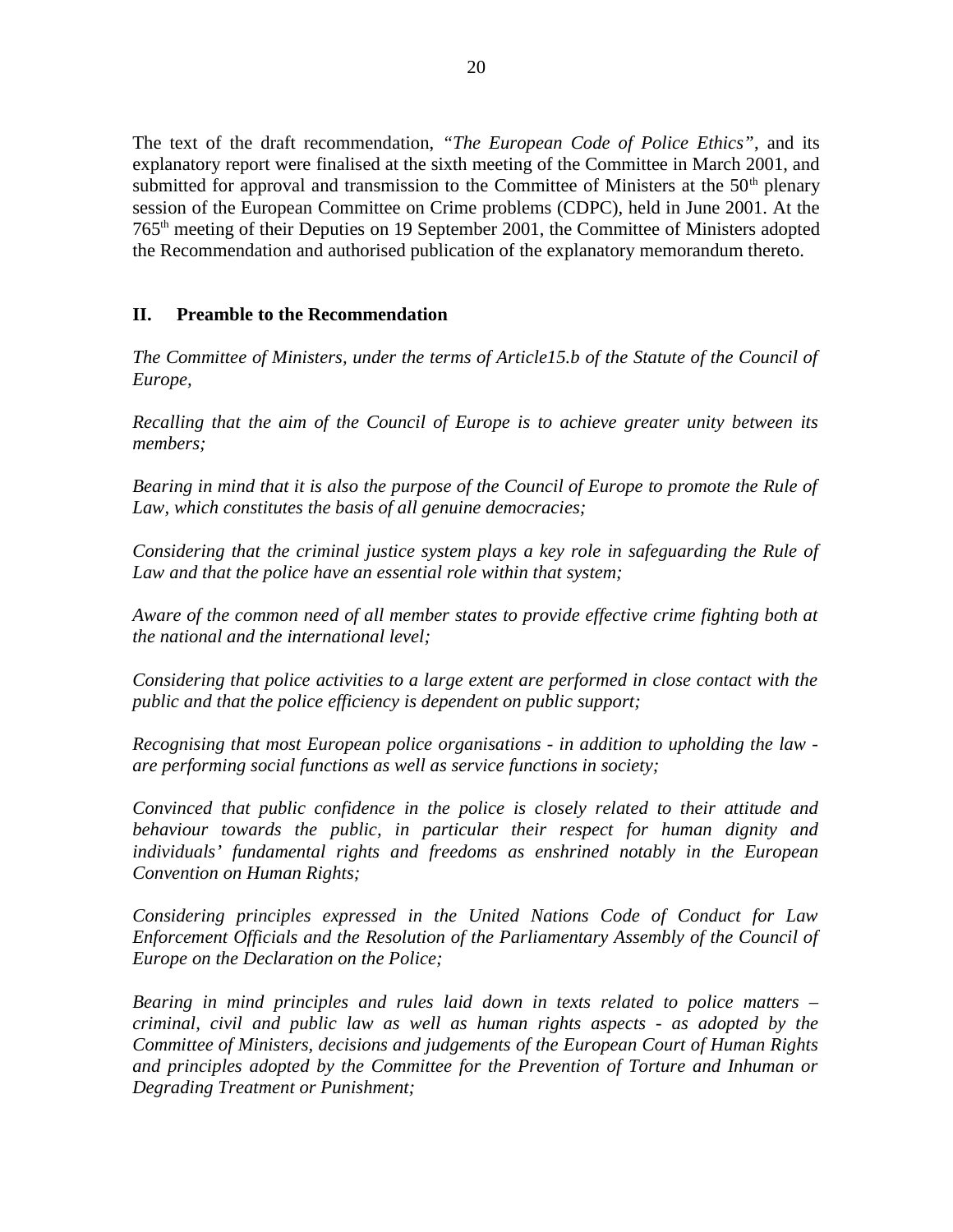*Recognising the variety of different police structures and means of organising the police in Europe;*

*Considering the need to establish common European principles and guidelines for the overall objectives, performance and accountability of the police to safeguard security and individual's rights in democratic societies governed by the Rule of Law;*

*Recommends that the governments of member States be guided in their internal legislation, practice and codes of conduct of the police by the principles set out in the text of "The European Code of Police Ethics", appended to the present Recommendation, with a view to their progressive implementation, and to give the widest possible circulation to this text.* 

## **III. Commentary on the preamble:**

Since its inception, the Council of Europe has worked to establish and promote common principles in its member states' laws, practices and systems. The criminal justice system has been one of the priorities in this respect, as crime fighting demands the direct practical application of the principles on which the Council of Europe was founded and which it is expected to uphold, namely the rule of law, democracy and human rights.

Moreover, the effectiveness of responses to crime depends to a large extent on their being harmonised within a coherent and concerted European policy. That requirement is increasingly becoming more important with the existence of crime phenomena, such as organised crime and corruption, which often have an international dimension, with respect to which national systems risk to prove insufficient.

Traditionally, the elaboration of common standards applicable to law enforcement bodies, such as the police, has not been as developed as is the case for example with regard to the judicial side of criminal justice or the implementation of sanctions. The recent adoption of the Council of Europe Recommendation Rec (2000) 19 on the Role of Public Prosecution in the Criminal Justice System, as well as the present Recommendation is, however, a new trend in this respect. Moreover, the recognition of the police as a component of the criminal justice system, thus bringing justice and home affairs closer to each other, is likely to provide a solid basis for continued harmonisation of standards applicable to the police.

In a Europe where national borders become less important the focus on the police and their powers from an international perspective is unavoidable. The debate concerns to a large extent the efficiency of the police in combating crime that increasingly is operated over national borders, such as organised crime and corruption. However, the debate is not limited to this perspective. In a democratic society the police powers are restricted with regard to what is acceptable from the perspective of individuals' fundamental rights and freedoms, as laid down in the European Convention on Human Rights. A proper balance between these interests must be found and it is here that the international ethics of the police are at stake.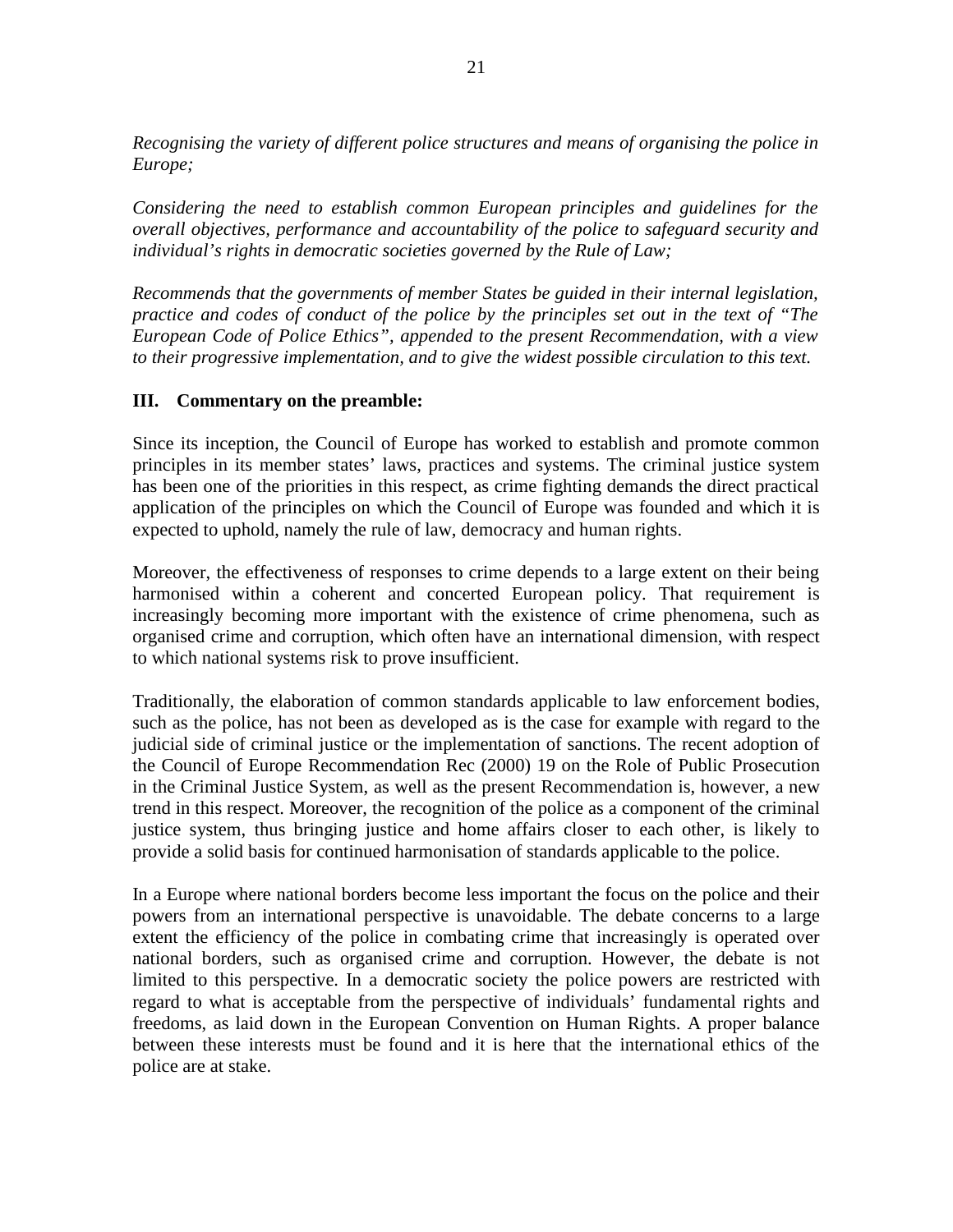The police are accountable not only to the state but also vis-à-vis the public in such a society and their efficiency is to a large extent depending on public support. In this respect the social function and the public service side of the police are important also for the carrying out of law enforcement.

The European Convention on Human Rights and its case-law has been considered a basic framework for the drafting of the present Recommendation. Moreover, principles of the European Committee for the Prevention of Torture and Inhuman or Degrading Treatment or Punishment (CPT) have been incorporated into the text. The work has also in relevant parts been influenced by the European Social Charter and its case-law. Moreover, other international texts, particularly applicable to the police, the United Nations Code of Conduct for Law Enforcement Officials and Resolution 690 (1979) of the Parliamentary Assembly of the Council of Europe on the Declaration on the Police have not only been considered in depth, but also been influential sources for the drafting of the present Recommendation.

The following Council of Europe texts, which offer guidance in matters relating to the present Recommendation, have been given the closest attention:

- Framework Convention for the Protection of National Minorities (ETS No 157);
- Resolution (78) 62 on juvenile delinquency and social change;
- Recommendation R  $(79)$  17 concerning the protection of children against ill-treatment;
- Recommendation  $R(80)$  11 concerning custody pending trial;
- Recommendation R  $(83)$  7 on participation of the public in crime policy;
- Recommendation R  $(85)$  4 on violence in the family;
- Recommendation R  $(85)$  11 on the position of the victim in the framework of criminal law and procedure;
- Recommendation R  $(87)$  15 on regulating the use of personal data in the police sector;
- Recommendation R  $(87)$  19 on the organisation of crime prevention;
- Recommendation R (88) 6 on social reactions to juvenile delinquency among young people coming from migrant families;
- Recommendation R (96) 8 concerning crime policy in Europe in a time of change;
- Recommendation R  $(97)$  13 concerning intimidation of witnesses and the rights of the defence;
- Resolution (97) 24 on the twenty guiding principles for the fight against corruption;
- Recommendation R (99) 19 concerning mediation in penal matters;
- Recommendation R (2000) 10 on codes of conduct for public officials;
- Recommendation Rec (2000) 19 on the role of public prosecution in the criminal justice system;
- Recommendation Rec (2000) 20 on the role of early psychosocial intervention in the prevention of criminality;
- Recommendation Rec (2000) 21 on the freedom of exercise of the profession of lawyer;
- ECRI General Policy Recommendations; European Commission against Racism and Intolerance.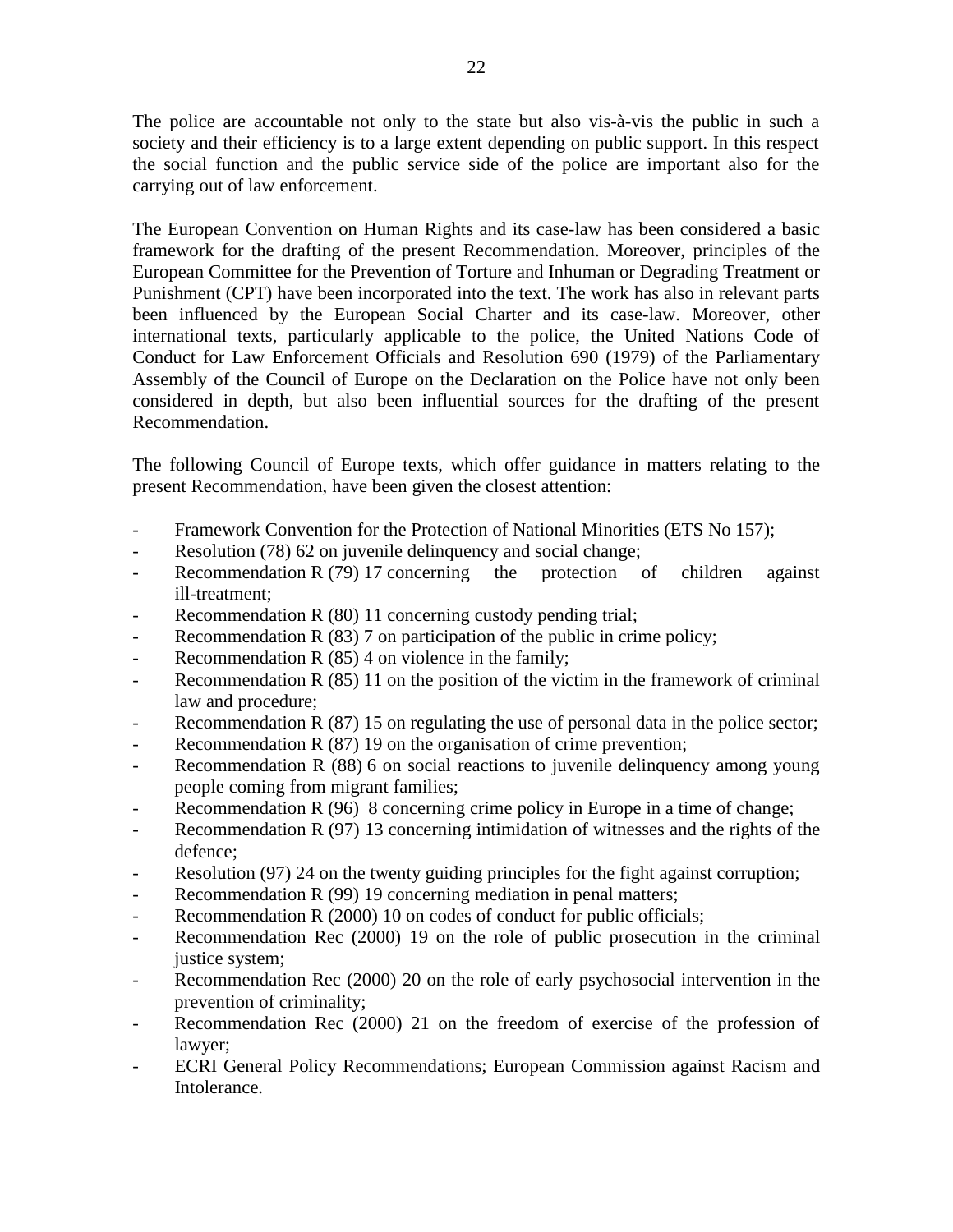It should also be mentioned that several other texts (instruments and handbooks, etc.) produced within the Council of Europe relating to police matters, such as "police and human rights", "police ethics", media, racism and intolerance, equality and minority questions, have been considered.

The present Recommendation has been drafted from the viewpoint that there are big differences between member states in terms of how their law enforcement/police tasks are being implemented. This is particularly noticeable in terms of the status and the organisation of the forces/services as well as their operating methods. At the same time there are great similarities, in particular as regards the objectives of the police and the problems they face in their daily activities. Having this in mind, the Recommendation consists of major guiding principles that are considered crucial in a well established democracy, both for the efficiency of the police and for their acceptance by the public.

The establishment of common standards is very timely. Police reforms are being carried out throughout Europe and, in particular, in the more recent democracies police reforms are part of general processes with the overall objective of consolidating democratic principles such as the rule of law and the protection of human rights, in public administration.

The present set of guiding principles may serve as guidance and source of inspiration when police systems are being reformed. It is, however, clear that a reasonable margin of appreciation must be left to member states, not least with regard to the different historical heritage and the level of development. With this Recommendation a foundation for continued efforts relating to the police has been achieved and the Council of Europe has made police matters one of its priorities.

## **Definition of the Scope of the Code**

*This Code applies to traditional public police forces or police services, or to other publicly authorised and/or controlled bodies with the primary objectives of maintaining law and order in civil society and, who are empowered by the state to use force and/or special powers for these purposes.*

#### **Commentary**

The definition of the scope of the Code at the outset of the recommendation serves the purpose of establishing its applicability. In order to make the Code relevant for as many police systems as possible and considering the variety of different police systems existing in Europe, in particular their different stages of development and organisational structures, the definition is made wide. The definition used in this paragraph makes the Code applicable to "traditional" police in all member States. (It is worth noting that this definition should not be confused with the *recommended* objectives of the police, which are included in Article 1 of the Code.)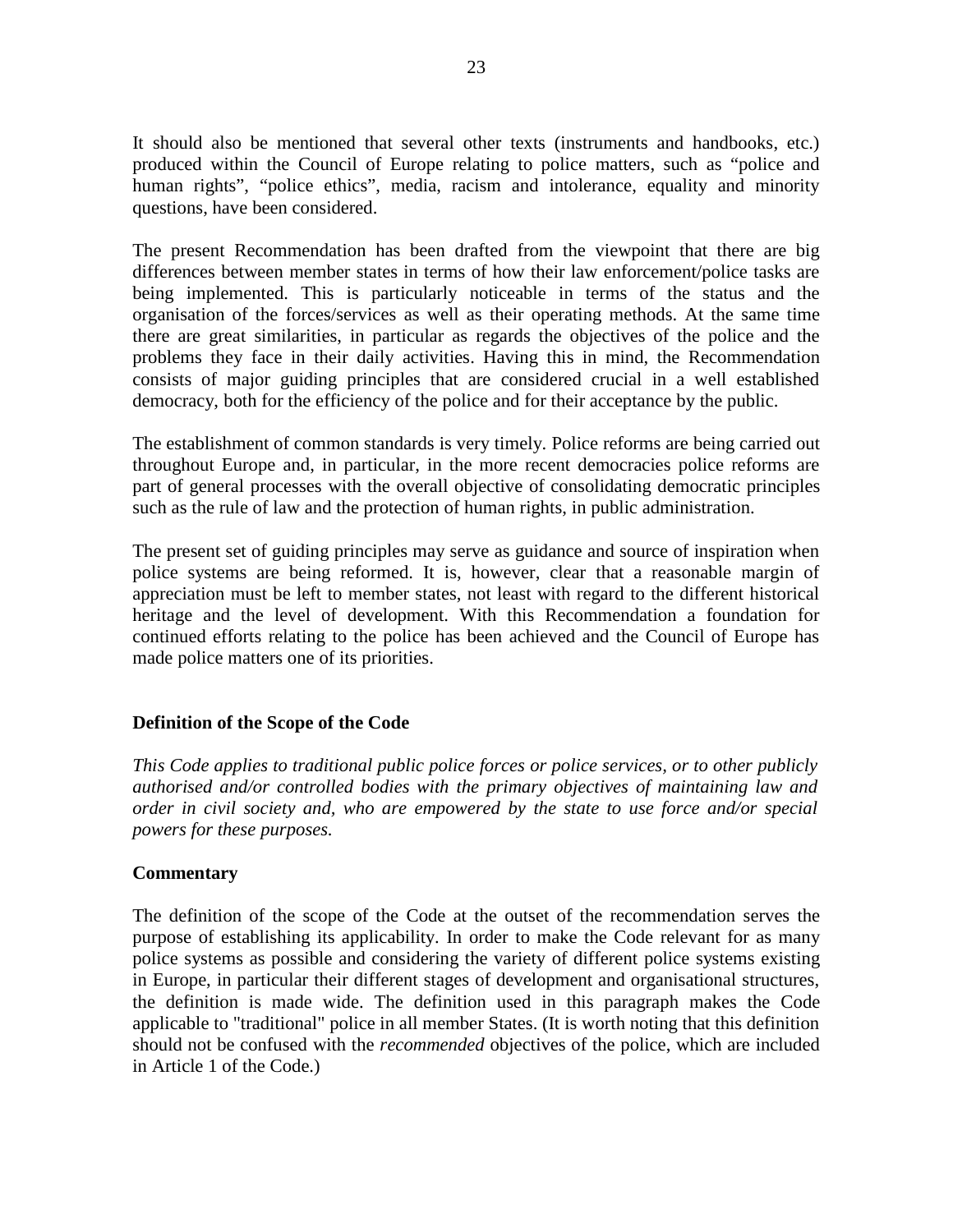For the reasons referred to above, the definition of the scope of the Code only contains the "hard core" characteristics that are entrusted to all existing public police bodies in Europe, that is the power to use force in order to maintain law and order in civil society, normally including upholding public order, prevention and detection of crime. Having this definition, as the lowest common denominator for the applicability of the Code, there is no need to establish a detailed description of various types of police to be affected. Thus, this Code applies to all police responsible for police activities in civil society. The Code applies regardless of how such police are being organised; whether centralised or locally oriented, whether structured in a civilian or military manner, whether labelled as services or forces, or whether they are accountable to the state, to regional or local authorities or to a wider public.

Although the intention is to have a as wide a range as possible of the Code, certain specific types of police are excluded from its scope. The reference to *traditional* police should be regarded as opposed to "special types" of police, which are set up for specific purposes other than keeping law and order in civil society. Examples of police that do not come within the scope of the Code are military police when exercising their military functions and secret security services. Another category not covered by the Code is "penitentiary police", which in the countries where they exist, are limited to perform their duties in penal institutions.

It should be added that private security companies are not covered by this Recommendation.

## **I. Objectives of the Police**

**1.** *The main purposes of the police in a democratic society governed by the Rule of Law are:*

- *to maintain public tranquillity, and law and order in society;*
- to protect and respect the individual's fundamental rights and freedoms as enshrined *notably in the European Convention on Human Rights;*
- *to prevent and combat crime;*
- *to detect crime;*
- *to provide assistance and service functions to the public.*

#### **Commentary**

This Article contains a selection of the most important objectives of the police in a democratic state governed by the Rule of law.

Maintaining *tranquillity* and *law and order* in society are the classical overall objectives and the full responsibility of the police, often referred to as "public order" policing. This concept covers a wide variety of police activities among which providing for the safety and security of persons (physical as well as legal) and property (private as well as public) and law enforcement between the state and individuals as well as between individuals should be mentioned.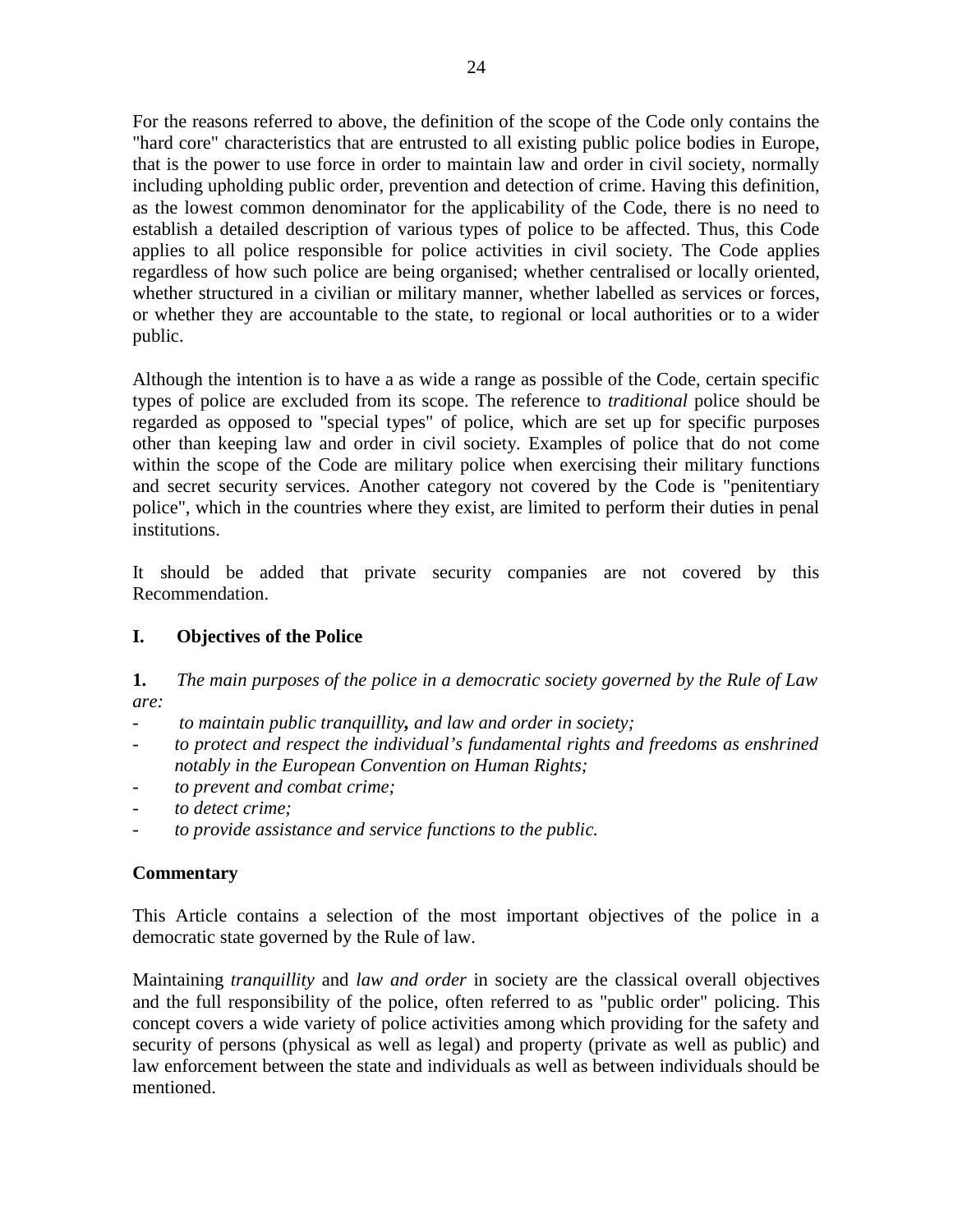The respect for the *individual's fundamental rights and freedoms* as enshrined in the European Convention on Human Rights as an objective of the police is possibly the most significant token of a police service in a society governed by the rule of law. This objective implies not only a separate obligation to uphold these rights, but that there are limits as to how far the police may proceed in order to fulfil their other objectives.

The wording "notably the European Convention on Human Rights" is chosen in order to indicate a specific and precise reference to a particular instrument, without excluding the importance of other relevant human rights texts in this respect.

*Crime prevention* is dealt with differently in member states, however, most commonly, this is regarded as an overall responsibility of the state. Crime prevention is often divided between *social* and *situational prevention*, both of which apply to the police.

As follows from the Council of Europe Recommendations No. R (83) 7 on Participation of the Public in Crime Policy as well as No. R(87)19 on Organisation of Crime Prevention, effective crime prevention requires active participation by the community at large, including the public. "Partnership" in crime prevention is an often used term in recent years, which indicates that this is not a task exclusively of the police. Activities in crime prevention need to be co-ordinated between the efforts for the police and other agencies and the public. Even if the ultimate responsibility for crime prevention policy, in most member states does not lie with the police, it is nevertheless one of their main objectives, which, in a society governed by the Rule of Law requires certain safeguards to curb abuse directed against individuals.

*Crime detection* is one of the classical primary objectives of police in all states. Even if crime detection often amounts to a limited part of the total police work, it is a vital component of the activities of the police. People expect much of the police in terms of their crime detection. Effective crime detection has also a preventive effect in itself, and is thus crucial for promoting public confidence in criminal justice.

Crime detection is organised differently in various states; in some states it is the responsibility of the general police, whereas in other states it is carried out by special branches of the police, such as criminal police or judicial police. The independence of the police from the prosecution authorities also differ to a large extent. However, the problems the police are facing in their crime detection are identical all over Europe. This Code does not challenge the centrality of the crime fighting side of police work, but it underlines the importance of upholding a proper balance between the efficiency of the police and the respect for individuals fundamental human rights, which is particularly difficult in crime fighting. The principle of "presumption of innocence" and its accompanying safeguards are certainly of great importance for persons suspected of crime. In addition, the respect for individual rights in crime detection, also comprises the rights of other persons affected, such as victims and witnesses, towards whom the police also have responsibilities. Safeguards in crime detection are dealt with in Chapter V.2, below.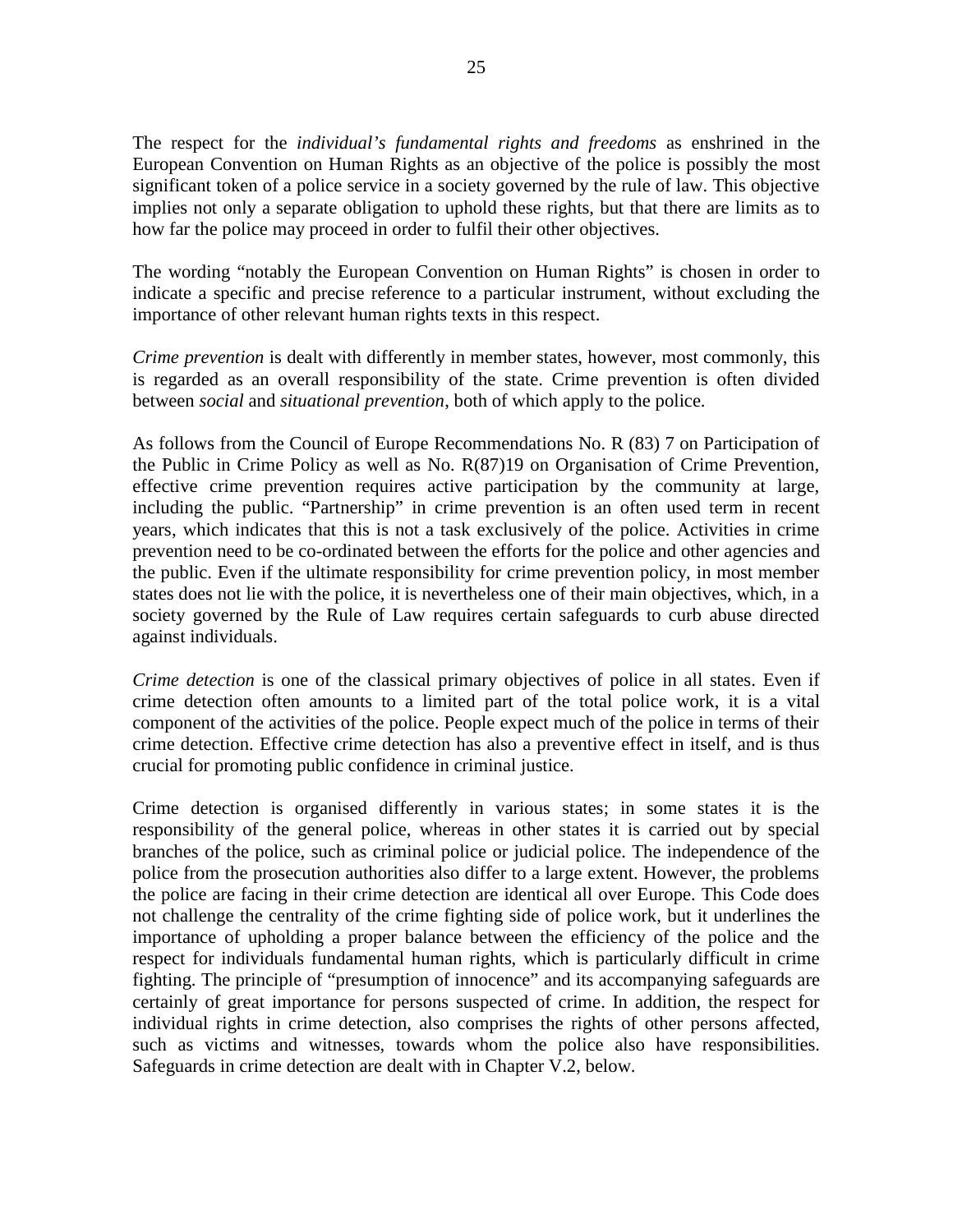The provision of *assistance* to the public is also a feature of most police bodies, but such functions are more or less developed in various member states. The inclusion of *service*  functions under the objectives of the police is somewhat different as it changes the role of the police from that of being a "force" to be used in society into a "service" body of the society. For some years there has been a clear trend in Europe to integrate the police more fully into civil society, to bring them closer to the public. The development of "community policing" in several member States serves such a purpose. One important means used to do this is to give the police the status of a public service body rather than a pure law enforcer. In order to make such a shift a bit more than a semantic exercise, the service side of the police should be included as one of the purposes of a modern democratic police. Whereas assistance by the police is generally related to specific situations where the police should have an obligation to act, such as offering direct assistance to any person in danger or assisting persons in establishing contact with other authorities or social services, the service side of the police is more vague and thus difficult to define. It should not be confused with certain administrative duties given to the police (issuing passports etc). In general, the police as a public service body is connected to the role of the police as a resource for the general public, and easy access to the police is one of the basic and most important aspects in this respect. The service side of the police has more to do with police attitudes towards the public than with giving the police far going service functions in addition to their traditional duties. It is clear that the police cannot be charged with a too heavy responsibility for service functions in society. Member states should therefore establish guidelines for police performance and duties in this respect.

## **II. Legal Basis of the Police under the Rule of Law**

**2.** *The police are a public body, which shall be established by law.*

**3.** *Police operations must always be conducted in accordance with the national law and international standards accepted by the country.*

**4.** *Legislation guiding the police shall be accessible to the public and sufficiently clear and precise and, if need be, supported by regulations equally accessible to the public and clear.*

**5.** *Police personnel shall be subject to the same legislation as ordinary citizens, and exceptions may only be justified for reasons of the proper performance of police work in a democratic society.*

#### **Commentary**

This Section establishes the legal framework according to the Rule of Law of the police as an institution as well as for its actions. The section also contains some fundamental legal requirements, some of which are deduced from the European Convention on Human Rights and its accompanying case law. Articles 2-5 summarise some of the principles behind the concept of the rule of law with regard to the police.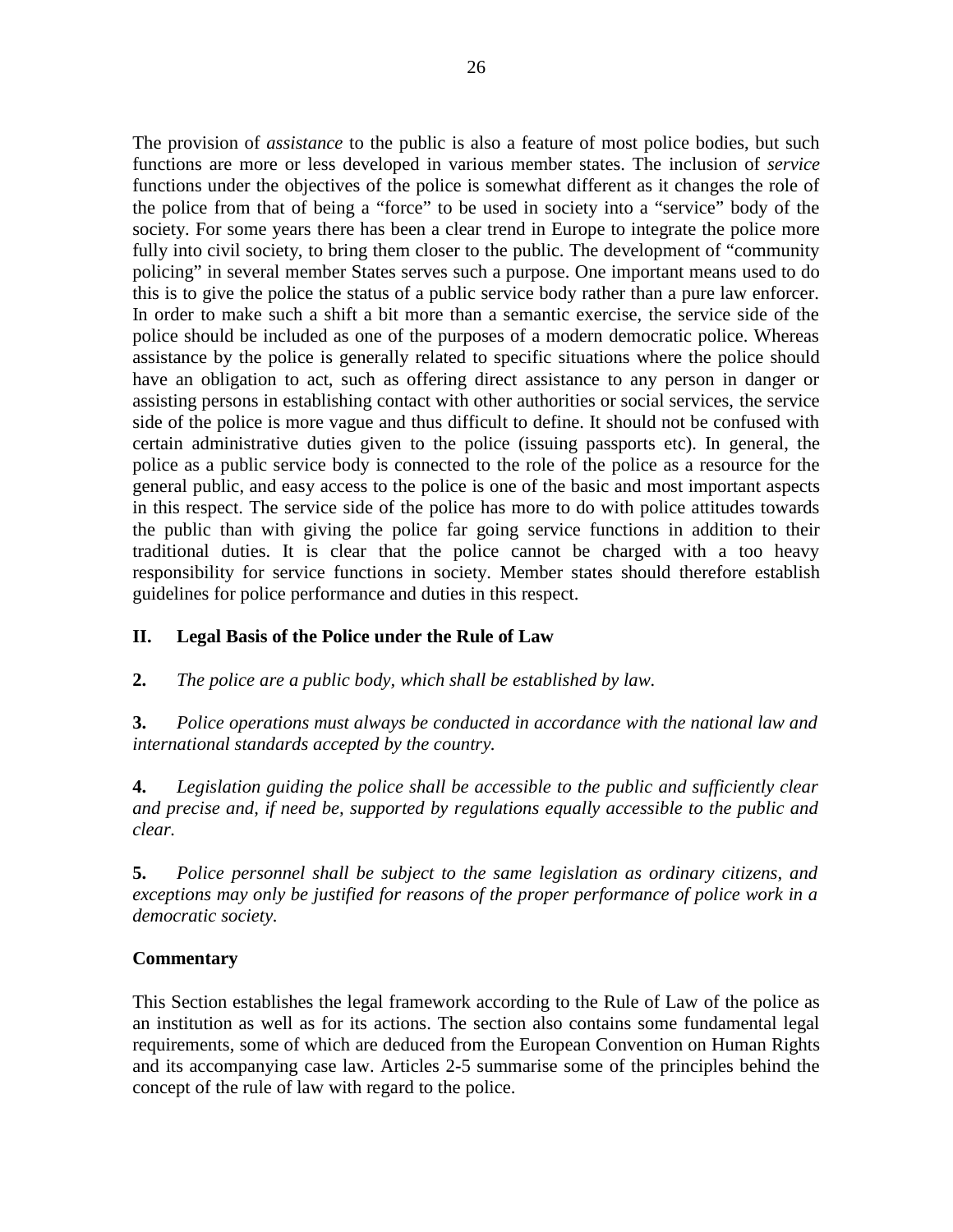Article 2 underlines that the police as an institution is a public body. It means that public authorities, ultimately the state, cannot evade their responsibility for the police and that the police as an institution cannot be made into a private body. Another thing is that police functions/powers can be delegated to private bodies.

Moreover, Article 2 states that police organisations should be established by law. This implies that the police are based on the constitution and/or ordinary legislation, however, it does not exclude detailed regulations of the police in subordinated instruments, such as governmental decrees or instructions of the Head of Service, provided that these are given with delegated powers in conformity with the constitution/legislation.

Article 3 spells out the principles that should always guide police operations; they must be lawful, both with regard to national legislation and relevant international standards. As regards the latter, the European Convention on Human Rights and related instruments are of particular importance.

Article 4 sets out two general additional principles contained in the "Rule of law Concept", which have been referred to by the European Court of Human Rights in several cases. In order to be in a position to protect his/her own rights against police powers, the citizen must be aware of which legal rules apply. Firstly, this implies that regulations are accessible to the general public and, secondly, the norm, whether legislation or a subordinate regulation, must be formulated with sufficient precision. These two requirements are necessary to give the citizen the possibility to foresee the consequences which a given regulation may entail. It is clear that consequences never can be foreseeable with absolute certainty and, in addition, laws and regulations must keep pace with changing circumstances. Therefore, the Recommendation does not go any further than the European Court of Human Rights, and uses the wording "sufficiently clear". There must be a good balance between the details and the flexibility of a police regulation, both concerning the basis for the organisation and the performance of operations. The importance of these principles cannot be underestimated in respect of state powers used against individuals. This is the reason for having them spelled out in the Recommendation.

A cardinal principle of the rule of law, contained in Article 5, is that the law applies equally to all citizens, including those who execute the law, like police personnel. Exceptions from this rule should only be allowed when it is necessary for the proper performance of police duties.

This Article also implies that, unless there are special reasons, police personnel should, as a rule, be subject to ordinary legislation as well as to ordinary legal proceedings and sanctions. Internal disciplinary measures fall outside the scope of this rule. The European Court of Human Rights have established case law concerning the distinction between disciplinary matters and criminal matters. In essence, it is not feasible for a state to label what, according to international law, should be considered a criminal matter, a disciplinary matter, and thus disregard procedural safeguards provided for in Article 6 of the European Convention on Human Rights.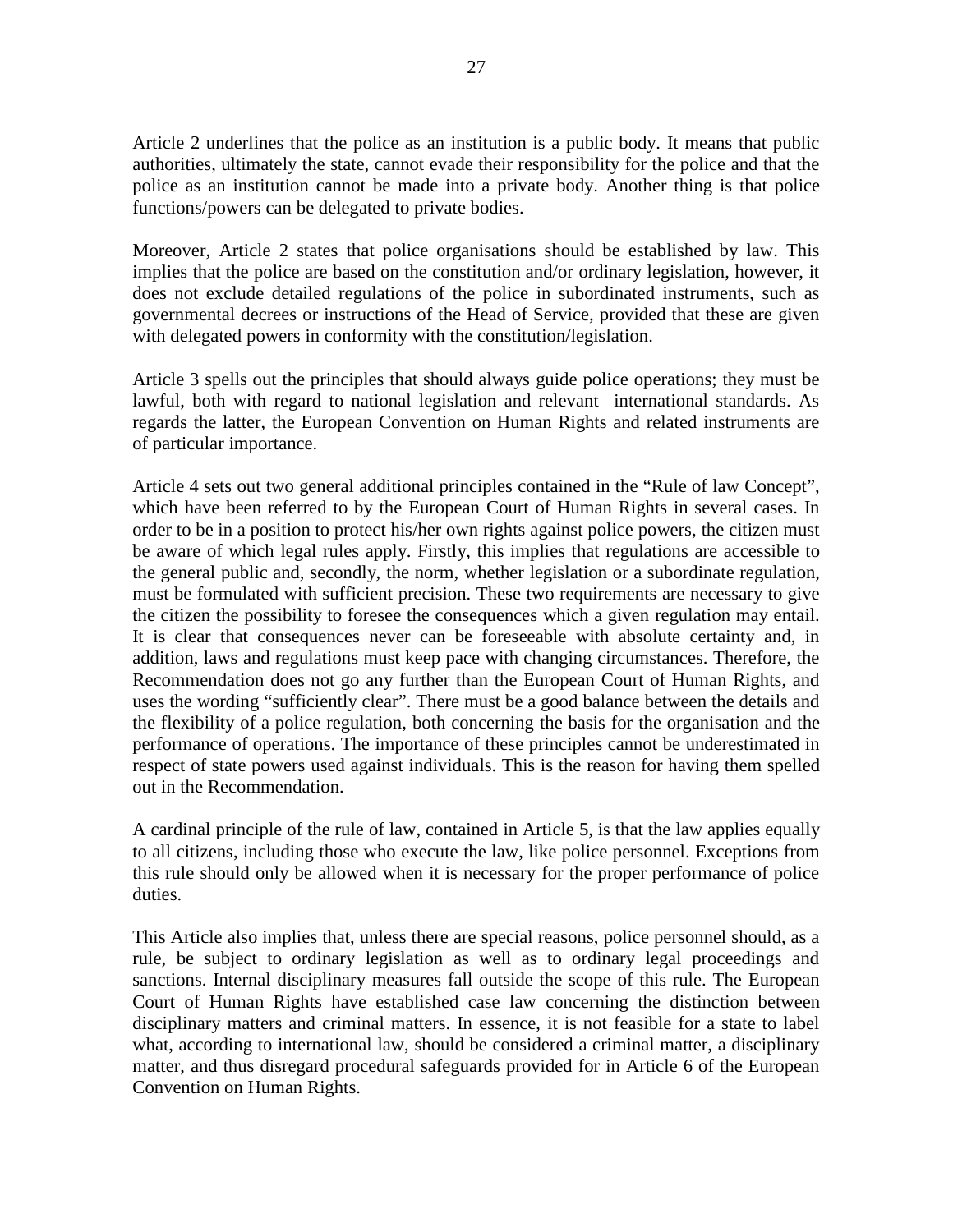#### **III. The Police and the Criminal Justice System**

**6.** *There shall be a clear distinction between the role of the police and the prosecution, the judiciary and the correctional system; the police shall not have any controlling functions over these bodies.*

#### **Commentary**

As already stated in the preamble, the police are one of the four components of the criminal justice system; police, prosecution, courts and corrections. Even though this model of the criminal justice system sees each element as independent, it is widely accepted that the system should incorporate a number of checks and balances in order to ensure that the total system, and its constituent elements operate according to the law and in an efficient way. At the same time, this model of the criminal justice system, in which individual cases are seen as passing from one element to another and thereby justifying the criminal justice process, requires that these elements are independent and autonomous to a certain degree with regard to each other. Such a system is more likely to provide safeguards for those passing through it.

This Article underlines the importance of a separation of the role of the police from the other components of the criminal justice system. The police, who are "the first link of the chain", should have no controlling functions over the other bodies in the criminal justice system.

**7.** *The police must strictly respect the independence and the impartiality of judges; in particular, the police shall neither raise objections to legitimate judgments or judicial decisions, nor hinder their execution.*

#### **Commentary**

This Article deals with the integrity of the criminal justice system. The independence and the impartiality of the judiciary is one of the corner stones in a society governed be the rule of law. The police, as part of the criminal justice system, are necessarily close to the judiciary and must never act in a way that may prejudice, or be seen to affect the impartiality of the judiciary. On the other hand, the judiciary should respect the police as a distinct professional body and not interfere with their professional arrangements.

The police are subject to the judiciary in judicial decisions, which they must scrupulously respect and often implement, provided these are legitimate. The legitimacy, or lawfulness, is related to national law as well as to international (human rights) law, see also Article 3.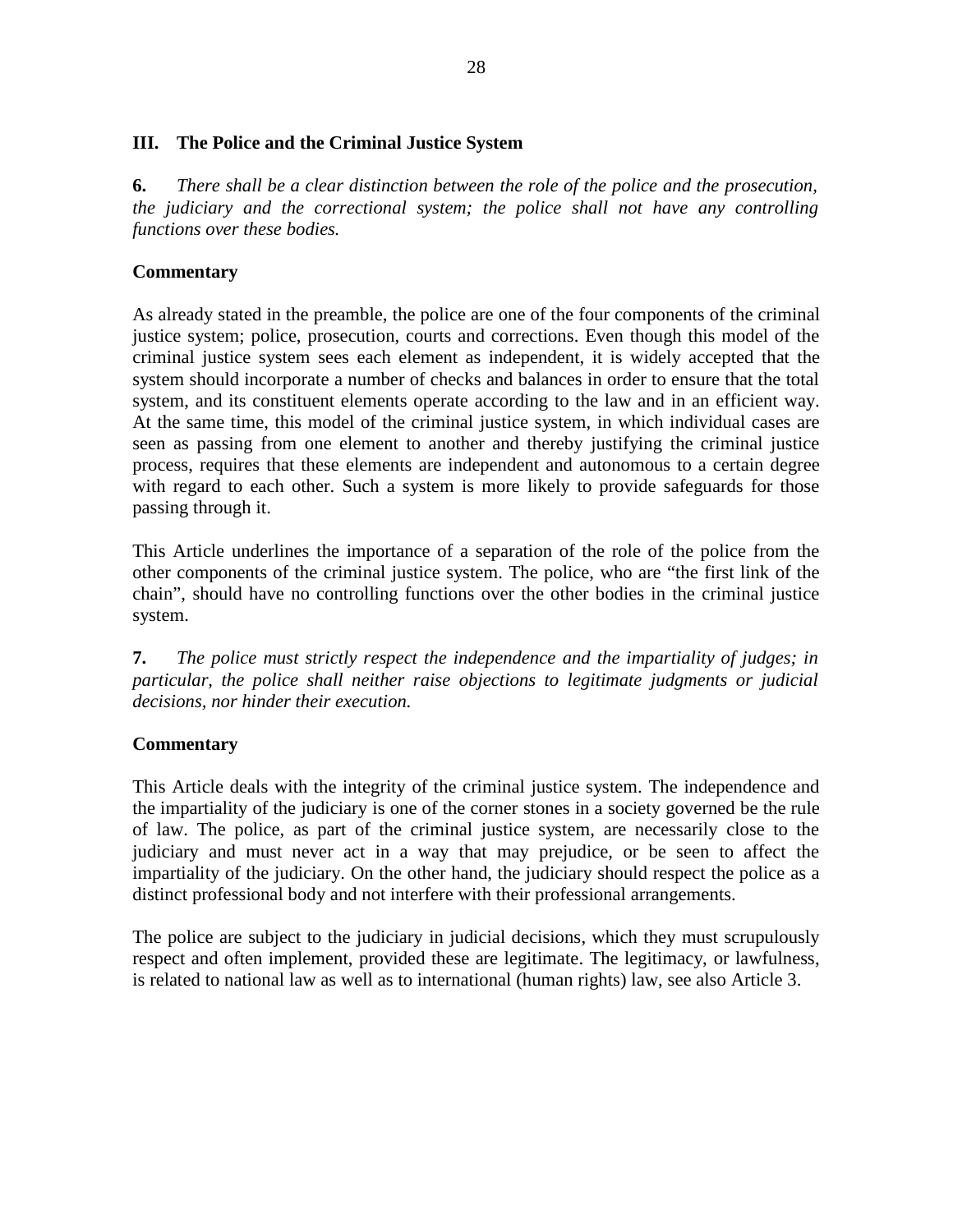The second part of this Article would normally imply that the police must respect all judgments and decisions of courts and even do whatever is appropriate to enable their execution. However, the way in which the Article is formulated opens a possibility for the police not to play the role of "blind implementers" in situations when the requirements for justice in a democratic society governed by the rule of law are clearly set aside. It follows from Articles 3 and 37 that the police always must check the lawfulness of their actions.

This Article does not prejudice the rights and freedoms of police personnel as private citizens.

**8.** *The police shall, as a general rule, not have judicial functions. Any delegation of judicial powers to the police shall be limited and in accordance with the law. It must always be possible to challenge any act, decision or omission by the police affecting individual rights, before the judicial authorities.*

#### **Commentary**

As an exception from the main rule of strict separation of powers between the Executive and the Judiciary, the police may in certain situations be entrusted with judicial powers. The Recommendation emphasises that the police should be in a position to exercise judicial powers only to a limited extent, normally in regard to minor offences where the facts are simple and where the offender accepts guilt, the sanctions are limited, and often standardised. It is crucial that decisions, by the police based on delegation of judicial powers can be challenged before a court and that the offender is made aware of this. This follows from Article 6 of the European Convention on Human Rights, which states everyone's right to a fair trial by a court of law. The present Article provides for the possibility to challenge all decisions by the police before the judicial authorities.

**9.** *There shall be functional and appropriate co-operation between the police and the public prosecution. In countries where the police are placed under the authority of the public prosecution or the investigating judge, the police shall receive clear instructions as to the priorities governing crime investigation policy and the performance of crime investigation in individual cases. The police should keep the superior crime investigation authorities informed of the implementation of their instructions, in particular, the development of criminal cases should be reported regularly.* 

#### **Commentary**

This Article reflects the principles contained in the Council of Europe Recommendation on the Role of Public Prosecution in the Criminal Justice System (Rec(2000)19) concerning the relationship between the prosecution and the police. Due to the different systems prevailing in Europe, that Recommendation makes a distinction between member states where the police are independent from the prosecution and those where the police are placed under the authority of the prosecution. Irrespective of what kind of system, that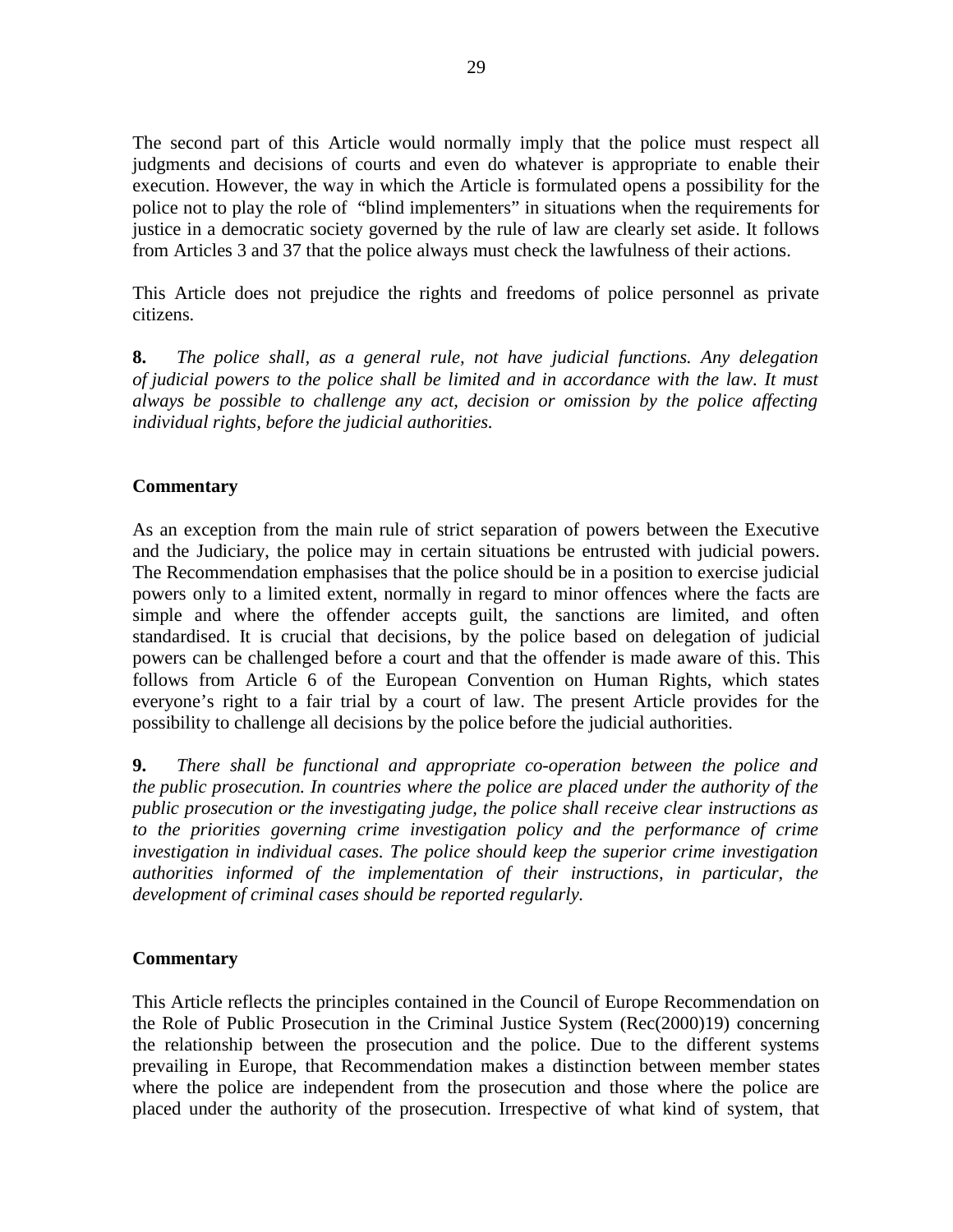Recommendation gives two general functions to the prosecution vis-a-vis the police; to scrutinise the lawfulness of police investigations, and to monitor that human rights are respected. Moreover it indicates that there should be appropriate and functional cooperation between the public prosecution and the police.

In countries where the police is placed under the authority of the prosecution, the said Recommendation (Rec(2000)19) states in Article 22 that "State should take effective measures to guarantee that the public prosecutor may:

a. give instructions as appropriate to the police with a view to an effective implementation of crime policy priorities, notably with respect to deciding which categories of cases should be dealt with first, the means used to search for evidence, the staff used, the duration of investigations, information to be given to the Public Prosecution, … etc;

b. where different police agencies are available, allocate individual cases to the agency that it deems best suited to deal with it;

c. carry out evaluations and controls in so far as these are necessary in order to monitor compliance with its instructions and the law;

d. sanction or promote sanctioning if appropriate of eventual violations."

Article 9 of the present Recommendation, mirrors the above described rules for the prosecution on the police. States should therefore see to it that there is functional and appropriate co-operation between the police and the prosecution, also with a police perspective. In particular, measures should be taken with the view that the police should receive clear and precise instructions from the prosecution. Such measures could be instructions through legislation or lower forms of regulations, accompanied by training, even co-training between the police and the prosecution etc. On the other hand, the cooperation also requires that the police is obliged to inform the superior investigating authority of progress in policy matters and, in particular, in the specific cases. The reporting back to the prosecution/investigating judge should preferably be regulated in detail and equally requires training.

**10.** *The police shall respect the role of defence lawyers in the criminal justice process and, whenever appropriate, assist to make the right to access to legal assistance effective, in particular with regard to persons deprived of their liberty.* 

## **Commentary**

One of the corner stones in a rule of law society is to provide everyone equal access to law and justice. Generally, this implies also to provide effective legal assistance to everyone whose rights and interests are threatened, see Recommendation Rec(2000)21 on the freedom of exercise of the profession of lawyer. Moreover, Article 6 of the European Convention on Human Rights contains the specific provision that everyone charged with a criminal offence has the right to defend himself/herself in person or through legal assistance of his/her own choosing (see also Article 47 of the present Recommendation).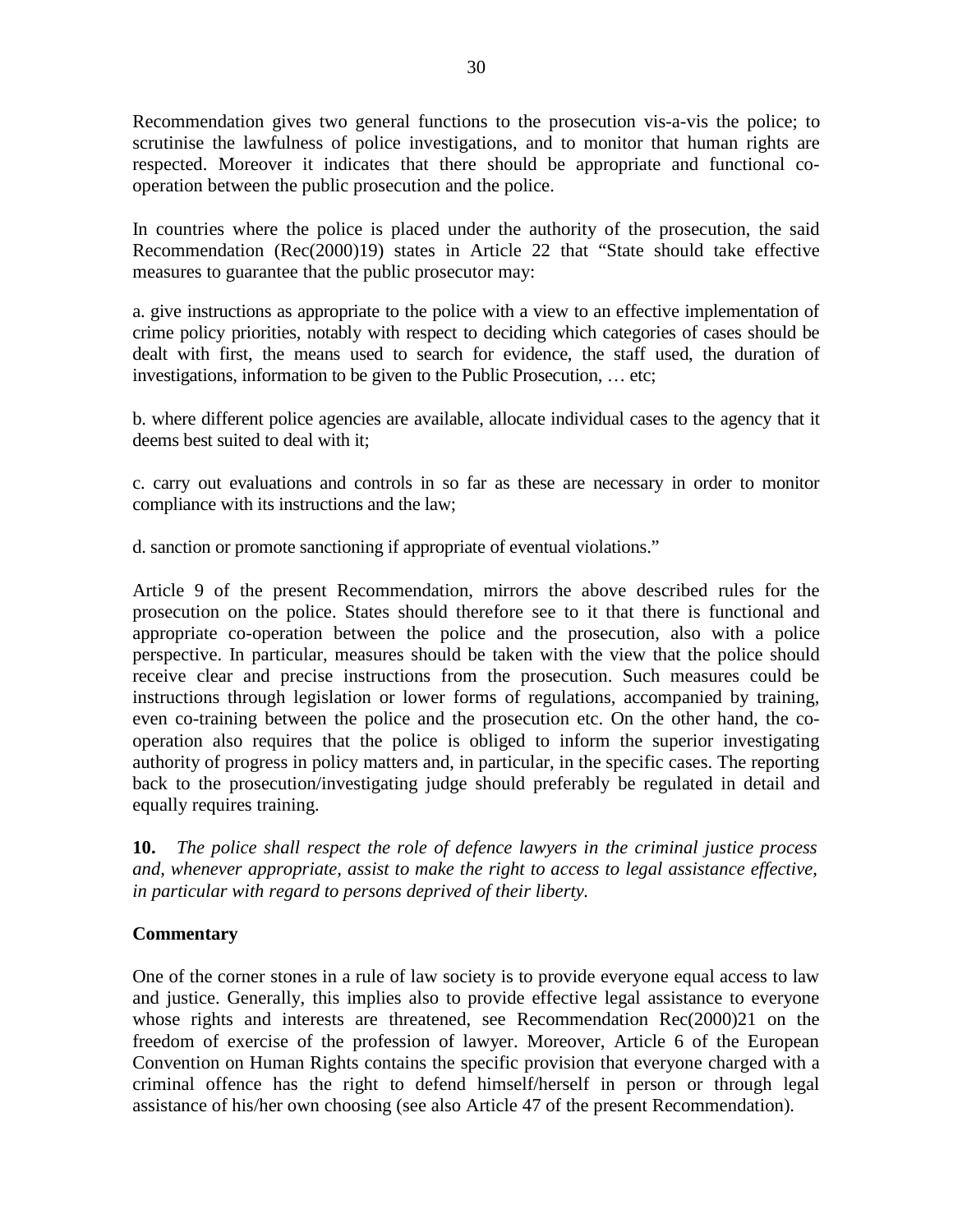Article 10 highlights that the police must respect the role of defence lawyers in the criminal justice process. This implies inter alia that the police shall not interfere unduly into their work or in any sense intimidate or harass them. Moreover, the police shall not associate defence lawyers with their clients. The assistance of the police with regard to offenders' right to legal assistance is particularly needed when the person in question is deprived of his/her liberty by the police.

**11.** *The police shall not take the role of prison staff, except in cases of emergency.*

## **Commentary**

This Article, complementary to Article 6, has been included to emphasise the absolute difference between the functions of the police, which in its judicial function is preoccupied with the pre-trial procedure, from that of treating convicted and sentenced offenders. According to Council of Europe standards concerning the administration and management of probation and prison systems, for example the European Prison Rules (Rec. No. R (87) 3) and the Recommendation on staff concerned with the implementation of sanctions and measures (Rec. No. R (97) 12), it is clear that the professions of probation and prison staff are completely different from those of the police, in particular in their crime detection function. Accordingly, personal qualifications, recruitment procedures and training are all very different. This rule indicates an important principle for the separation of powers within the criminal justice system, before and after sentencing. However, it does not preclude that police are called for in emergency situations**.**

(In some member States, correctional staff are referred to as "penitentiary or prison police". As was mentioned in the commentary to the "Definition of the Scope of the Code", this category of staff are not covered by the Recommendation.)

## **IV. Organisational Structures of the Police**

## **IV.1 General**

**12.** *The police shall be organised with a view to earning public respect as professional upholders of the law and providers of services to the public.*

#### **Commentary**

This Article embodies a principle, which is key to the identity of a police organisation in a democratic society governed by the rule of law. Police work in such a society succeeds best if it is carried out with the consent of the population ("*earning* public respect"). Therefore, it is crucial for the police to establish a mutual understanding and co-operation with the public. This is true for most of the functions the police are entrusted with.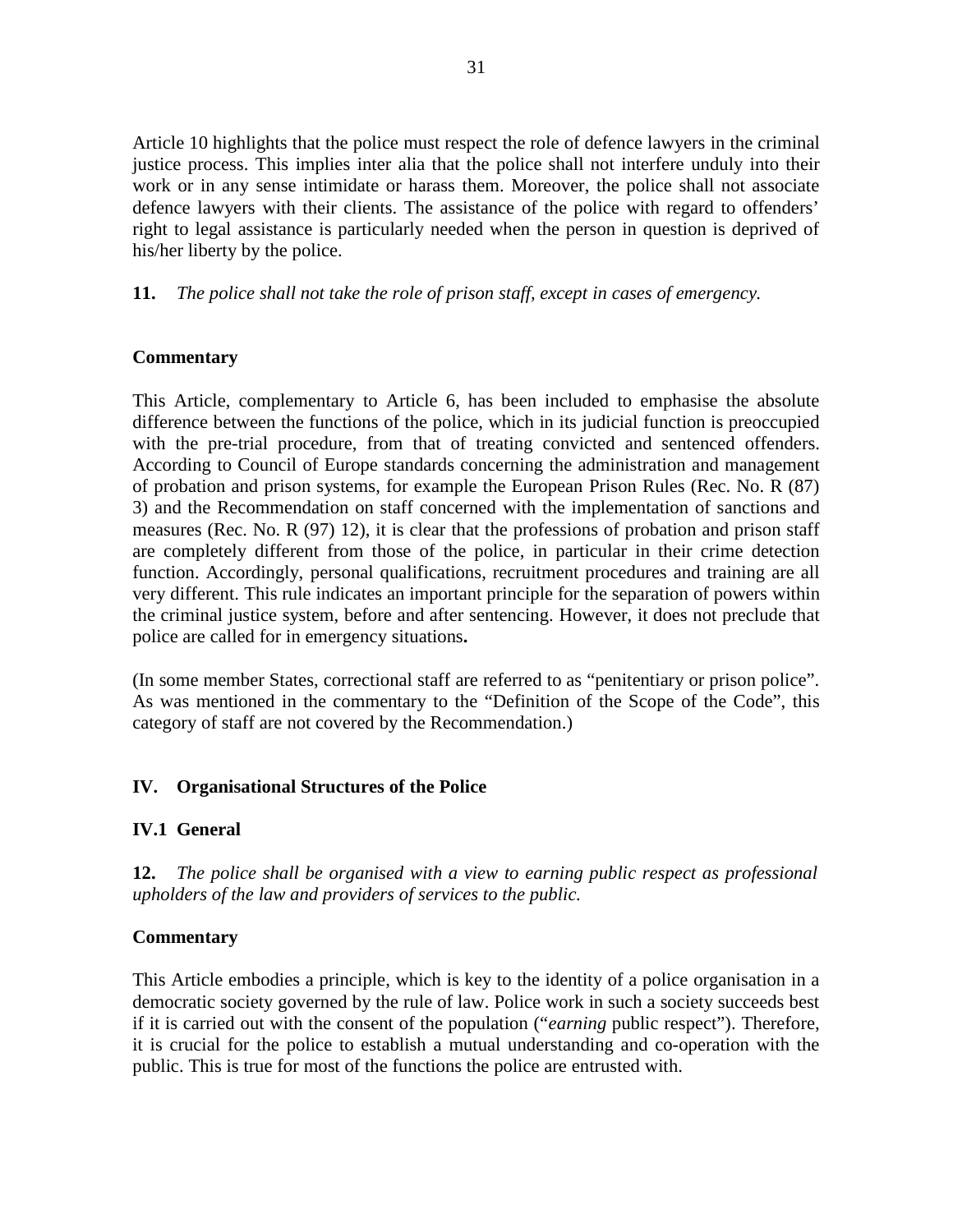The organisational structures of the police should preferably be such as to promote confidence building between the police and the public. One important aspect in this respect is to develop a high level of professionalism within the police. Another aspect is to develop the police organisation into a transparent public service body. In such a way the public may regard the police more as a service at their disposal than as a force imposed upon them.

**13.** *Police organisations, when performing police duties in civil society, shall be under the responsibility of civilian authorities.*

## **Commentary**

It should be recalled that the scope of the present Code is limited to police work in civil society. The judicial side of police work - the police being a component of the criminal justice system - and the public order side of the police, as well as the public service dimension of police work, and the integration of the police in civil society, are all elements that are different from military functions and objectives. Moreover, the legal basis and powers of the police in a rule of law society, where the focus is on the respect for civil and political rights of individuals, are also different from those of the military. Although there are some similarities between police and military functions and performances, the above special characteristics of the police are so important in a democratic society governed by the rule of law that they should be supported by all means. The organisational responsibility is one of the means in this respect. A police organisation under civilian responsibility is likely to best cultivate police professionalism suitable for civil society.

The organisational police structures – civil or military – differ very much in Europe. In western and northern Europe the police are primarily civilian. In central and eastern Europe, several police organisations have a military structure; whereas in southern Europe, both models exist, sometimes side by side in the same country.

Moves towards community orientation of the police is under way in several member states. These processes contain often elements of organisational reform. In central and eastern Europe, this is part of an overall transition processes into systems of democracy and the rule of law. However, this trend is also going on in parts of Europe with traditions of long standing democratic systems.

In the prevailing circumstances and, with full respect to the history and traditions in member states, the present Article does not go any further than to state that police functions performed in civil society – whether carried out by civilian or militarily organised police – should ultimately be under the responsibility of civilian authorities.

## **14.** *The Police and its personnel in uniform shall normally be readily recognisable.*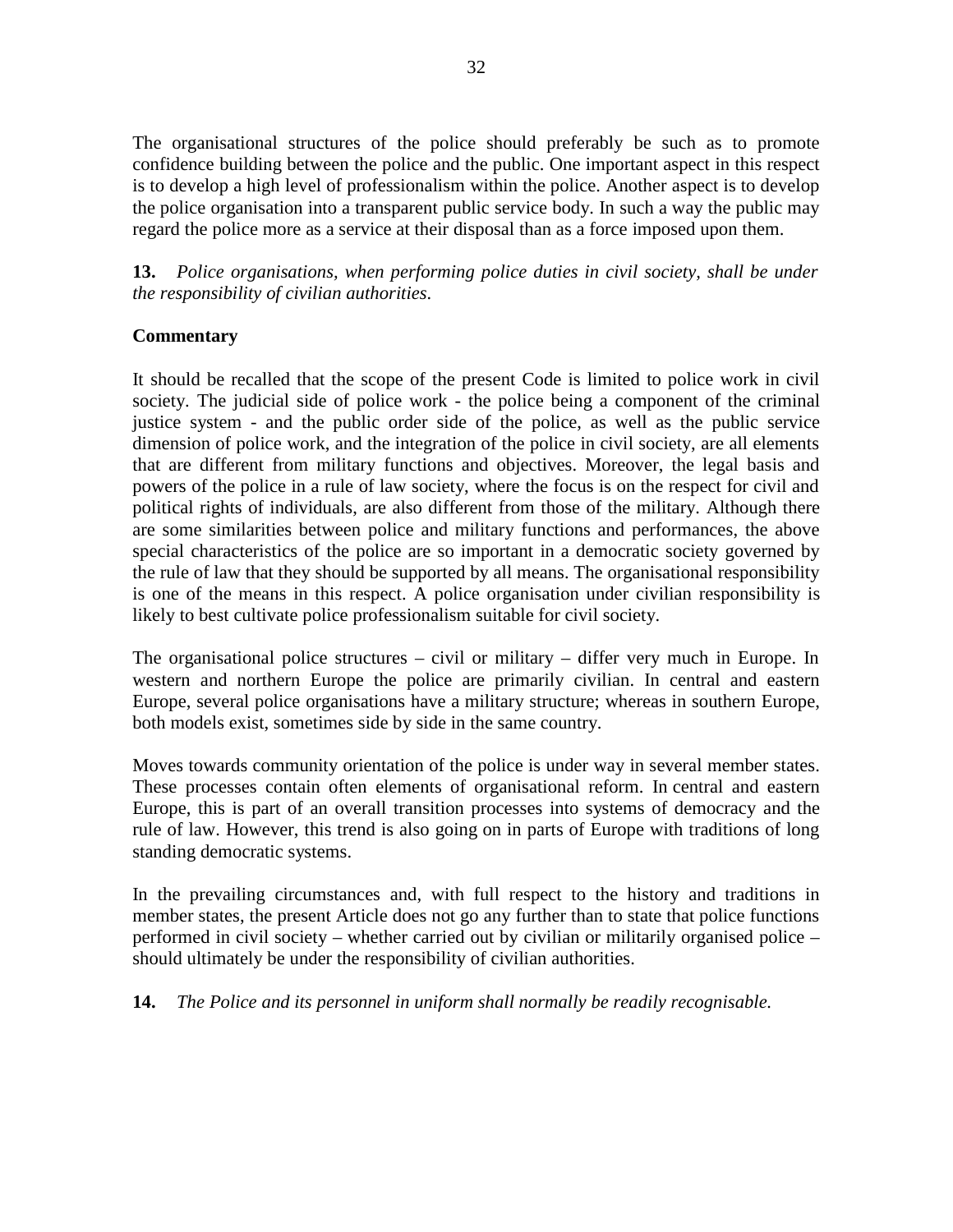#### **Commentary**

This Article contains a principle of crucial importance for the traditional police in a democratic society governed by the rule of law; it should be easy for the general public to recognise police stations and the uniformed police. This also covers equipment used (cars etc). The Article indicates that, unless there are special reasons, such as the proper exercise of police functions, the police should be distinctively recognisable from other bodies. This forms part of the general requirement of openness and transparency of the police organisation, however, it also serves the purpose of easy access to the police in emergency situations. (See also Article 44.)

**15.** *The police organisation shall enjoy sufficient operational independence from other state bodies in carrying out its given police tasks, for which it should be fully accountable.*

#### **Commentary**

The police belong to the executive power. They cannot be fully independent of the Executive, from which they receive instructions. However, in executing their given tasks the police must follow the law and are, in addition, entrusted with discretion. In exercising their powers, the police should not receive any instructions of a political nature. Operational independence should apply throughout the organisation. Such an independence is an important feature of the rule of law, as it is aimed at guaranteeing that police operations are being conducted in accordance with the law, and when interpretation of the law is needed, this is done in an impartial and professional way. Operational independence requires that the police are fully accountable for their actions/omissions (see also Section VI).

**16.** *Police personnel, at all levels, shall be personally responsible and accountable for their own actions or omissions or for orders to subordinates.*

#### **Commentary**

In a society governed by the rule of law, the law applies equally to all citizens. If this principle is to be meaningful, it follows that police personnel, just as any citizen, must also be personally accountable for their own actions. Moreover, they should also be fully accountable for orders to subordinated police personnel, given with hierarchical powers.

**17.** *The police organisation shall provide for a clear chain of command within the police. It should always be possible to determine which superior is ultimately responsible for the acts or omissions of police personnel.*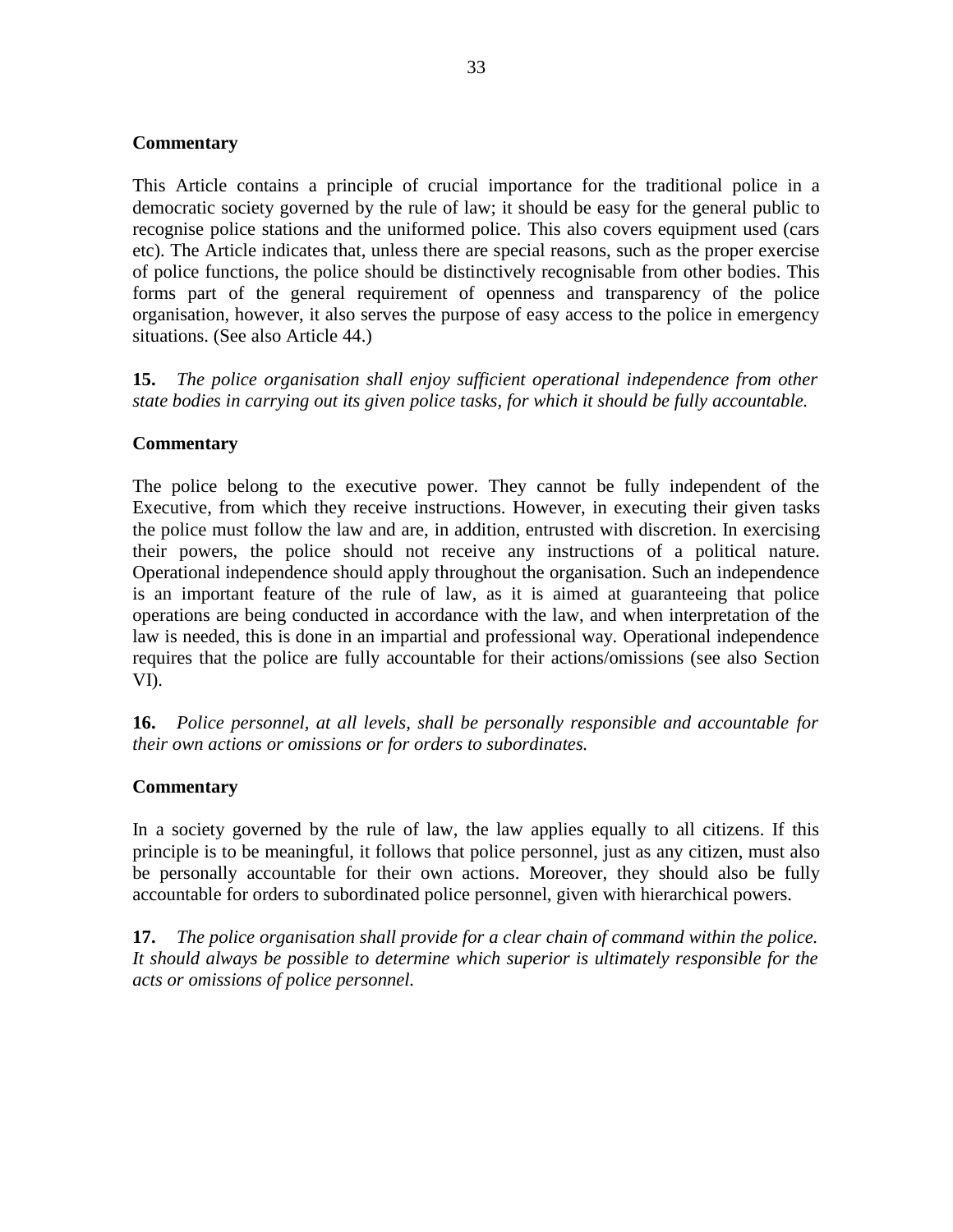## **Commentary**

This Article, which is complementary to Article 16, concerns the responsibility for orders within the police. The fact that all police personnel are responsible for their own actions, does not exclude that superiors may also be held responsible, for having given the order. The superior may be held responsible side by side with the "implementing" official, or alone in cases where the latter person followed orders in "good faith". (See also Article 38.) Through an established *chain of command*, ultimate responsibility for police action can be traced in an effective way.

**18.** *The police shall be organised in a way that promotes good police / public relations and where appropriate effective co-operation with other agencies, local communities, nongovernmental organisations and other representatives of the public, including ethnic minority groups.*

## **Commentary**

This Article recommends states to organise their police from the perspective of the police as an integrated part of society. The police may increase its efficiency if well-functioning relationships are established between them and other public bodies on different levels and, in particular, between the police and the wider public, the latter often being represented by groups or organisations of a non governmental character.

The Recommendation leaves open how to implement this principle. Different models exist in Europe to make the police co-operate with other agencies and to bring the police closer to the community. Decentralisation of the police organisation is generally considered as an important means. However, this is often closely related to the extent that local democracy is developed in a country. "Community policing" was in Europe initially developed in the United Kingdom, as a way to involve the whole community in crime prevention in particular, but also in detecting crime. Many European countries have followed this model.

Urban insecurity in bigger cities in Europe is an example of a multi-facetted problem, often related to phenomenon, such as poverty**,** racism and juvenile delinquency, which cannot be effectively combated solely by police action, but which requires a wider society approach with many players involved.

**19.** *Police organisations shall be ready to give objective information on their activities to the public, without disclosing confidential information. Professional guidelines for media contacts shall be established.*

## **Commentary**

The police should be as transparent as possible towards the public. A readiness by the police to disclose information on its activities is crucial for securing public confidence. At the same time, the police must respect confidentiality for a number of reasons; integrity of persons, crime investigation reasons, the principle of the presumption of innocence, security reasons etc. Obviously, even if situations like those described are well regulated in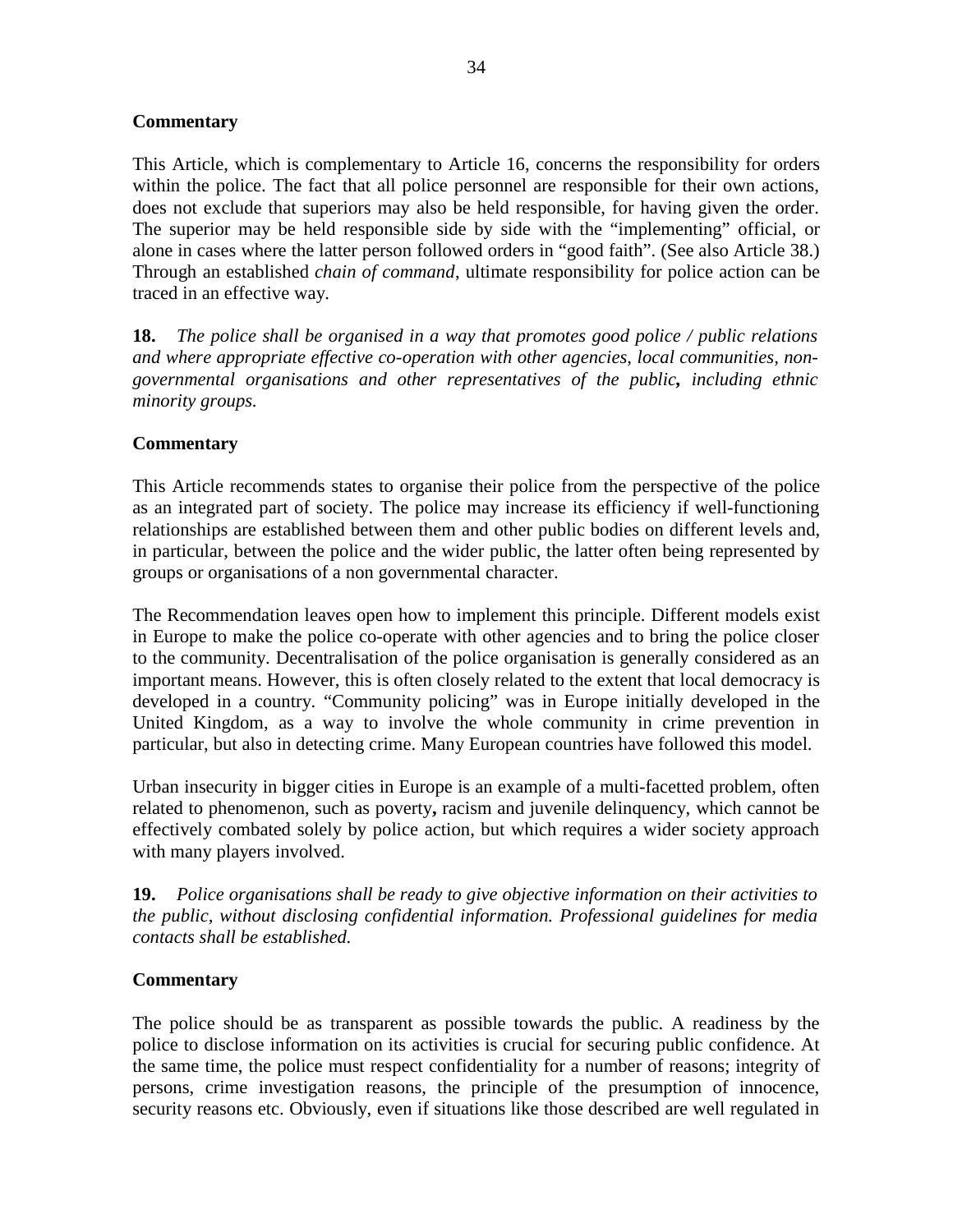most states, there will always be a margin of appreciation left to the police in striking the balance between the two interests. In addition, communication between the police and the media can be difficult, and may not always be well prepared from the police side. Therefore, it is recommended that the police establish guidelines for their media contacts. It is noted that in some member States media relations are being dealt with in departments especially tasked for such contacts. A key principle should always be that of objectivity.

**20.** *The police organisation shall contain efficient measures to ensure the integrity and proper performance of police staff, in particular, to guarantee respect for individuals' fundamental rights and freedoms as enshrined, notably in the European Convention on Human Rights.*

#### **Commentary**

The concern with this Article is to enhance a police culture which in recognising its responsibility for upholding individuals' fundamental rights and freedoms, works to safeguard its own professional integrity through internal accountability measures. This could be realised in different ways. The leadership and management of the police certainly play an important role in establishing an "ethos", which upholds individual rights and the principle of non-discrimination, both within the organisation and in dealings with the public. Other means are an open communication between staff (horizontal as well as vertical), standard setting (professional codes of conduct) and monitoring. It is clear that recruitment and training play an important role in this respect. (External accountability is dealt with in Chapter VI.)

**21.** *Effective measures to prevent and combat police corruption shall be established in the police organisation at all levels.*

## **Commentary**

There is no common international definition of corruption. The qualification of what should be considered as corruption varies from country to country. The Criminal Law Convention on Corruption adopted by the Council of Europe in 1999, does not provide a uniform definition of corruption. However, it aims at developing common standards concerning certain corruption offences, such as bribery (active and passive).

The term "police corruption" is often used to describe a great variety of activities, such as bribery, fabrication or destruction of evidence, favouritism, nepotism, etc. What seems to be a common understanding of police corruption is that it necessarily involves an abuse of position, an abuse of being a police official. Moreover, it is widely recognised that corruption should be regarded as a constant threat to the integrity of the police and its proper performance under the rule of law in all member states.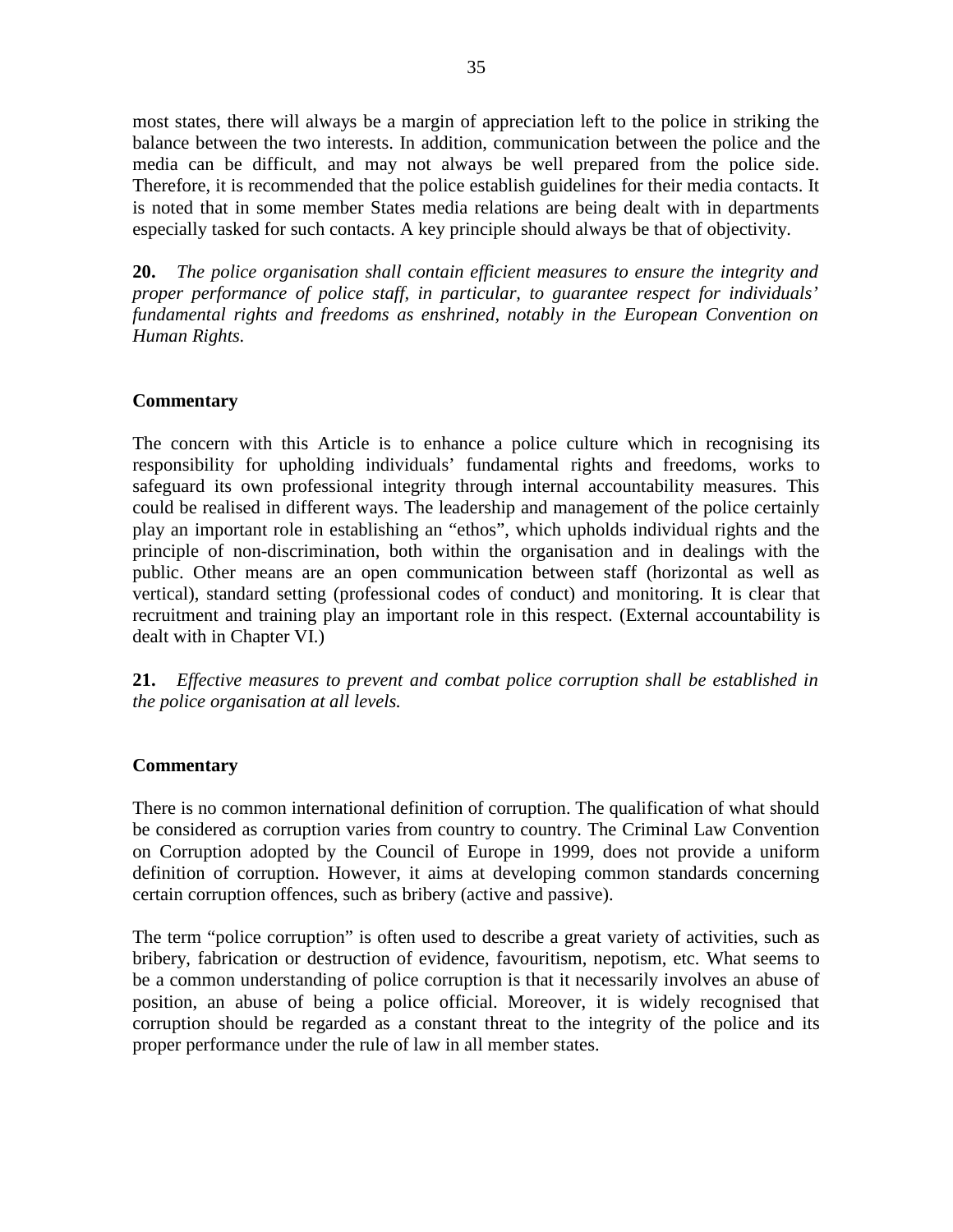The present Article aims at highlighting that member States should put in place effective internal measures to combat corruption within their police. This could include measures to define corrupt behaviour, to the extent possible; that the causes for corruption in the police be studied, and that organisational structures and control mechanisms to combat corruption be established.

It should be mentioned that corruption has only in recent years become a focal point on the international agenda. Nowadays, member states consider corruption a real threat to democracy, the rule of law and the protection of human rights, and, as a result, the Council of Europe, being the pre-eminent European institution to defend these rights, has developed a series of instruments for the fight against corruption; the Resolution on the twenty guiding principles for the fight against corruption ((97) 24) and Recommendations on the status of public officials in Europe (No. R (2000) 6) and on codes of conduct for public officials (No. R (2000) 10), which all apply to the police, and the Criminal Law Convention (ETS No 173) as well as the Civil Law Convention on Corruption (ETS No 174), adopted in 1999. Moreover, the Group of States against Corruption (GRECO) was established in 1998 to monitor corruption in member States. The Council of Europe is also performing other programmes with the overall objective to the fight against corruption, inter alia in the police sector, which are open to member states.

## **IV. 2 Qualifications, Recruitment and Retention of Police Personnel**

**22.** *Police personnel, at any level of entry, shall be recruited on the basis of their personal qualifications and experience, which shall be appropriate for the objectives of the police.*

## **Commentary**

In order to select appropriate candidates to the police, the selection process should only be based on objective criteria. This rule deals with personal qualifications, which may be divided into personal skills and experience. To the former category belongs the personal abilities and aptitudes of the applicant, some of which are described in Article 23. The latter category - personal experience - covers both educational background and life experience, often the previous working experience of candidates. The personal qualifications should meet the objectives of the police, see Article 1. The same basic principles should apply to all ranks although the qualifications may differ. Appointments to the police for political reasons should be avoided, in particular to posts of an operational character.

**23.** *Police personnel shall be able to demonstrate sound judgment, an open attitude, maturity, fairness, communication skills and, where appropriate, leadership and management skills. Moreover, they shall possess a good understanding of social, cultural and community issues.*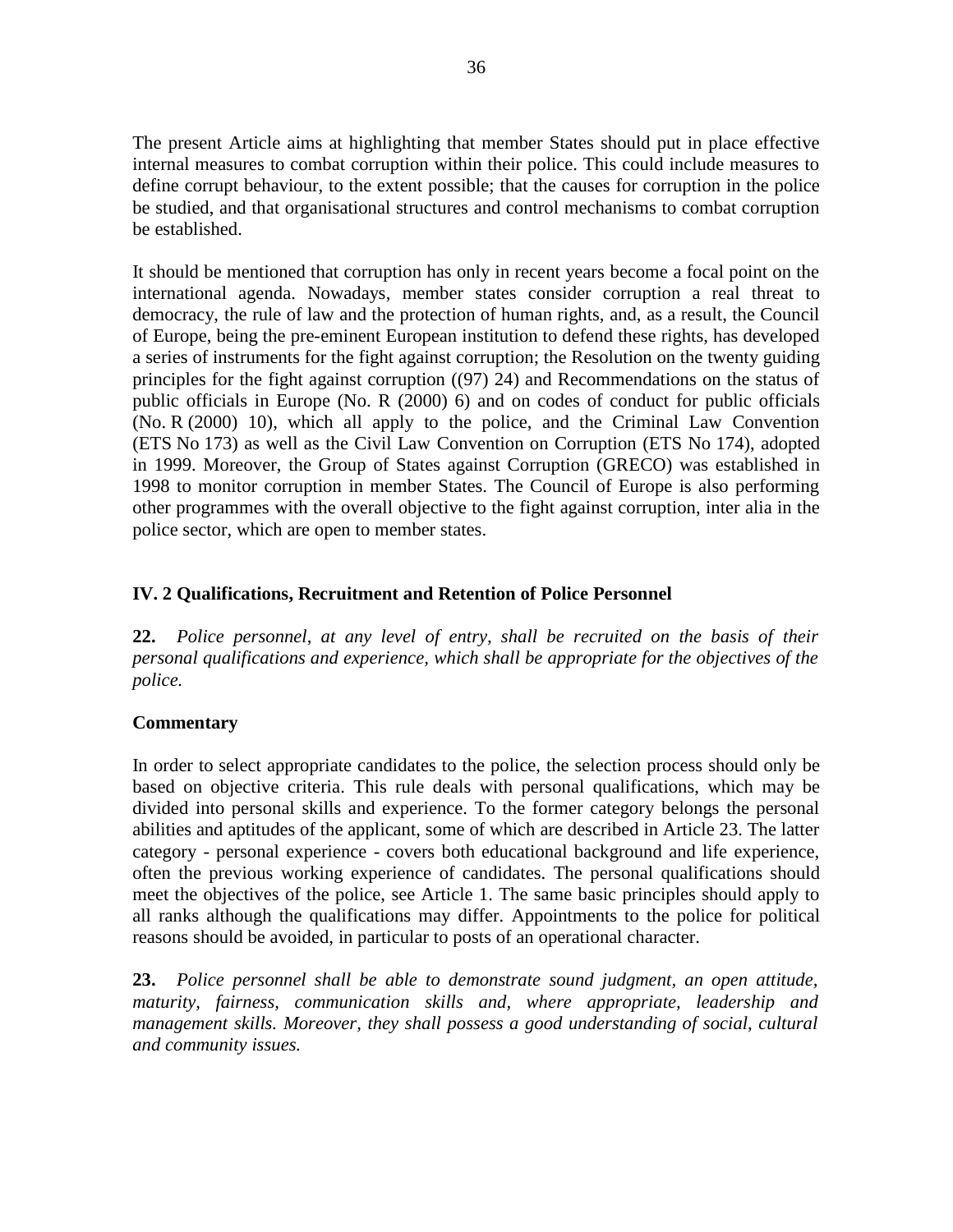## **Commentary**

The listed examples of personal skills are important for the operational staff of a police service in a democracy. The list is not exhaustive. The ultimate goal is to have police personnel with a broad understanding of the society they serve and whose behaviour is appropriate for fulfilling their tasks in accordance with the objectives of the police.

**24.** *Persons who have been convicted for serious crimes shall be disqualified from police work.*

## **Commentary**

This Article sets a minimum standard, which should apply to those at the point of recruitment, to recruits and to fully recruited police personnel. It is, however, open to member States to decide what "degree of tolerance" should be accorded to crimes that fall short of the category of serious crimes. Furthermore, the requirement of a conviction should also be interpreted as a minimum standard, which does not exclude that recruits and personnel be disqualified as police, or from carrying out police duties, for the reason of well substantiated suspicion of criminal activities, committed by the person in question.

**25.** *Recruitment procedures shall be based on objective and non-discriminatory grounds, following the necessary screening of candidates. In addition, the policy shall aim at recruiting men and women from various sections of society, including ethnic minority groups, with the overall objective of making police personnel reflect the society they serve.*

## **Commentary**

In order to be as beneficial as possible to the police, recruitment procedures should be carried out in an objective and non-discriminatory way. Some means for achieving this are described in Article 22 and its Commentary. Access to the police in a non-discriminatory way also has support in the European Convention on Human Rights (Protocol No. 12) as well as in the European Social Charter. The case law of these instruments has in this respect tended to focus on the following grounds - sex, political opinion, religion, race, national and ethnic origin.

"Necessary screening" of candidates indicates that the recruiting authority should have an *ex-officio* and active "research" approach when scrutinising the background of applicants. This requirement is more demanding in countries where the public administration, including the criminal justice system, is not so well developed and/or in countries which are suffering from catastrophes and war, than in countries were public records, such as criminal records, are accurate and easy to access.

It is a fact that women generally are grossly under represented in the police in all member States, and that this is even more apparent in the higher ranks and managerial positions than in the basic grades. A similar situation can generally be described for minority groups, including ethnic minority groups, in all member States.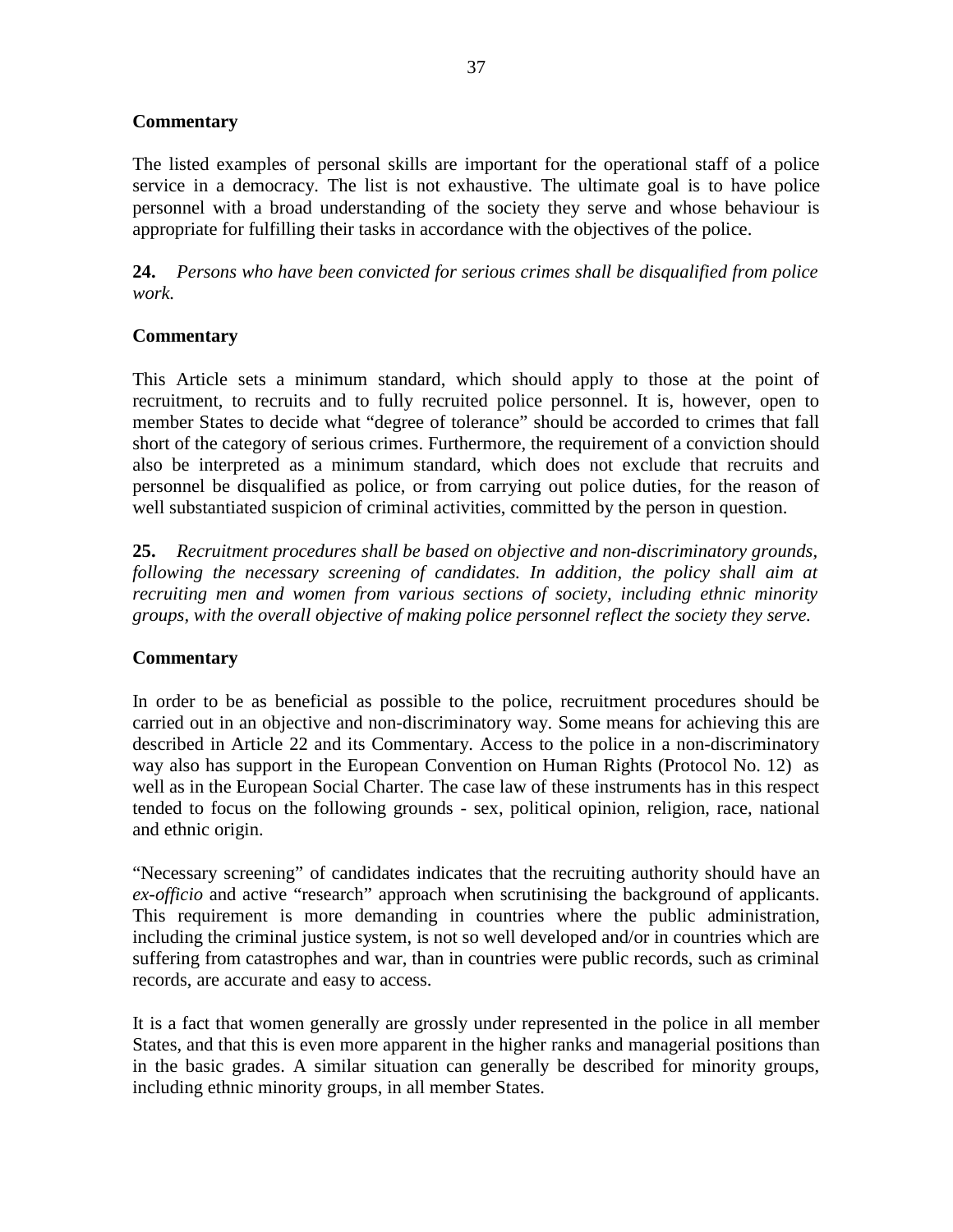It is appreciated that the relations between the police and the public will benefit from the composition of the police reflecting that of society. This will reinforce the efficiency of the police and promote their support by the public. As a consequence, every effort shall be made to this effect.

The second sentence of the Article implies that recruitment policies shall encourage a representation in the police, which corresponds to that of the society. Such a policy should be made known to the public and implemented at a reasonable pace and take full account of the requirements stated in Article 22.

## **IV. 3 Training of Police Personnel**

**26.** *Police training, which shall be based on the fundamental values of democracy, the Rule of Law and the protection of human rights, shall be developed in accordance with the objectives of the police.* 

#### **Commentary**

The police play a prominent role as a defender of the society it serves and should preferably share the same fundamental values as the democratic state itself. The fostering of democratic values in the police is therefore crucial and training is one of the most important means in furthering values among the staff. As a result, this Article brings in the fundamental values of all member states of the Council of Europe as an integrated part of the training of the police.

Ethical and human rights aspects of police work should preferably be introduced in a problem oriented context, which focuses on practical police work and gives a solid understanding of the underlying principles. Although member states give considerable attention to human rights training, there is still a great need to develop this part of police training, in particular to develop training methods and material. The Council of Europe is active in this area and several handbooks containing practical guidelines on human rights in police training have been developed on an expert level.

#### **27.** *General police training shall be as open as possible towards society.*

## **Commentary**

The principle of openness and transparency of a police organisation, must also be reflected in the training of its staff. A police which aims to carry out tasks with the support of the public, must have its personnel trained in an environment, which is as close as possible to social realities. This would include the physical environment (place and equipment) as well as the intellectual input to the training.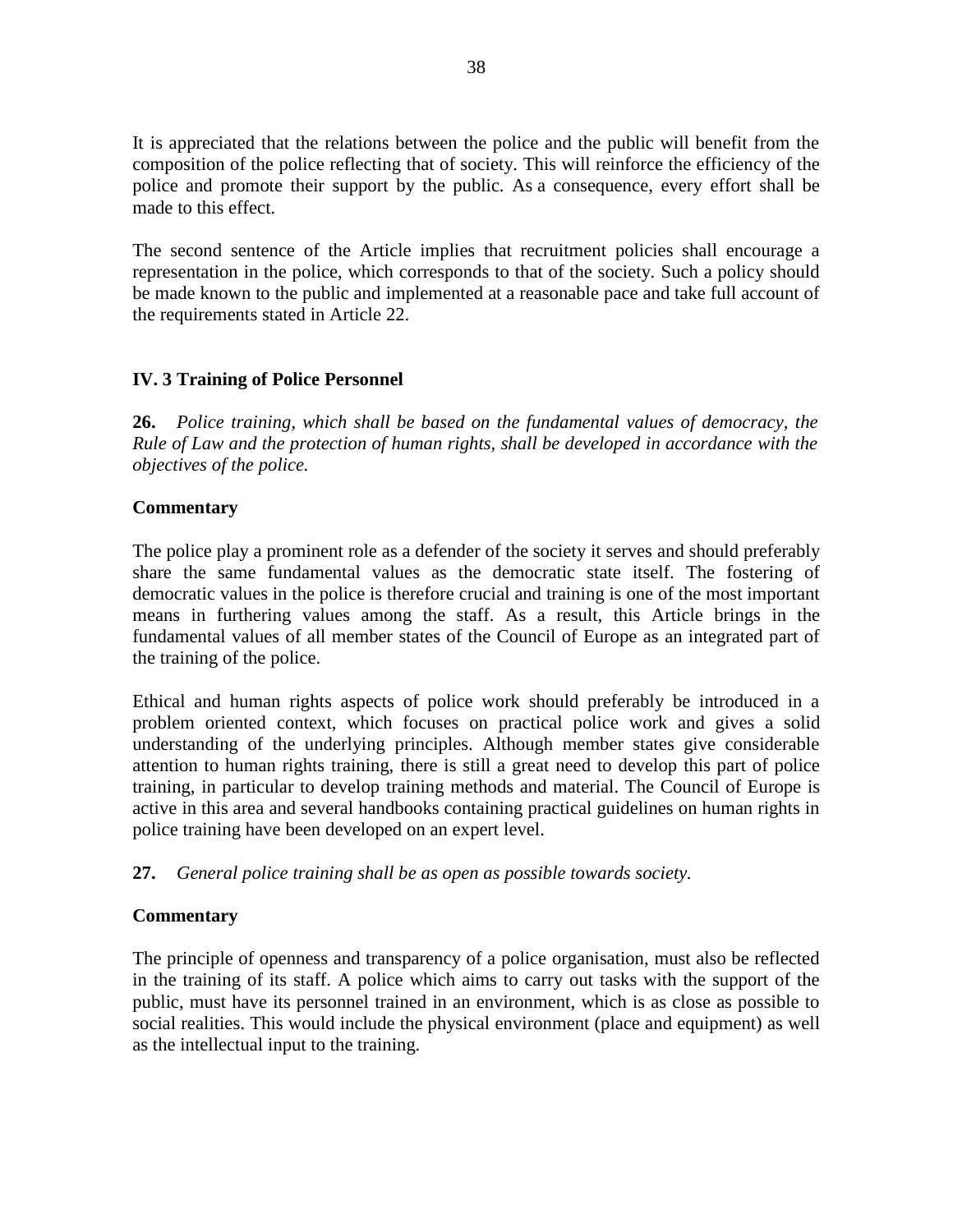Police training in closed and remote places, involving students living in barracks, etc, may be necessary for certain types of specialist training. However, general training of police should, wherever possible, be carried out in "normalised" conditions. Another strong implication of openness is that external training, involving institutions other than the police, should be offered, in addition to internal training.

Police openness towards society is also beneficial for the dynamics of training. In particular, with problem oriented training, states of affairs in society must be faithfully reproduced for the training to be effective.

**28.** *General initial training should preferably be followed by in-service training at regular intervals, and specialist, management and leadership training, when it is required.*

## **Commentary**

This Article contains the principle that police personnel, as a rule, initially, shall undergo general training and that initial training, should be followed, if need be, by more specialised training. Such a system will help to create a staff, familiar with the same basic values of policing and capable of carrying out a variety of tasks. The approach of training police personnel as generalists initially, does not rule out that police personnel - in addition - need special training relating to specific tasks and responsibilities (ranks). The Article also underlines the need to complement initial training with in-service training at regular interval.

Police training is closely related to the system of recruitment to the police. There are states where all police personnel, as a rule, are recruited as basic grades (United Kingdom model) and systems where basic grade staff and managerial staff could be recruited through separate proceedings (continental Europe), as a requirement for being recruited to the latter category is often a university degree. The principles in this rule apply to both these systems.

**29.** *Practical training on the use of force and limits with regard to established human rights principles, notably the European Convention on Human Rights and its case law, shall be thoroughly included in police training at all levels.* 

## **Commentary**

The practical aspects on the use of force by the police, in particular vis-à-vis individuals or groups of individuals are of such crucial importance for the police in a rule of law society, that it has been highlighted in a separate Article. Practical training would imply that it should be as close to reality as possible.

**30.** *Police training shall take full account of the need to challenge and combat racism and xenophobia.*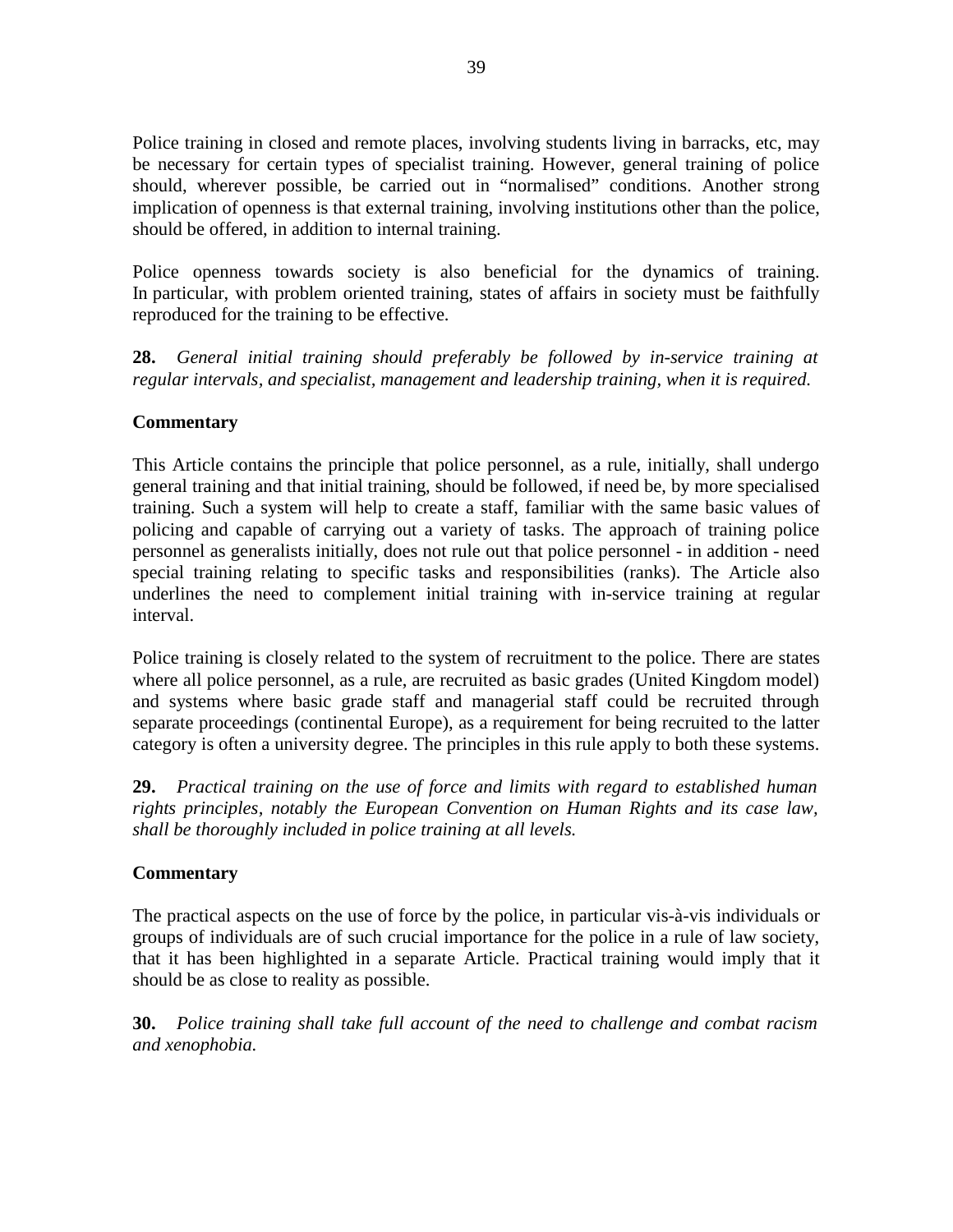#### **Commentary**

This article draws attention to the problem of racism and xenophobia which exists in many European countries, and is an important factor in urban insecurity. Police training should, whenever necessary, challenge any racist or xenophobic attitudes within the police organisation, and also emphasise the importance of effective police action against crimes which are based on race hatred and target ethnic minorities.

## **IV.4 Rights of Police Personnel**

**31.** *Police staff shall as a rule enjoy the same civil and political rights as other citizens. Restrictions to these rights may only be made when they are necessary for the exercise of the functions of the police in a democratic society, in accordance with the law, and in conformity with the European Convention on Human Rights.* 

#### **Commentary**

The Articles of this section are guided by the overall principle that police in an open democratic society should have the same rights as other citizens, to the fullest possible extent. This is an important element of the rule of law and of making the police part of the society it serves.

The rights covered by the European Convention on Human Rights (civil and political rights) apply fully to all citizens in member states, including those employed by the police. Some of these rights are "absolute" in their character, whereas others may be derogated under special conditions. In this respect, reference is made to the extensive case law developed by the European Court of Human Rights.

The present Article emphasises that member states shall not deprive their police staff of any civil and political rights, unless there are legitimate reasons directly connected to the proper performance of police duties in a democratic state governed by the rule of law.

**32.** *Police staff shall enjoy social and economic rights, as public servants, to the fullest extent possible. In particular, staff shall have the right to organise or to participate in representative organisations, to receive an appropriate remuneration and social security, and to be provided with special health and security measures; taking into account the particular character of police work.*

#### **Commentary**

This Article refers to social and economic rights, which are covered by the European Social Charter, a complementary instrument to the European Convention on Human Rights for these particular rights.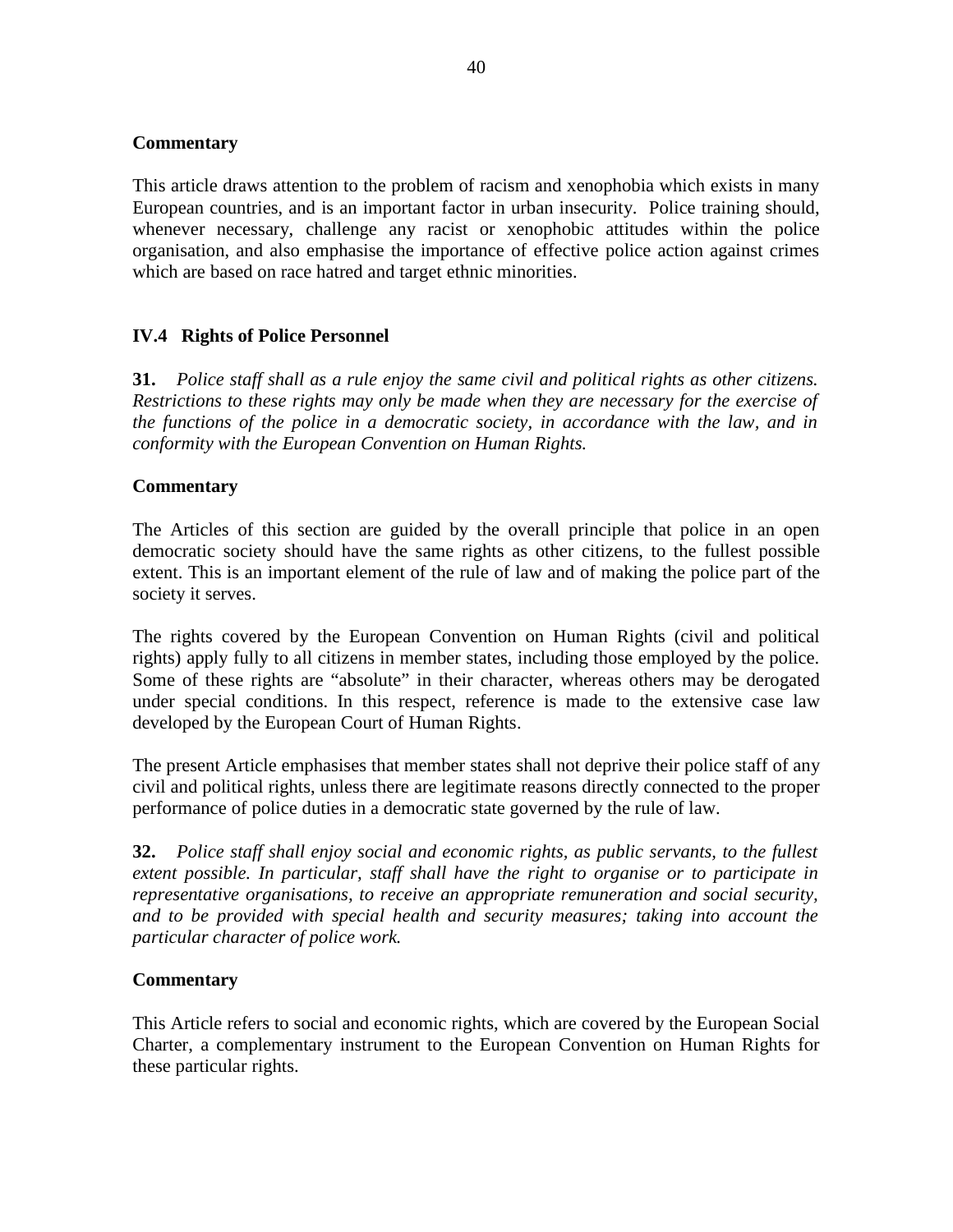Police personnel have the status as public servants (or civil servants) in several member States. As this is not the case in all member states, it is stated that police personnel, to the extent possible, should enjoy social and economic rights as public servants. Such rights may be limited for reasons of the special character of police work. The listed social and economic rights in the Article highlights a few crucial rights but is not exhaustive.

The right to *organise* - to join trade unions - has in the European Social Charter (Article 5) a special interpretation when it comes to the police as the Charter in this respect leaves a margin of appreciation to the states. However, the case-law under the Charter has established that, even if there may be no unlimited right for the police to organise, it would be a violation of the Charter to forbid police officers to set up their own representative associations. National law may provide for police-only organisations, which is the case in some member states. However, a complete ban on the right to strike for police is not contradictory to the Charter and its case-law and the present Recommendation does not go any further.

The rights to *appropriate remuneration* and *social security*, as well as *special health and security measures* have been highlighted in the recommendation for the reason of the special character of police work. This refers, for example, to the unpredictable tasks that police personnel are facing every day, to the risks and dangers inherent in police work and to the irregular working hours. Moreover, these rights of police personnel are also crucial conditions for making the police profession attractive. This aspect is extremely important, considering the need for highly qualified staff to be recruited to, and retained within, the police. Furthermore, a well remunerated police personnel is more likely not to be involved in undesired activities, such as corruption.

**33.** *Disciplinary measures brought against police staff shall be subject to review by an independent body or a court.*

## **Commentary**

Disciplinary sanctions against police personnel are normally an internal police matter and are often of a minor character. However, disciplinary measures may also be severe and sometimes it is difficult to draw the line between the criminal and the disciplinary aspects of a case. Furthermore, criminal proceedings and sanctions may be followed by disciplinary measures.

The possibility to have disciplinary decisions challenged by an independent body, preferably a court of law has two main advantages. Firstly, it would provide police personnel a safeguard against arbitrary decisions. Secondly, it opens up the police towards society (transparency), in particular, given that court hearings and judgments/decisions of courts are normally made public.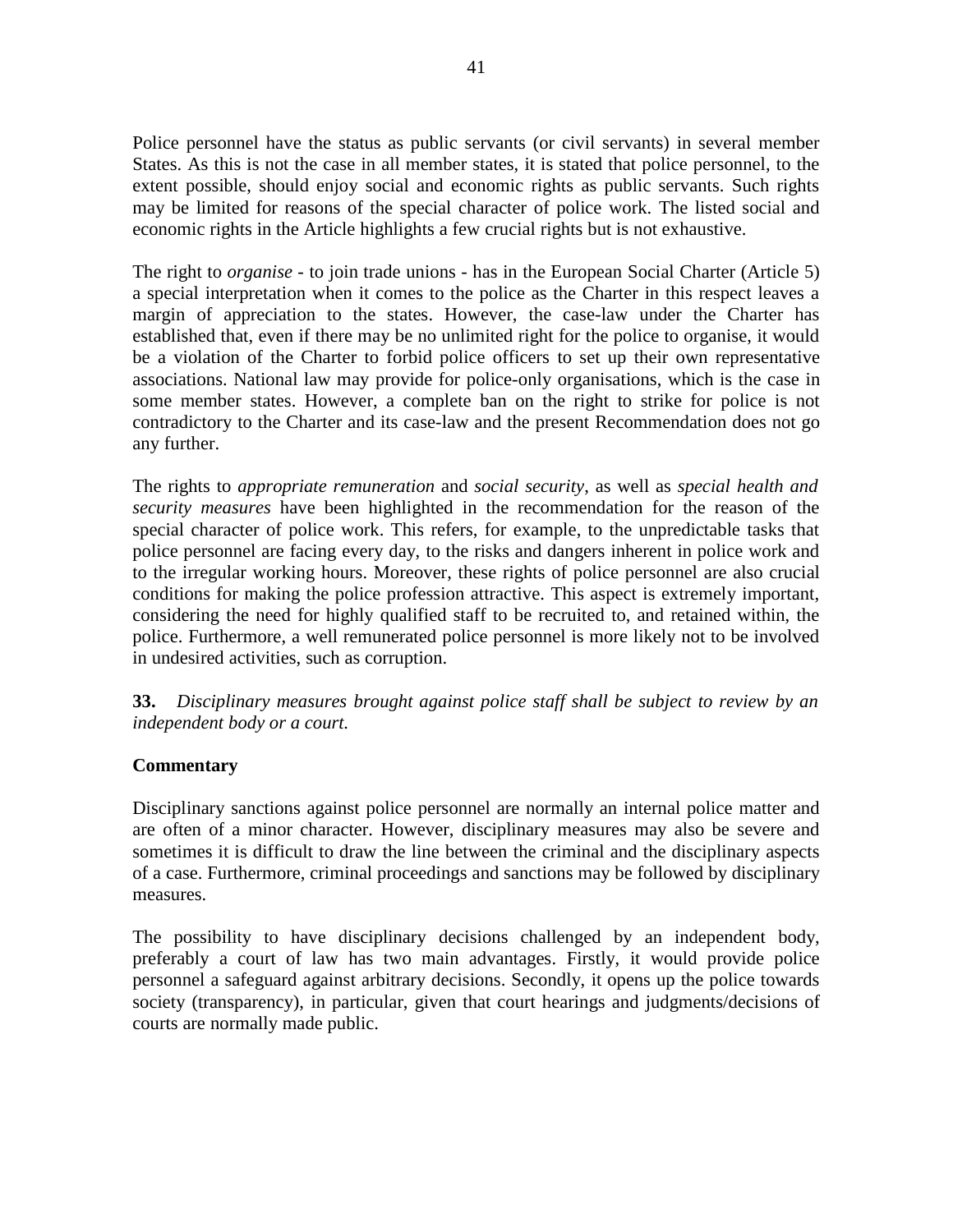Another, more legalistic aspect is that if disciplinary measures were subject to review by a court of law, the right to a fair trial, according to Article 6 of the European Convention on Human Rights, which in certain situations apply also to disciplinary matters, would always be safeguarded.

**34.** *Public authorities shall support police personnel who are subject to ill-founded accusations concerning their duties.*

## **Commentary**

Police personnel, as a result of their particular tasks and close contacts with the public, will sometimes be the subject of accusations by the public concerning their performance. If such accusations are ill-founded (following investigations/proceedings that are impartial) police personnel should be entitled to necessary support from their authorities, in particular, concerning personal assistance. (Police complaints systems are dealt with in Chapter VI.) This Article does not exclude that support to police personnel may be required in other situations, such as during internal proceedings against staff.

## **V. Guidelines for Police Action / Intervention**

#### **Commentary**

This part of the recommendation deals to a large extent with guidelines for operational police personnel in their daily activities. During the preparatory work of the Recommendation, reference was sometimes made to "internal ethics" for this part of the text as opposed to the "broader ethics of the police" for the sections which concern the framework of the police in a democratic society, their place in the criminal justice system, organisational structures, etc.

The guidelines are divided into two parts, one dealing with general principles of democratic policing which apply to almost any situation, and the other devoted to principles for specific situations which provide particular difficulties in terms of ethics and human rights in all member States.

## **V.1 Guidelines for Police Action/Intervention: General Principles**

**35.** *The police and all police operations must respect everyone's right to life.*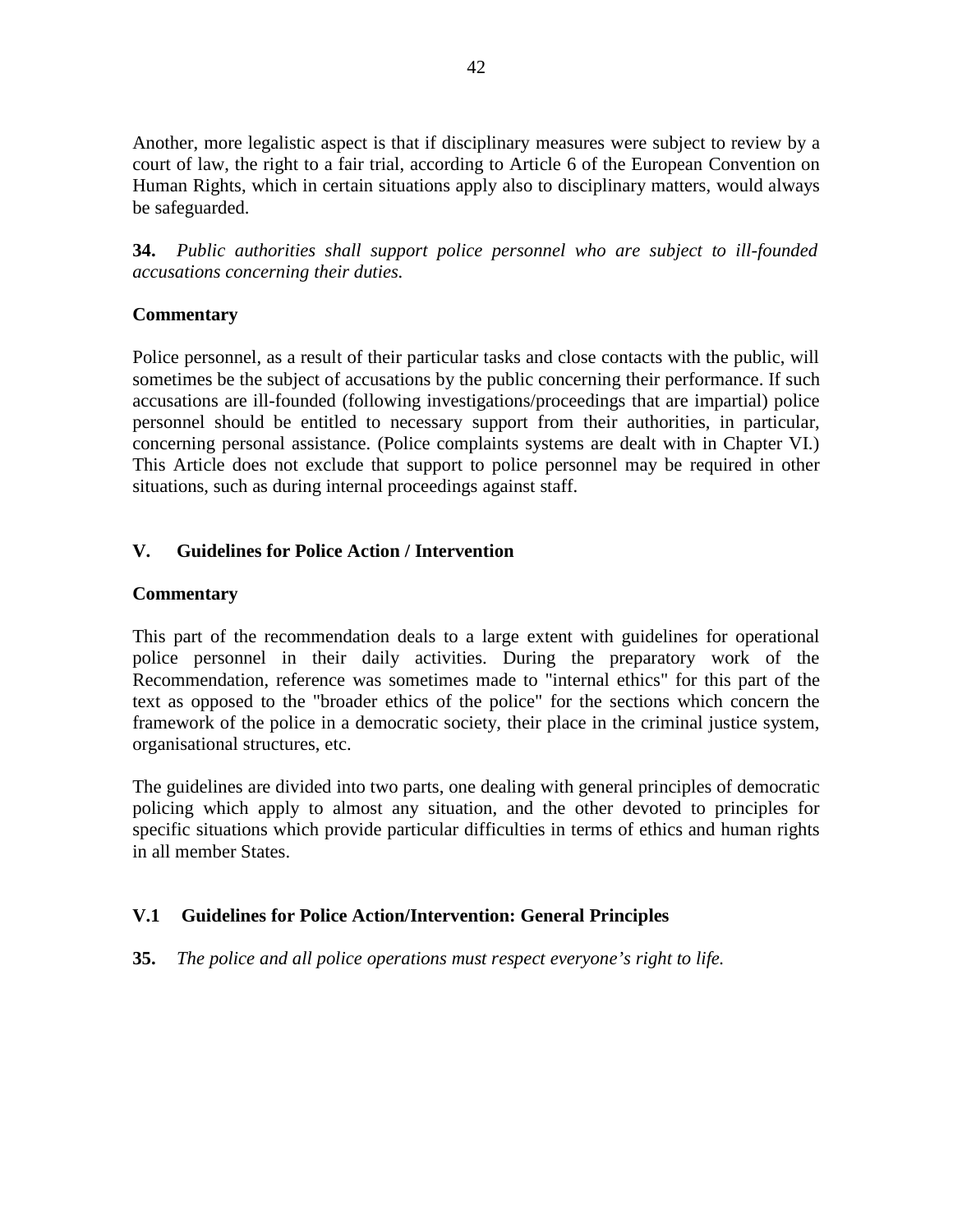#### **Commentary**

This Article - which is based on Article 2 of the European Convention on Human Rights implies that the police and their operations shall not engage in intentional killings. Considering Article 2 of the European Convention on Human Rights in the light of Protocol No. 6 to the same Convention, concerning the abolition of the death penalty, it should also be excluded that the police are being used for the execution of capital punishment.

Another factor is that police actions may lead to the loss of life as a result of the use of force by the police. That may not necessarily violate the respect for the right to life, provided that certain conditions are fulfilled.

Article 2 of the European Convention on Human Rights, which contains the prohibition of intentional deprivation of life, requires that everyone's life shall be protected by the law. The second paragraph of Article 2 reads:

*"Deprivation of life shall not be regarded as inflicted in contravention of this article when it results from the use of force which is no more than absolutely necessary:* 

*a. in defence of any person from unlawful violence;*

*b. in order to effect a lawful arrest or to prevent the escape of a person lawfully detained;* 

*c. in action lawfully taken for the purpose of quelling a riot or insurrection."* 

The European Court of Human Rights (se for example "McCann case", European Court of Human Rights, Series A, No.324-A) has held that these exceptions primarily describes situations where it is permitted to use force which may result, as an unintended outcome, in the deprivation of life. The use of force may be no more than absolutely necessary for the achievement of one of the purposes set out in *a, b* and *c.* "Absolutely necessary" implies according to the European Court of Human Rights, in particular, that the force used must be strictly proportionate to the achievements of the aims mentioned (a, b and c).

The training of police personnel in this respect is of utmost importance.

**36.** *The police shall not inflict, instigate or tolerate any act of torture or inhuman or degrading treatment or punishment under any circumstances.*

#### **Commentary**

The prohibition of torture or inhuman or degrading treatment or punishment contained in this Article, derives from Article 3 of the European Convention on Human Rights. The European Court of Human Rights clearly and systematically affirms that Article 3 of the European Convention enshrines one of the fundamental values of democratic societies and that the prohibition is absolute. That means that under no circumstances can it be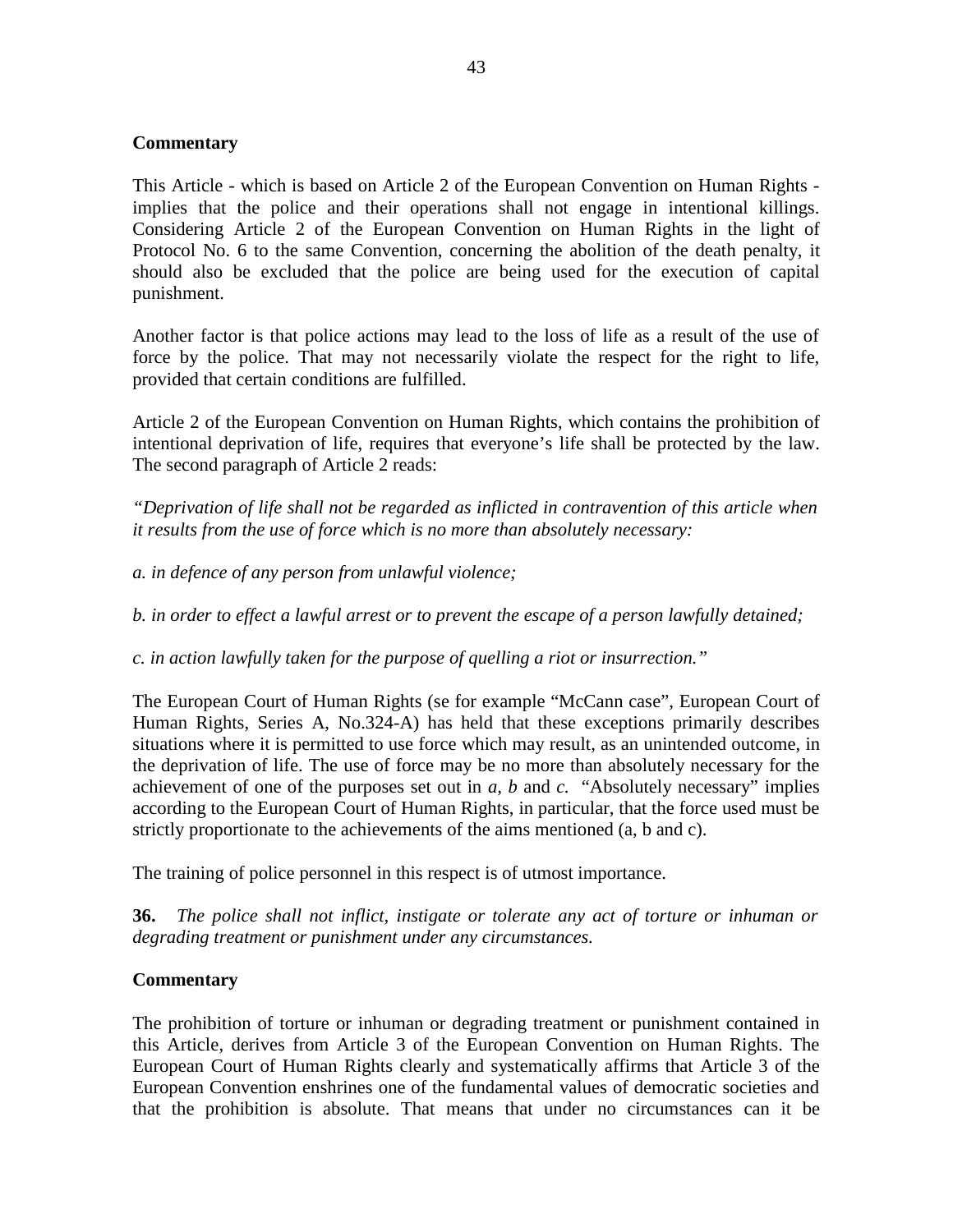admissible for the police to inflict, instigate or tolerate any form of torture for any reason. The word "tolerate" implies that the police should even have an obligation to do their utmost to hinder such treatment, which also follows from the overall objectives of the police, see Articles 1 and 38.

In addition to the fact that torture, inhuman or degrading treatment or punishment is a serious offence against human dignity and a violation of human rights, such measures, when used for the purpose of obtaining a confession or similar information, may, and are even likely to, lead to incorrect information from the person who is subject to torture or similar methods. Thus, there is no rational justification for using such methods in a state governed by the rule of law.

It is clear that both physical and mental suffering are covered by the prohibition. For a more detailed analyses on what kind of behaviour that is covered by torture, inhuman or degrading treatment, reference is made to the case law of the European Court of Human Rights as well as to the principles developed by the European Committee for the Prevention of Torture and Inhuman or Degrading Treatment or Punishment (CPT). These bodies have provided a rich source of guidance for the police, which must govern police action and be used in the training of police personnel.

It goes without saying that a police service that uses torture or inhuman or degrading treatment or punishment against the public, are unlikely to earn respect or confidence from the public.

**37.** *The police may use force only when strictly necessary and only to the extent required to obtain a legitimate objective.*

## **Commentary**

This Article recognises the case-law of the European Court of Human Rights with regard to Article 2 of the European Convention on Human Rights, see the Commentary to Article 34. However, it should be noted that the present rule is applicable to all kinds of situations where the police are entitled to use force.

As a starting point, there must always be a legal basis for police operations (Article 3), including the use of force. Arbitrary use of force can never be accepted. Moreover, the present Article indicates that the use of force by the police must always be considered as an exceptional measure and, when there is need for it, no more force than is absolutely necessary may be used. This implies that the force used should be proportionate to the legitimate aim to be achieved through the measure of force. There must, accordingly, be a proper balance between the using of force and the situation in which the force is used. In practical terms, this means, for example, that no physical force should be used at all, unless strictly necessary, that weapons should not be used, unless less strictly necessary, and, if lethal weapons are deemed necessary, they should not be used more than what is considered strictly necessary; shoot to warn before shoot to wound and do not wound more than is strictly necessary, etc.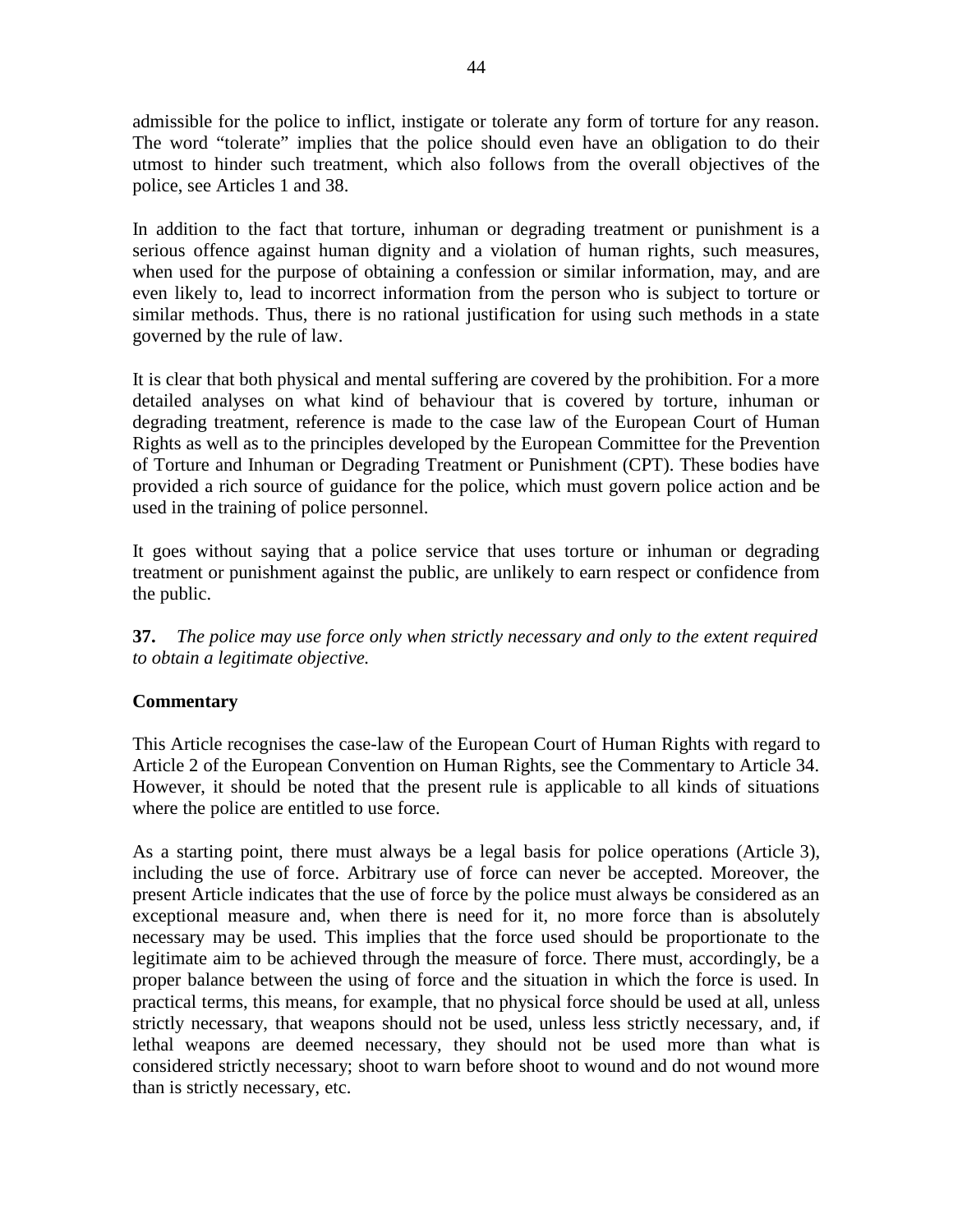Normally, national legislation and regulations should contain provisions on the use of force based on the principles of *necessity* and *proportionality.* However, the practical approach to the problem in a given situation is more difficult, as the use of force, according to the above principles, places a heavy burden on the police and emphasises the need for police personnel not only to be physically fit and equipped but also, to a large extent, to have well developed psychological skills. The importance of recruitment of suitable personnel to the police, as well as their training cannot be under estimated in this respect, see also Articles 23 and 29.

**38.** *Police must always verify the lawfulness of their intended actions.*

## **Commentary**

It is a basic requirement that the police, in a society governed by the rule of law, only conduct lawful activities. It follows from Article 3, that the lawfulness test is not limited only to national law, but includes international human rights standards.

The present Article gives the police an *ex officio* obligation to control the legality of their action before and during their interventions. This applies to the police as an organisation as well as to the individual police official. A system of checks and balances within the police, as well as training, are important means of ensuring that such verification becomes systematic.

**39.** *Police personnel shall carry out orders properly issued by their superiors, but they shall have a duty to refrain from carrying out orders which are clearly illegal and to report such orders, without fear of any form of sanction.*

## **Commentary**

Since police personnel, in accordance with Article 16, should be held personally liable for their own actions, there must be a possibility for them to refuse carrying out orders which are illegal (contrary to the law). The wording "clearly illegal", has been chosen to avoid incurring police disobedience in situations where the legality of an order is unclear.

With full respect to the necessary hierarchical structures in the police, the overall idea with this Article is to avoid the individual's responsibility for flagrant illegal activities and human rights violations being "covered up" by hierarchical structures. The "operational independence" of the police from other state bodies (Article 15), works in the same direction. The duty with regard to illegal orders should also contain an obligation to report such orders. The reporting of illegal orders shall have no negative repercussion or sanctions on the reporting staff.

**40.** *The police shall carry out their tasks in a fair manner, in particular, guided by the principles of impartiality and non-discrimination.*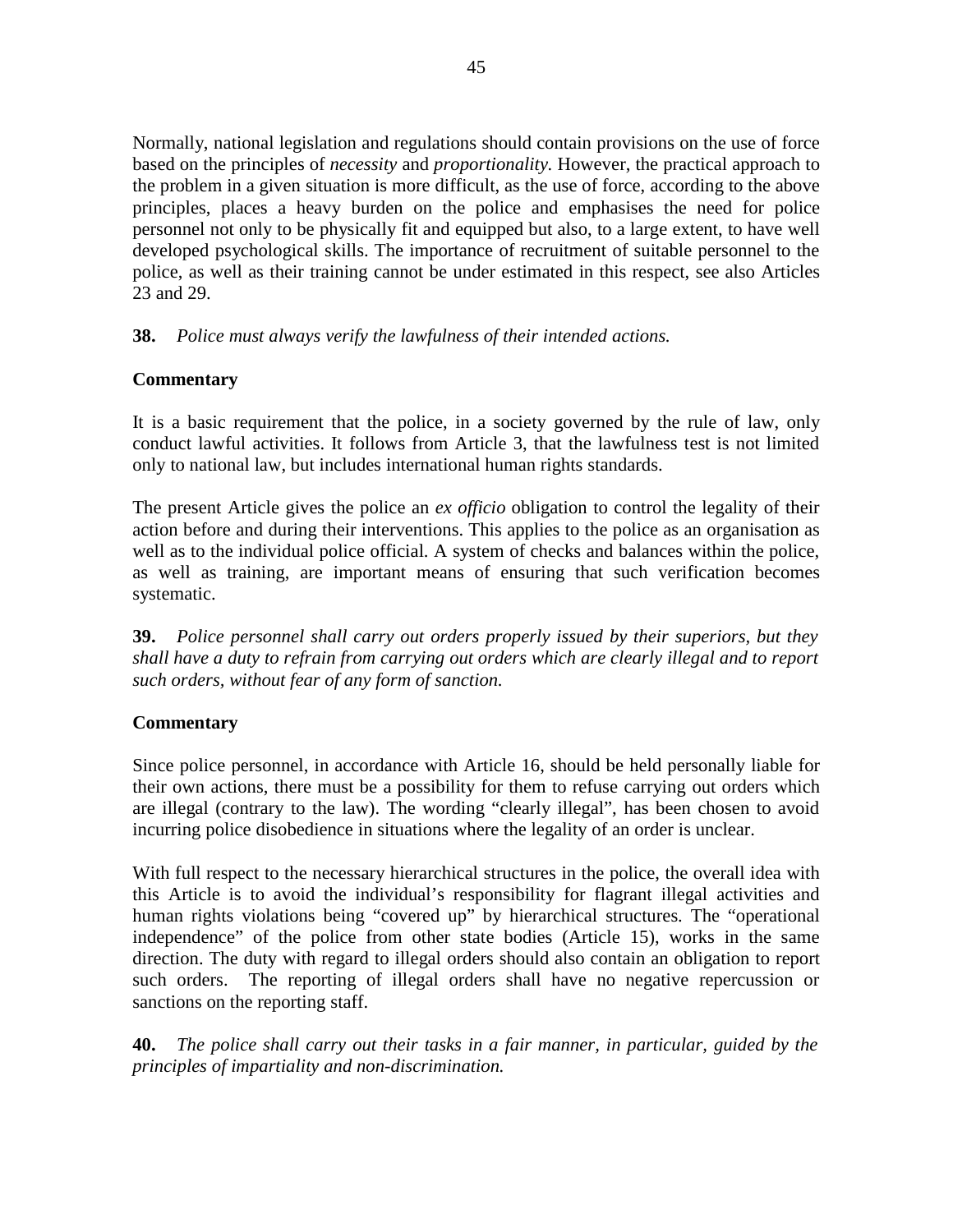#### **Commentary**

The *fairness* requirement is an overall and open ended quality, which comprises the principles of impartiality and non discrimination as well as other qualities. The police act with fairness when they show full respect for the positions and rights of each individual that are subject to their police duties. Fairness should apply to all aspects of police work, but it is particularly emphasised with regard to the public.

The *impartiality* implies, for example, that the police act with integrity and with a view to avoid taking sides in a conflict, which is under scrutiny. In the case of an offence, the police must take no position on the question of guilt (see also Article 47). Furthermore, the impartiality requires that police personnel abstain from any activity outside the police which is likely to interfere with the impartial discharge of their police duties or which may give rise to the impression amongst the public that this is the case.

The general principle of *non discrimination* and equality is a fundamental element of international human rights law. With the adoption of Protocol No. 12 to the European Convention on Human Rights, there is a general prohibition of discrimination contained in that instrument. The scope of protection against discrimination concerns rights under the European Convention on Human Rights, individual rights directly under national law or via obligations to public authorities and acts by public authorities in their exercise of discretionary powers or any other act of such a body, for example the police.

The present Article does not list particular grounds of discrimination. There is no intention, however, to deviate from what is contained in the European Convention on Human Rights, which mentions a non exhaustive list to which further grounds could be added. Examples of grounds of discrimination are sex, race, colour, language, religion, political or other opinion, national or social origin, association with a national minority, property, birth or other status, physical or mental disability, sexual orientation or age.

Finally, it should be mentioned that in certain cases, unequal treatment, which has an objective and reasonable justification, may not amount to discrimination, according to the European Convention on Human Rights and its case-law.

**41.** *The police shall only interfere with individual's right to privacy when strictly necessary and only to the extent required to obtain a legitimate objective.* 

## **Commentary**

Individuals right to "privacy" would include the rights covered by Article 8 of the European Convention on Human Rights: private life, family life, home and correspondence. As a starting point, there must always be a legal basis for police operations (Article 3), including interference with peoples' privacy. Arbitrary interference can never be accepted. Moreover, the present rule indicates that the interference in peoples' privacy must always be considered as an exceptional measure and, even when justified, should involve no more interference than is absolutely necessary.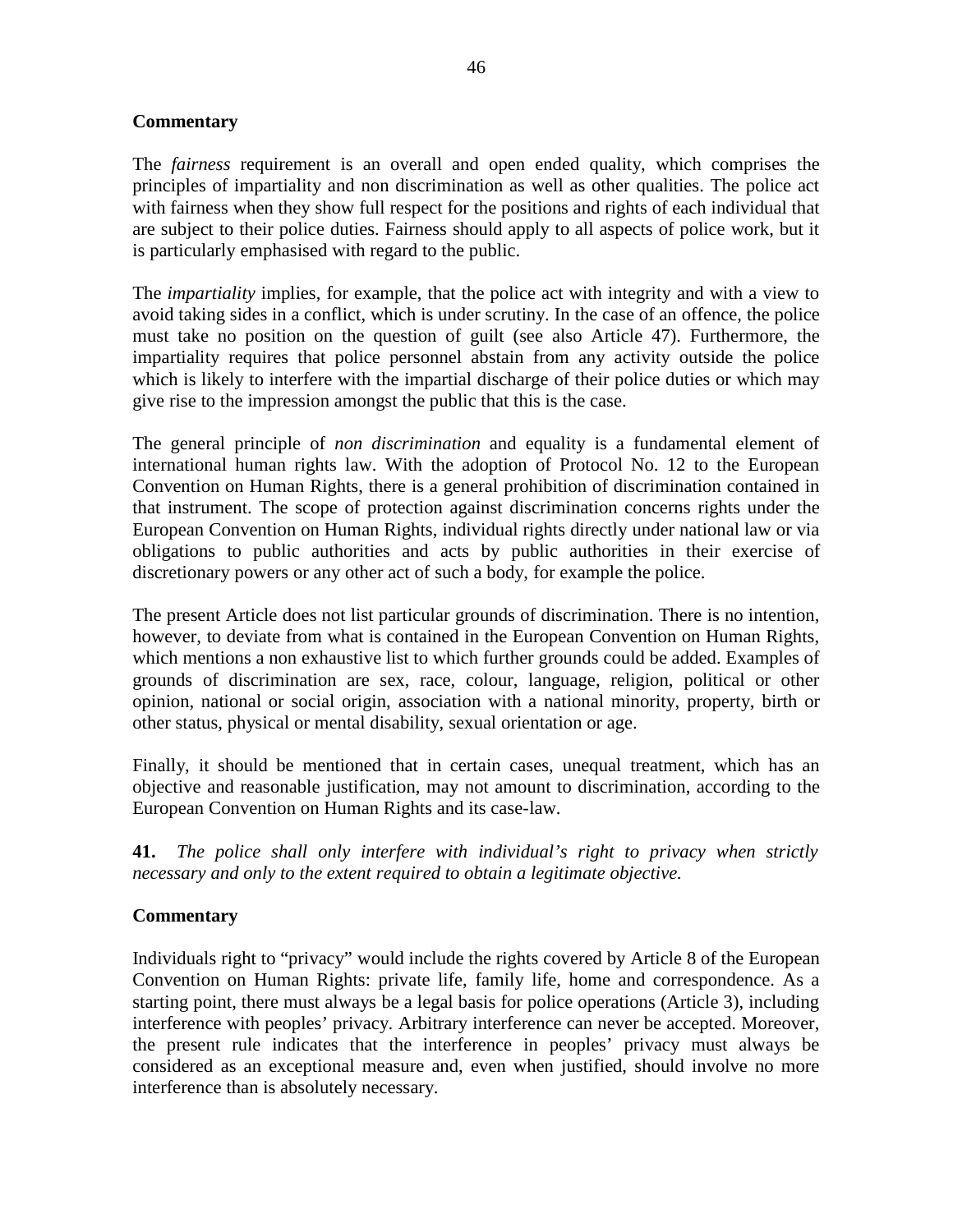**42.** *The collection, storage, and use of personal data by the police shall be carried out in accordance with international data protection principles and, in particular, be limited to the extent necessary for the performance of lawful, legitimate and specific purposes.*

## **Commentary**

The use of new information technologies largely facilitates police action against different forms of criminality. The registration and the analysis of personal data, in particular, allows the police to crosscheck information and thus to expose networks the existence of which would remain obscure without resort to these tools. However, the uncontrolled use of personal data may constitute violations of the right to privacy of the individuals concerned. In order to avoid abuse at the stages of collection, storage and use of personal data, such police activities must be guided by principles for the protection of data. In this respect, the principles expressed in this Article should be considered in the light of the Recommendation No. R (87) 15 of the Council of Europe regulating the use of personal data in the police sector.

**43.** *The police, in carrying out their activities, shall always bear in mind everyone's fundamental rights, such as freedom of thought, conscience, religion, expression, peaceful assembly, movement and the peaceful enjoyment of possessions.* 

## **Commentary**

The rights referred to in this Article are a recapitulation of rights provided for in the European Convention on Human Rights (Articles 9, 10 and 11 of the Convention, Article 1 of its First Protocol and Article 2 of Protocol No.4 to the same Convention) , which are essential for the effective functioning of an open democratic society, but which have not been dealt with elsewhere in the Recommendation.

The police play a major part in safeguarding these rights - without which democracy becomes an empty notion without any basis in reality - either directly, through safeguarding democratic arrangements, or indirectly, through their general responsibility for upholding the rule of law.

**44.** *Police personnel shall during intervention normally be in a position to give evidence of their police status and professional identity.*

## **Commentary**

The police service is judged by the public, to a large extent, upon how the police personnel act. Correct behaviour of individual police officials is, therefore, of ultimate importance for the credibility of the police. In order to earn the respect of the public, it is not sufficient only to act within the law, but to apply the law with integrity and respect towards the public; applying the law with a degree of "common sense" and never to forget the "public service" which is a necessary dimension in police work.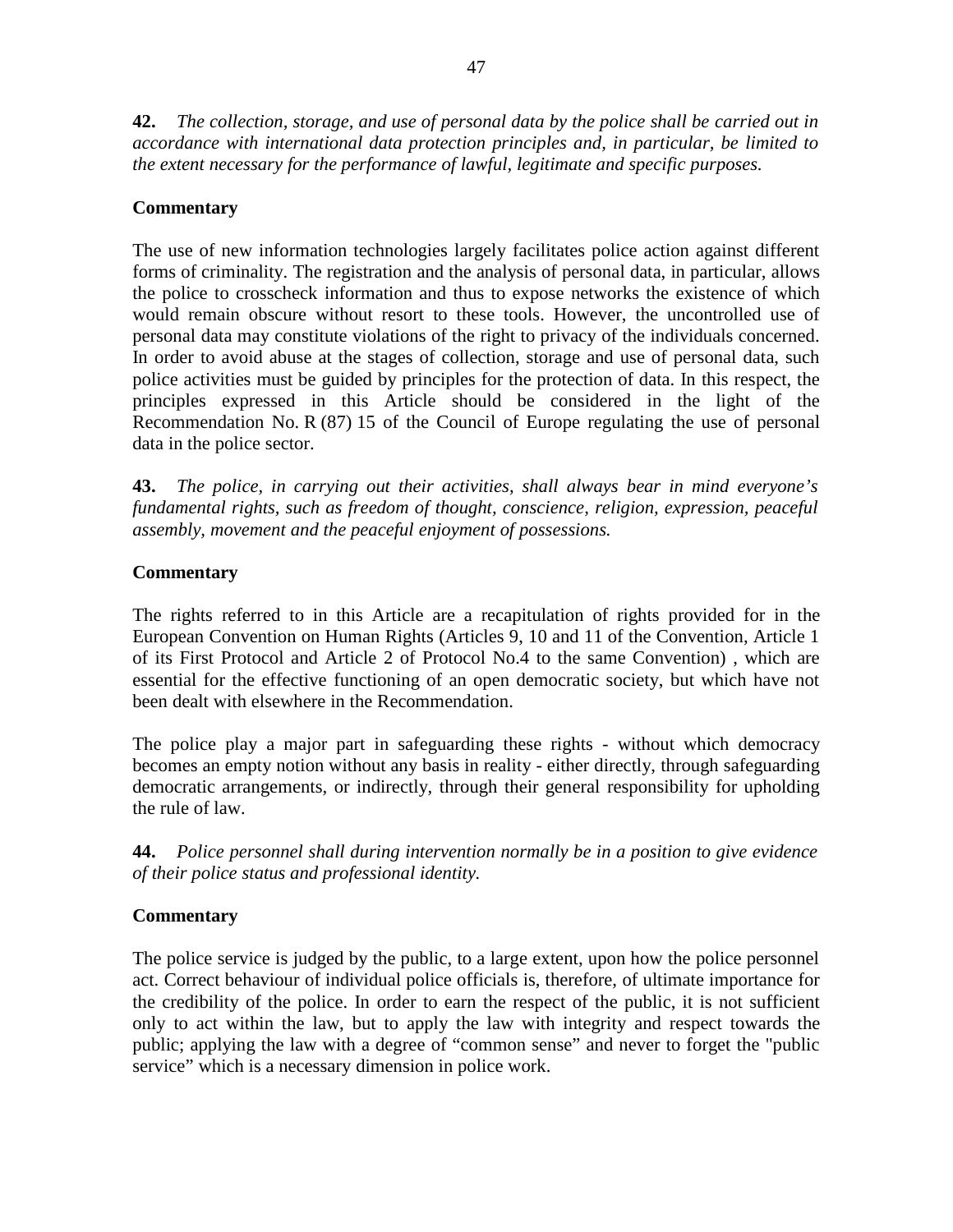Police personnel act with integrity and respect towards the public, when they are professional, impartial, honest, conscientious, fair and just, politically neutral and courteous. In addition, the police should acknowledge that the public consists of individuals, with individual needs and demands. Vulnerable groups in society call for extra attention by the police.

**45.** *Police personnel shall during intervention normally be in a position to give evidence of their police status and professional identity.*

## **Commentary**

This Article, which is closely linked to Article 14, has two main purposes. Firstly, the intervening police personnel shall as a rule always be in a position to give evidence that they belong to the police. Secondly, they shall normally also be in a position to identify themselves as an individual member of the police ("professional identity"). The requirement that police personnel normally should give evidence of their professional identity before, during or after intervention is closely linked to the personal police responsibility for action or omission (Article 16). Without a possibility of identifying the individual police man/woman, the personal accountability, seen in the perspective of the public, becomes an empty notion. It is clear that the implementation of this regulation must be balanced between the public interest and the safety of the police personnel on a case by case basis. It should be stressed that the identification of a member of the police does not necessarily imply that his/her name be revealed.

**46.** *Police personnel shall oppose all forms of corruption within the police. They shall inform superiors and other appropriate bodies of corruption within the police.*

#### **Commentary**

This Article, which concerns the conduct of police personnel, is complementary to that of Article 21, which deals with organisational structures in the fight against corruption. The Article places a positive obligation upon the police official to avoid corrupt behaviour as an individual and discourage it among colleagues. Police officials shall, in particular, carry out their duties in accordance with the law, in an honest and impartial way and should not allow their private interests to conflict with their position in the police. To this end, police officials shall always be on the alert for any actual or potential conflicts of interest and take steps to avoid such conflicts. They shall report to their superiors or to other appropriate authorities if they become aware of corrupt behaviour within the police.

It should be noted that the Council of Europe Recommendation No R (2000) 10 on Codes of Conduct for Public Officials (drafted by the "Multidisciplinary Group on Corruption", GMC) is applicable to the police and its personnel.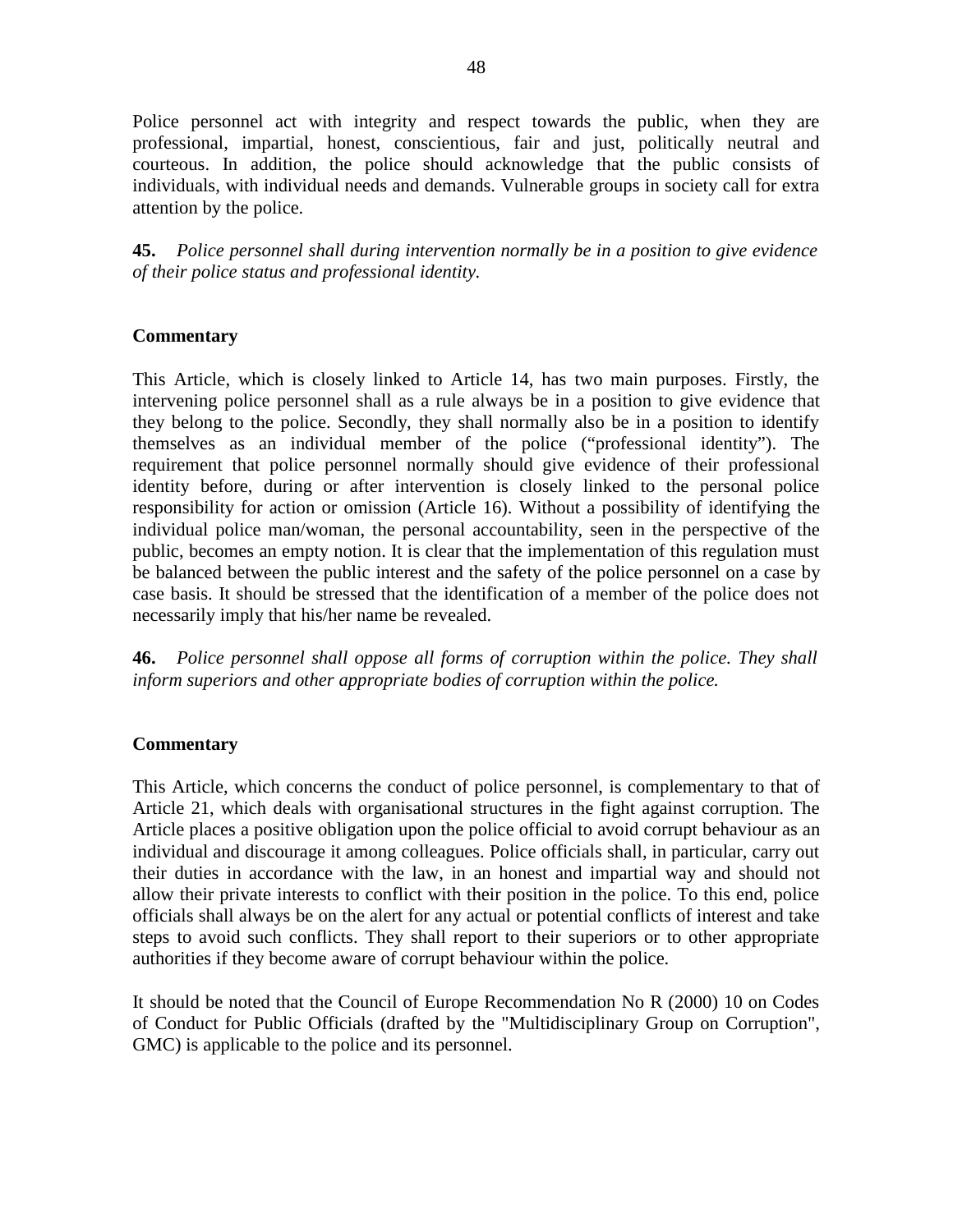## **V.2 Guidelines for Police Action/Intervention: Specific Situations**

## **V.2.1 Police Investigation**

**47.** *Police investigations shall, as a minimum, be based upon reasonable suspicion of an actual or possible offence or crime.*

## **Commentary**

In order to avoid arbitrary police investigations, a minimum requirement should be fulfilled before the police initiate any such investigation. There should at least be reasonable (and legitimate) suspicion of an offence or crime, that is the suspicion must be justified by some objective criteria.

**48.** *The police must follow the principles that everyone charged with a criminal offence should be considered innocent until found guilty by a court, and that everyone charged with a criminal offence has certain rights, in particular, the right to be informed promptly of the accusation against them, and to prepare his/her defence either in person, or through legal assistance of his/her own choosing.*

## **Commentary**

The principle of the presumption of innocence, contained in Article 6 of the European Convention on Human Rights, is one of the most important rights of individuals in the criminal justice process. The police, often "the first link of the chain" in this process, have a particularly difficult task as they must, in an objective manner, investigate a case and no matter how overwhelming the evidence is against a suspect, must respect the presumption of innocence. With regard to the relation between the police and the public, in particular the media, the problem becomes even more accentuated (see also Article 19).

The list of certain additional minimum rights of everyone charged with a criminal offence, also drawn from Article 6 of the European Convention on Human Rights, is also extremely important for the police to bear in mind**,** as these rights should be provided for as soon as possible during the criminal justice process. Often, that is during the police investigation.

**49.** *Police investigations shall be objective and fair. They shall be sensitive and adaptable towards the special needs of persons, such as children, juveniles, women, minorities, including ethnic minorities, and vulnerable persons.*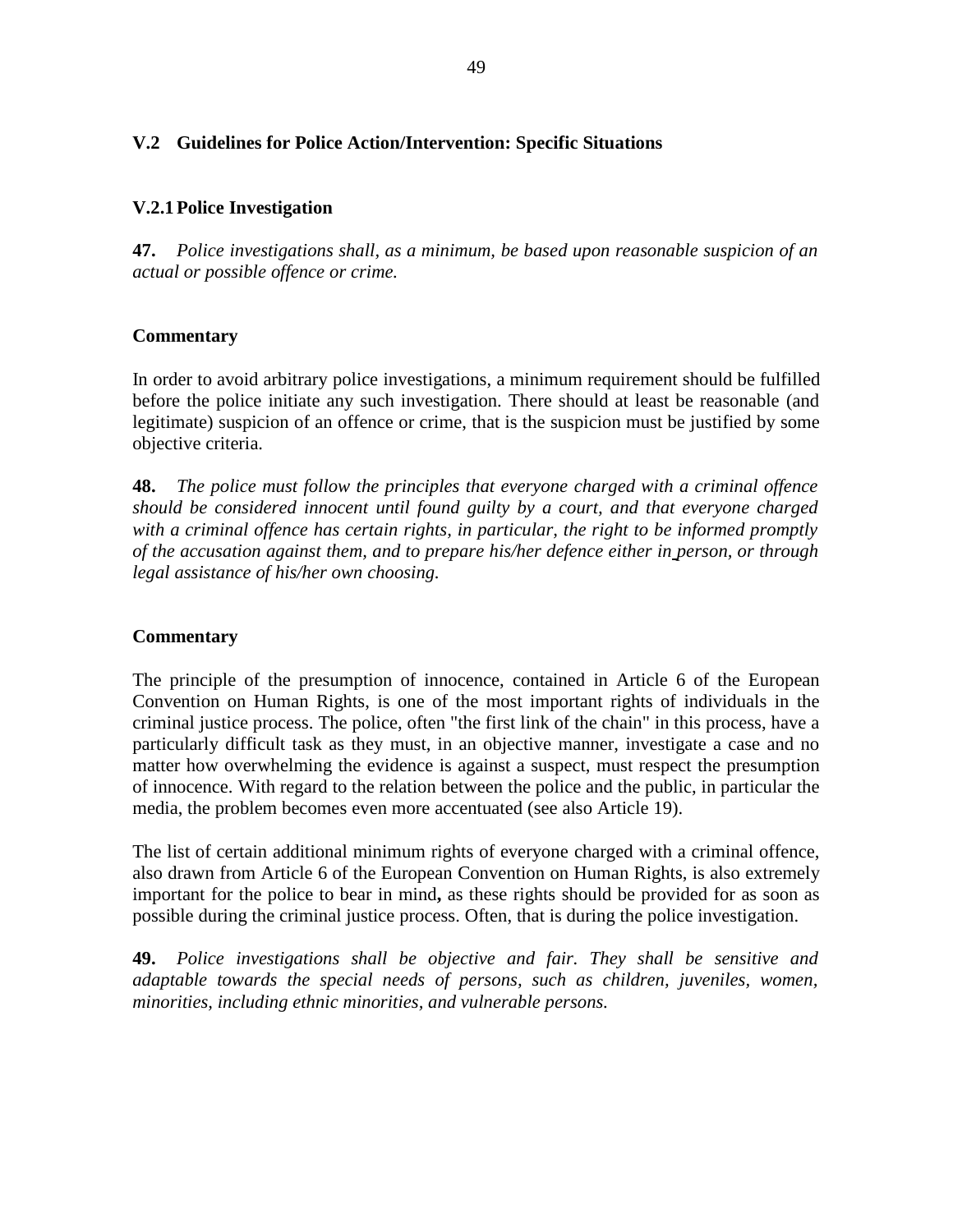#### **Commentary**

Police work should always be guided by objectivity and fairness. This is particularly important in police investigations. The objectivity required implies that the police must carry out an investigation impartially, that is, they should base an investigation on *all*  relevant circumstances, facts and evidence, that work both for and against their suspicions. Objectivity is also a criteria for the fairness requirement, which, in addition, requires that the investigation procedure, including the means used, is such as to provide for an environment that lends itself to a "just" process, where the individual's fundamental rights are respected.

The fairness requirement for police investigations also means that consideration must be taken of an individuals' right to participate fully. The investigation must, for example, be adapted to take account of the physical and mental capacities and cultural differences of those involved. Investigations concerning children, juveniles, women and individuals belonging to minority groups, including ethnic minorities are particularly important in this respect. The investigation should be thorough, with as limited a risk of damage to those subject to the investigation as possible. Upholding these measures sustains "fair police process", which constitutes the preparatory basis for a "fair trial".

**50.** *Guidelines for the proper conduct and integrity of police interviews shall be established, bearing in mind Article 48. They shall, in particular, provide for a fair interview during which those interviewed are made aware of the reasons for the interview as well as other relevant information. Systematic records of police interviews shall be kept.*

#### **Commentary**

This rule, which generally applies to police interviews, originates in statements with regard to the interrogation process in custody made by the European Committee for the Prevention of Torture and Inhuman or Degrading Treatment or Punishment (CPT), as contained in its 2<sup>nd</sup> General Report (1992):

*"…the CPT considers that clear rules or guidelines should exist on the way in which police interviews are to be conducted. They should address inter alia the following matters: the informing of the detainee of the identity (name and/or number) of those present at the interview; the permissible length of an interview; rest periods between interviews and breaks during an interview; places in which interviews may take place; whether the detainee may be required to stand while being questioned; the interviewing of persons who are under the influence of drugs, alcohol, etc. It should also be required that a record be systematically kept of the time at which interviews start and end, of any request made by a detainee during an interview, and of the persons present during each interview.* 

*The CPT would add that the electronic recording of police interviews is another useful safeguard against the ill-treatment of detainees (as well as having significant advantages for the police).*"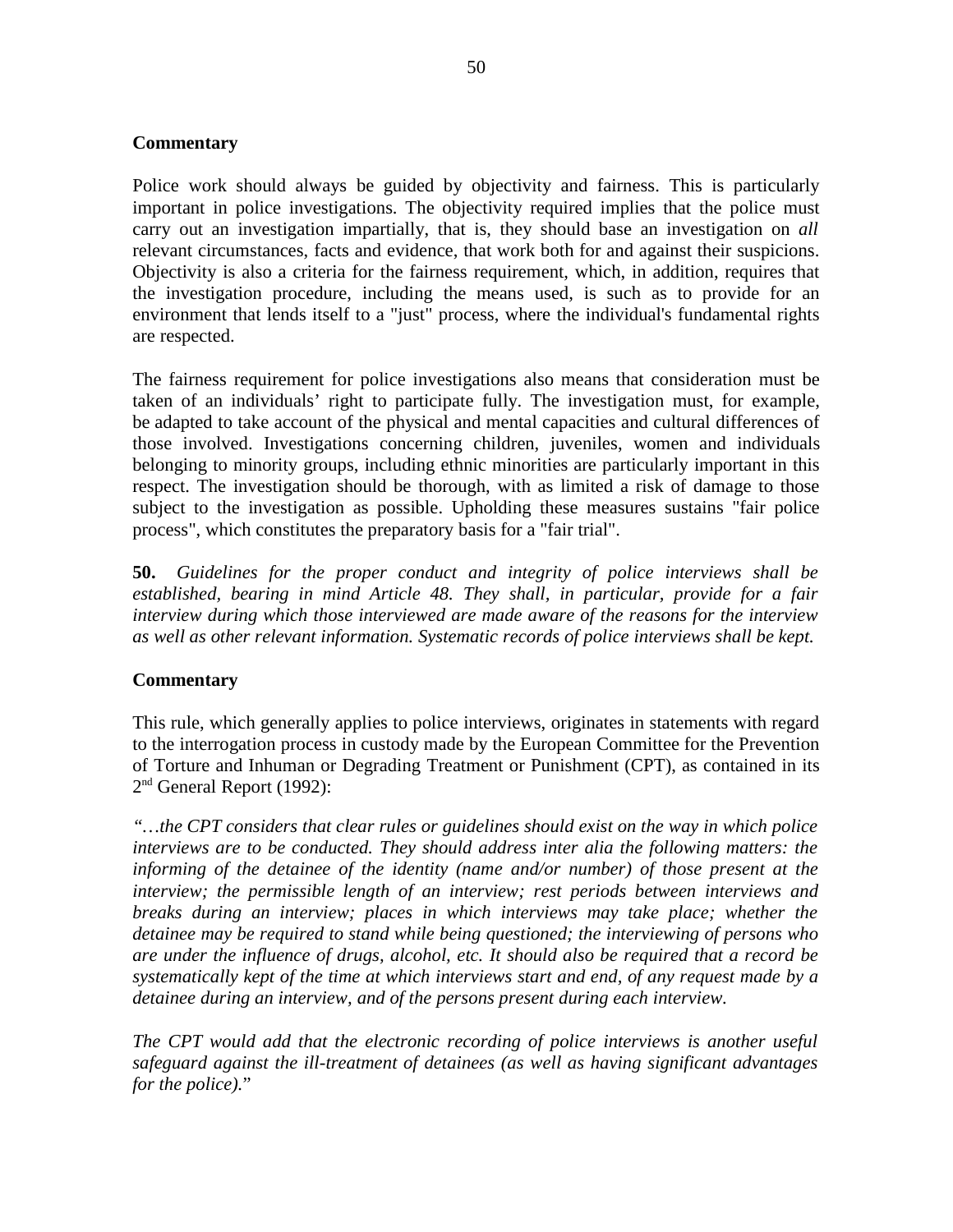The present Article, is applicable to all police interviews, regardless of whether those subject to the interview are in custody or not.

**51.** *The police shall be aware of the special needs of witnesses and shall be guided by rules for their protection and support during investigation, in particular, where intimidation of witnesses is at risk.*

## **Commentary**

Police personnel must be competent in handling the early stages of an investigation, in particular, contacts with those implicated by a crime. The proper protection of witnesses is necessary for their safety, which is a crucial condition for them to give evidence and thus for the outcome of the investigation. When intimidated witnesses are afraid of the possible consequences of giving evidence, investigative techniques must be flexible, and take this into account. The problem of intimidated witnesses is particularly critical in situations, such as those related to terrorism, to organised crime, to drug related crime and to violence within the family. Moreover, in cases where the witnesses are also victims of the crime, the handling of witnesses becomes even more complex.

This Article underlines how important it is for the police to be aware of the special needs of witnesses in different situations, and their protection. Not only does this call for special training of police personnel, but also guidelines are necessary to determine the proper handling of witnesses by the police. In this respect reference is made to the extensive work already carried out by the Council of Europe, concerning witness and victim protection (Recommendations No. R (85) 4 on the violence in the family, No. R (85) 11 on the position of the victim in the framework of criminal law and procedure, No. R ((87) 21 on assistance to victims and prevention of victimisation, No. (91) 11 on sexual exploitation, pornography and prostitution of , and trafficking in children and young adults, No. R (96) 8 on crime policy in Europe in a time of change and recommendation No. R (97) 13 on intimidation of witnesses and the rights of the defence).

**52.** *Police shall provide the necessary support, assistance and information to victims of crime, without discrimination.*

#### **Commentary**

This Article summarises the police duties of providing assistance and information for victims of crime as stated in Recommendation No. R (85) 11 on the position of the victim in criminal law and procedure. In addition, the Article places an obligation on the police to provide the necessary support for victims, which implies that there is a readiness and capacity within the police to provide such support either directly or through other agencies and organisations.

**53.** *The police shall provide interpretation/translation where necessary throughout the police investigation.*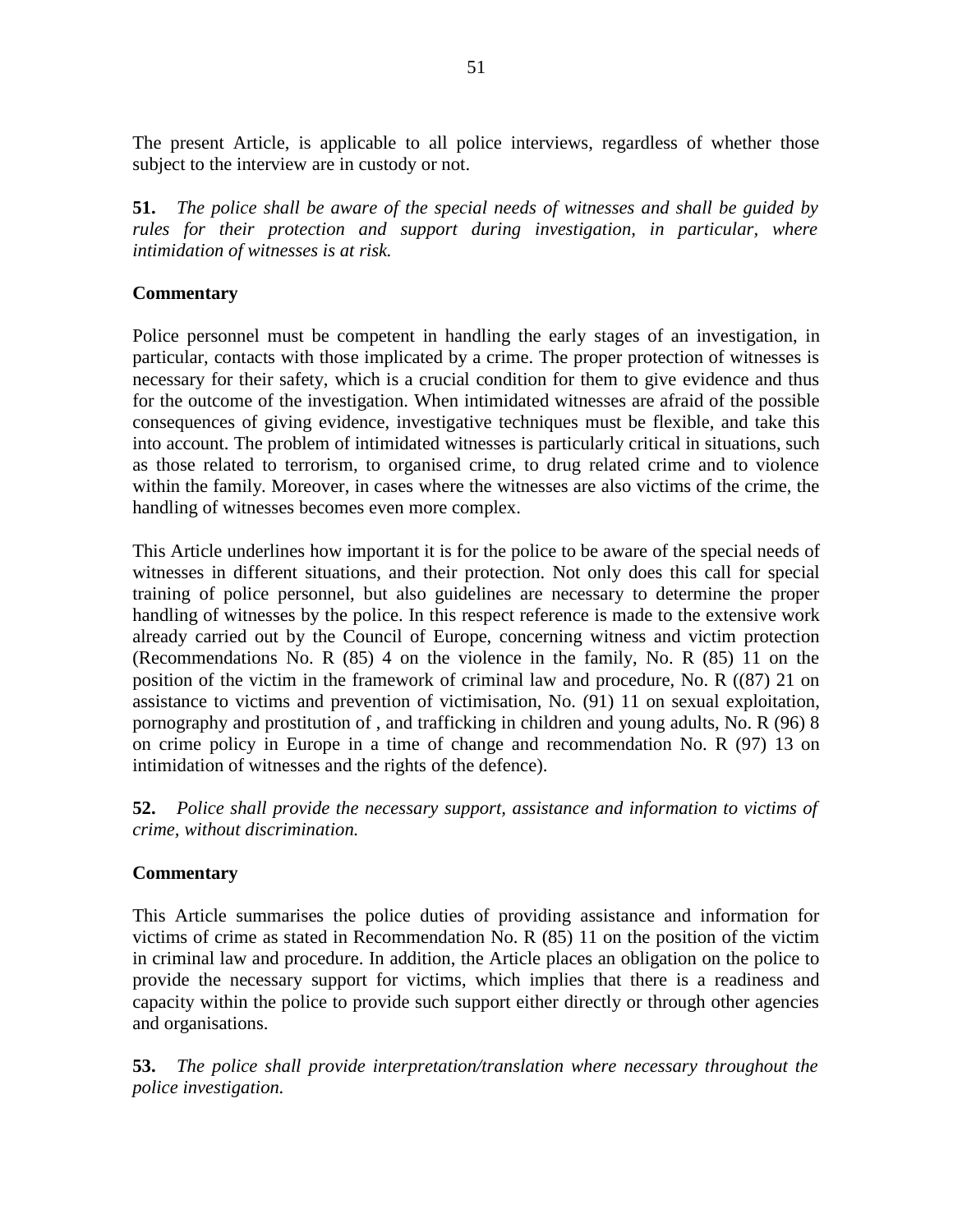## **Commentary**

This Article complements Article 5.2 of the European Convention on Human Rights, which gives everyone who is arrested the right to be informed of the reasons for the arrest, and the charge against them, in a language which they understand.

## **V.2.2 Arrest/Deprivation of liberty by the police**

**54.** *Deprivation of liberty of persons shall be as limited as possible and conducted with regard to the dignity, vulnerability and personal needs of each detainee. A custody record shall be kept systematically for each detainee.*

## **Commentary**

Deprivation of liberty must be regarded as an exceptional measure, which may never be used unless absolutely necessary and must be limited in time. As with all police operations, this measure must always be lawful. The Article emphasises with every arrest/deprivation of liberty, that the individual needs of the person concerned must be fully considered.

In accordance with the statement of the European Committee for the Prevention of Torture and Inhuman or Degrading Treatment or Punishment, in its  $2<sup>nd</sup>$  General Report (1992), a comprehensive custody record should be kept for each arrested person/detainee:

"The CPT considers that the fundamental safeguards granted to persons in police custody would be reinforced (and the work of police officers quite possibly facilitated) if a single and comprehensive custody record were to exist for each person detained, on which would be recorded all aspects of his custody and action taken regarding them (when deprived of liberty and reasons for that measure; when told of rights; signs of injury, mental illness, etc; when next of kin/consulate and lawyer contacted and when visited by them; when offered food; when interrogated; when transferred or released, etc.). For various matters (for example, items in the person's possession, the fact of being told of one's rights and of invoking or waiving them), the signature of the detainee should be obtained and, if necessary, the absence of a signature explained. Further, the detainee's lawyer should have access to such a custody record."

**55.** *The police shall, to the extent possible according to domestic law, inform promptly persons deprived of their liberty of the reasons for the deprivation of their liberty and of any charge against them, and shall also without delay inform persons deprived of their liberty of the procedure applicable to their case.*

## **Commentary**

This Article brings to the attention the right provided for in Article 5.2 of the European Convention on Human Rights (*that "[e]veryone who is arrested shall be informed promptly, in a language which he understands, of the reasons for his arrest and of any*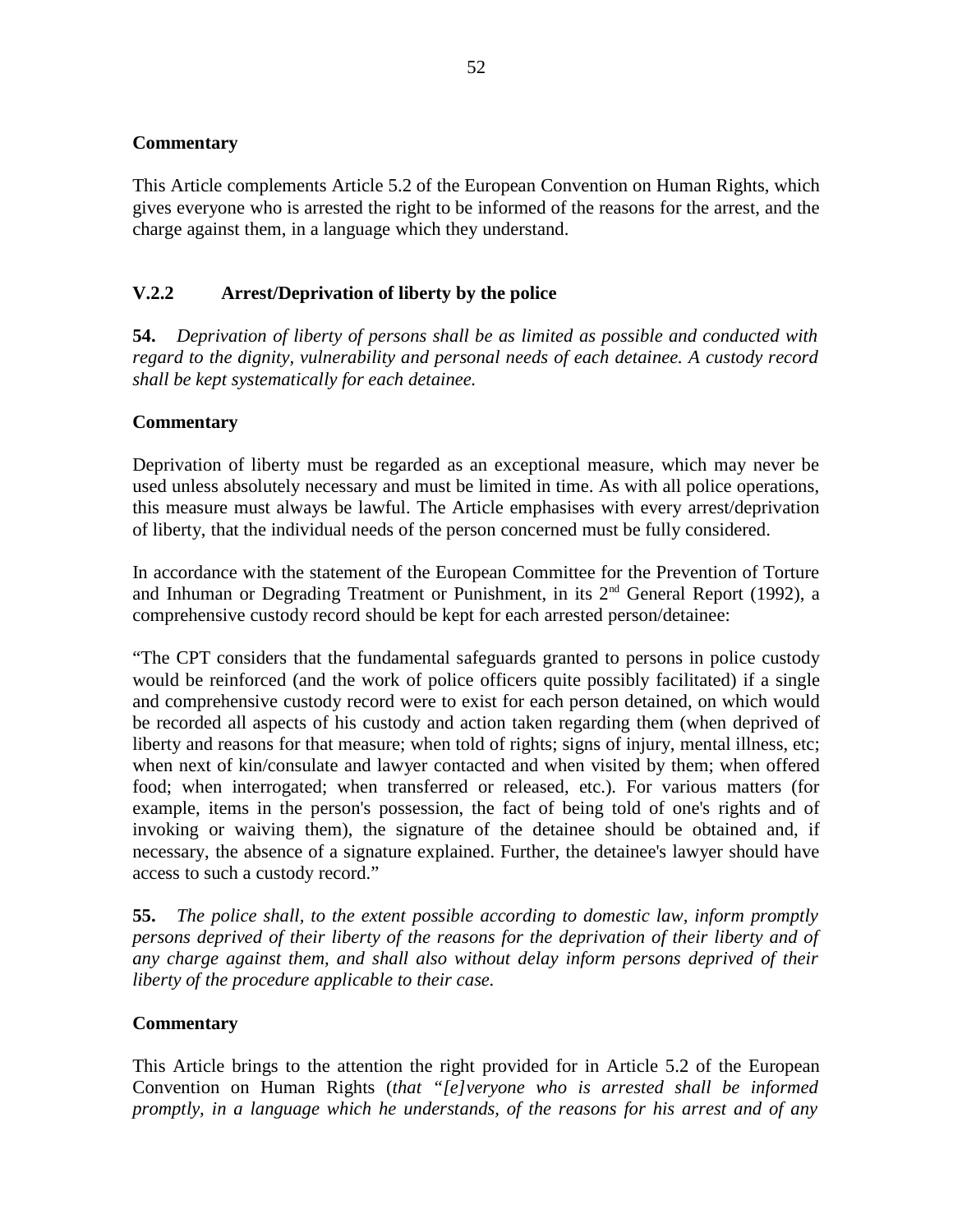*charge against him.*") and a statement by the European Committee for the Prevention of Torture and Inhuman or Degrading Treatment or Punishment in its 2<sup>nd</sup> General Report (1992), that persons "*taken into police custody should be expressly informed without delay of all their rights*" (including those contained in Article 56). To this has been added that persons deprived of their liberty should also be informed of the procedure of their case. (The wording "to the extent possible according to domestic law" is used as this information is sometimes provided by other authorities than the police, such as the public prosecution.)

**56.** *The police shall provide for the safety, health, hygiene and appropriate nourishment of persons in the course of their custody. Police cells shall be of a reasonable size, have adequate lighting and ventilation and be equipped with suitable means of rest.*

## **Commentary**

This Article gives the police full responsibility for the standards of the physical environment of persons deprived of their liberty, who are kept in police facilities. The Article implies that the police have an obligation to care actively for the safety of persons kept in their custody. They should take full responsibility for safeguarding those in their custody from harm, originating either from outside or inside the custody, including selfinflicted harm by the detainee. This would, for example, involve the separation of dangerous persons. Furthermore, deterioration in the health of the person deprived of liberty - mental as well as physical – should, so far as is possible, be prevented and medical care provided if necessary. This may also imply that instructions of doctors or other competent medical personnel must be followed. The police should also provide for appropriate hygiene, including toilet facilities, and food.

The Police cells should be of a reasonable size, considering the number of persons accommodated. Furthermore, there should be "adequate lighting", preferably natural day light as well as artificial light. "Adequate ventilation" implies that fresh air should be available at an appropriate temperature. Suitable means of rest, bed or chair, should be provided for all persons kept in police custody. (Reference is also made to further standards established by the European Committee for the Prevention of Torture and Inhuman or Degrading Treatment or Punishment.)

**57.** *Persons deprived of their liberty by the police shall have the right to have the deprivation of their liberty notified to a third party of their choice, to have access to legal assistance and to have a medical examination by a doctor, whenever possible, of their choice.*

#### **Commentary**

This rule is based on three rights of persons who are deprived of their liberty by the police, which have been identified by the European Committee for the Prevention of Torture and Inhuman or Degrading Treatment or Punishment (CPT):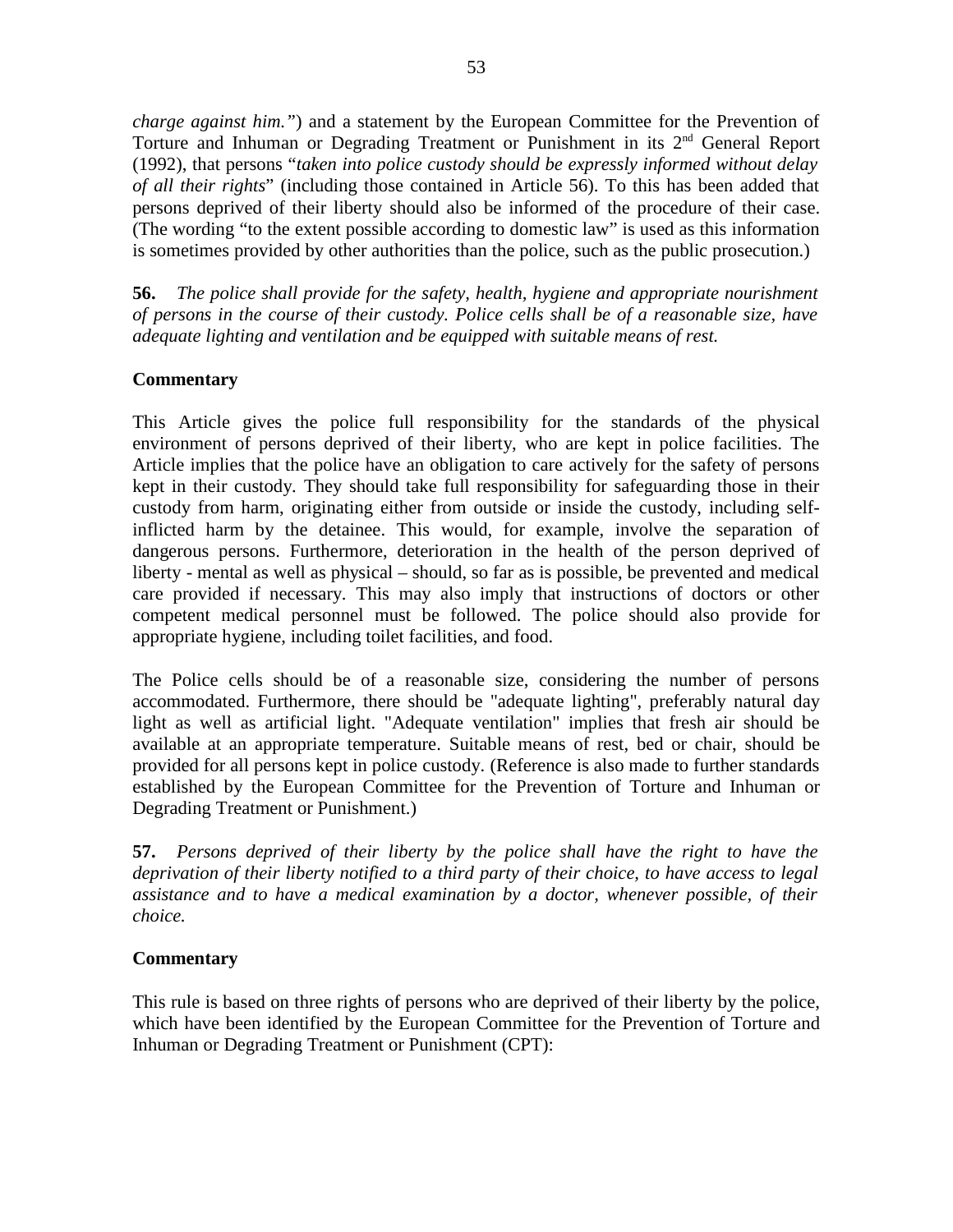"The CPT attaches particular importance to three rights for persons detained by the police: the right of the person concerned to have the fact of his detention notified to a third party of his choice (family member, friend, consulate), the right of access to a lawyer, and the right to request a medical examination by a doctor of his choice (in addition to any medical examination carried out by a doctor called by the police authorities). They are, in the CPT's opinion, three fundamental safeguards against the ill-treatment of detained persons which should apply as from the very outset of deprivation of liberty, regardless of how it may be described under the legal system concerned (apprehension, arrest, etc)." (CPT 2<sup>nd</sup> General Report, 1992)

**58.** *The police shall, to the extent possible, separate persons deprived of their liberty under suspicion of having committed a criminal offence from those deprived of their liberty for other reasons. There shall normally be a separation between men and women as well as between adults and juveniles deprived of their liberty.*

## **Commentary**

Out of respect for the dignity and integrity of individuals and their needs, the police should avoid, whenever possible, keeping criminal suspects together with other categories of persons deprived of their liberty (c.f. immigration detainees). This rule is in accordance with principles established by the European Committee for the Prevention of Torture and Inhuman or Degrading Treatment or Punishment. Other grounds for separation are sex and age, however, separation on these grounds must also take into account personal needs and decency.

## **VI. Accountability and Control of the Police**

**59.** *The police shall be accountable to the state, the citizens and their representatives. They shall be subject to efficient external control.*

## **Commentary**

The police shall be accountable to the state (through central, regional or local bodies) as the state is the principal of the police. Accordingly, there are state bodies to monitor and control the police in all member states. However, state control over the police must in an open democratic society be complemented with the means for the police to be answerable to the public, that is the citizens and their representatives. Police accountability vis-a-vis the public is a crucial condition for making the mutual relationship between the police and the public a reality.

There are several means of rendering the police accountable to the public. The accountability can be direct or channelled through bodies representing the public. Generally, openness and transparency of the police are, however, basic requirements for accountability/control to be effective. Complaints procedures, dialogue and co-operation as means for accountability are included in Articles 59-62.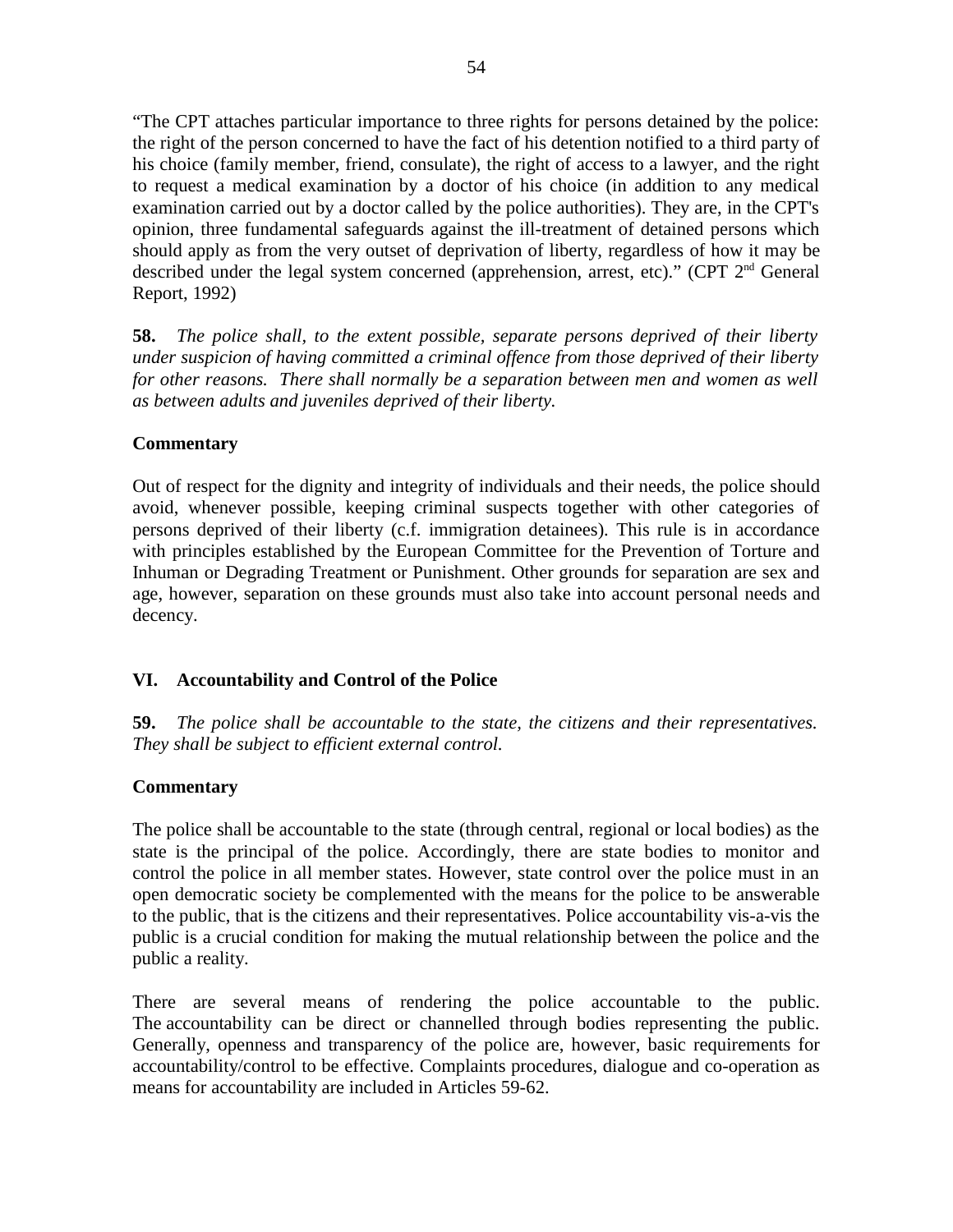**60.** *State control of the police shall be divided between the legislative, the executive and the judicial powers.*

## **Commentary**

In order to make the control of the police as efficient as possible, the police should be made accountable to various independent powers of the democratic state, that is the legislative, the executive and the judicial powers.

In a simplified model, the *legislative* power (Parliament) exercises an *a priori* control by passing laws that regulate the police and their powers. Sometimes the legislative power also perform an *a posteriori* control through "justice and interior commissions" or through "Parliamentary ombudsmen", who may initiate investigations, *ex officio* or following complaints by the public concerning mal administration.

The *executive* power (government: central, regional or local), to which the police are accountable in all states, perform a direct control over the police as the police are part of the executive power. The police receive their means from the budget, which is decided by the government (sometimes approved by the parliament). Furthermore, the police receive directives from the government as to the general priority of the their activities and the Government also establishes detailed regulations for police action. It is important to emphasise that the police should be entrusted with operational independence from the executive in the carrying out their specific tasks (see also Article 15).

The *judicial* powers (in this context comprising the prosecution and the courts) should constantly monitor the police in their functions as a component of the criminal justice system.

The *judicial* powers (in this context the courts), also perform an *a posteriori* control of the police through civil and criminal proceedings initiated by other state bodies as well as by the public.

It is of the utmost importance that these powers of the state are all involved in the control of the police in a balanced way.

**61.** *Public authorities shall ensure effective and impartial procedures for complaints against the police.*

## **Commentary**

Complaints against the police should be investigated in an impartial way. "Police investigating the police" is an issue which generally raises doubts as to the impartiality. States must therefore provide systems which are not only impartial but also seen to be impartial, to obtain public confidence. Ultimately, it shall be possible to refer such complaints to a court of law.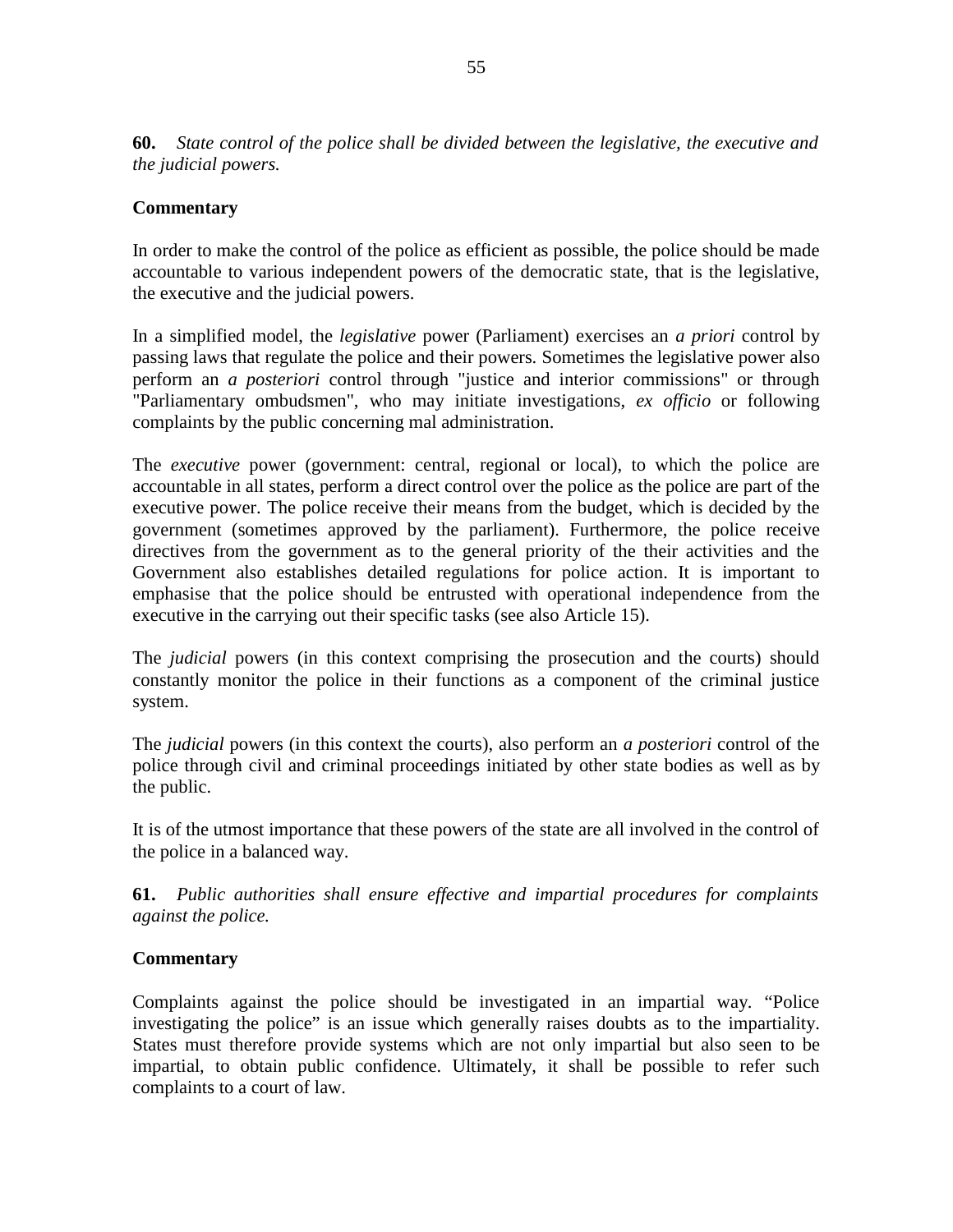**62.** A*ccountability mechanisms, based on communication and mutual understanding between the public and the police, shall be promoted.* 

## **Commentary**

This Article points to the possibilities of developing public-police relations through accountability mechanisms, which bring the public closer to the police and thus contribute to a better mutual understanding. Accordingly, mechanisms, which foster the settlement of disputes between the public and the police are to be recommended. That may be established as a mediation or complaints structure, which opens a possibility for contacts and negotiations between the public and the police in order to settle disputes in an informal way between the parties. Such mechanisms should preferably be independent from the police.

In addition, member states should consider strengthening existing structures, or develop new ones for police accountability in certain situations where the police enjoy wide discretion vis-à-vis the individual, for example in the use of force, when persons are deprived of their liberty, when the police interview suspects and when they use certain investigative measures. Transparency and public monitoring of situations, such as the provision of public access to police cells is an example of such a measure, which is beneficial for the public as well as for the police as it gives the public a measure of control at the same time as it helps to counteract ill-founded accusations against the police.

**63.** *Codes of ethics of the police, based on the principles set out in the present Recommendation, shall be developed in member states and overseen by appropriate bodies.* 

#### **Commentary**

Member states are encouraged to develop codes of ethics based on the values reflected in this Recommendation. It may be difficult to distinguish between ethical codes and codes of conduct, however, these should clearly be distinguished from disciplinary instruments, as the latter are aimed rather at defining what constitutes a breach of professional conduct and its internal consequences.

Ethical codes should be overseen by appropriate bodies. It is up to member states to give this task to existing bodies or to create new ones. Such bodies should, for example, be independent from the police, be as transparent as possible towards the public and at the same time have an understanding of police matters. The "Ombudsman institution" is an example of such a body.

## **VII. Research and International Co-operation**

**64.** *Member states shall promote and encourage research on the police, both by the police themselves and external institutions.*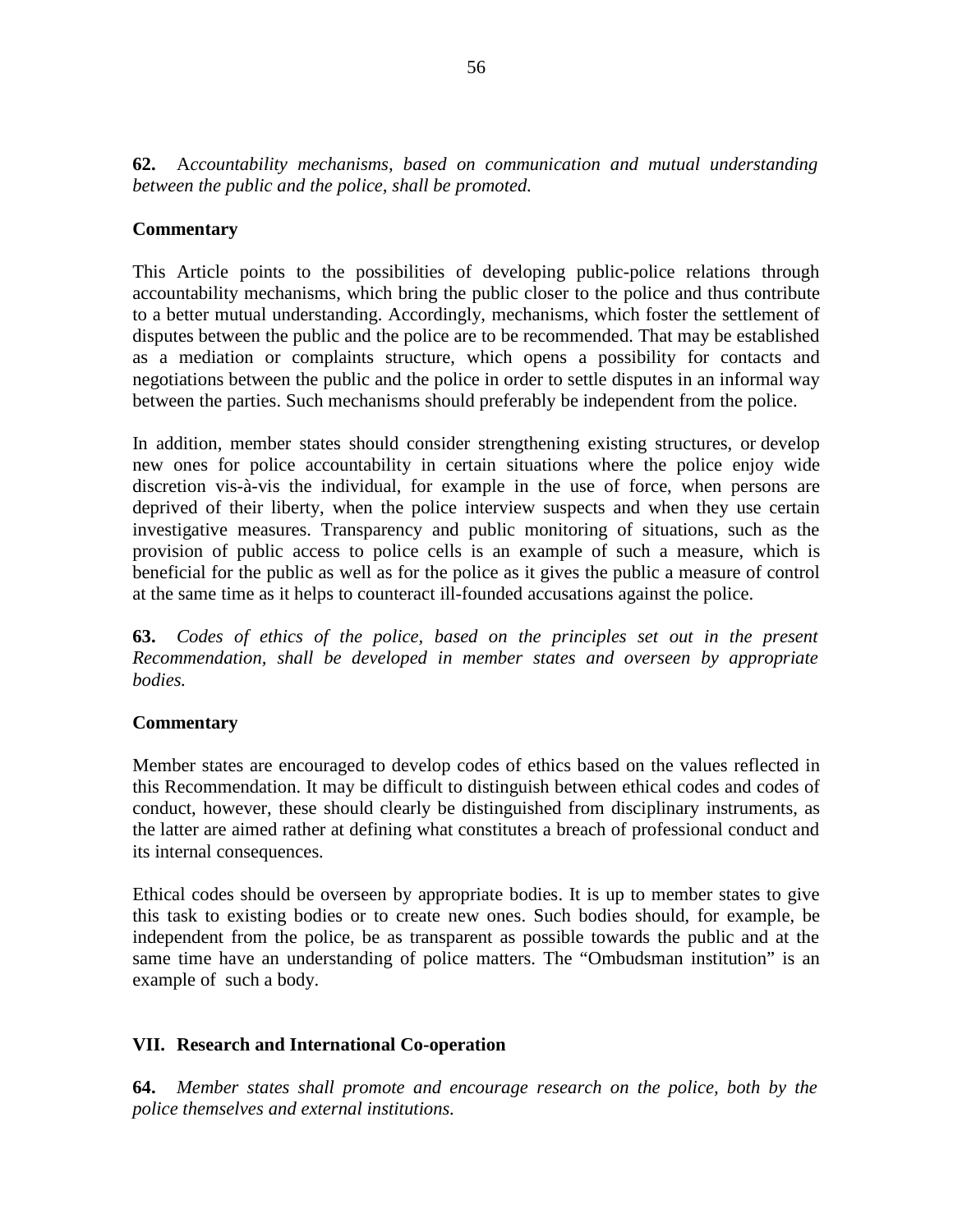## **Commentary**

The police is an important institution of a democratic state governed by the rule of law. It is a vital component of the criminal justice system and the body responsible for public order. The police is provided with specific powers and should be, at the same time, an integrated part of the society it serves, etc.

Such a multifaceted body clearly warrants the best critical attention in the form of research and police studies. Internal police research should therefore be complemented with research on the police by institutions independent of the police. A close link between police training and universities is an example of a measure that would serve such a research purpose.

**65.** *International co-operation on police ethics and human rights aspects of the police shall be supported.*

## **Commentary**

The values and principles expressed in the Recommendation need to be implemented through legislation, regulations and training. In addition, acceptance of the values should grow from within the police. For these reasons there is a need to stimulate international cooperation between the police in Europe, including states and international organisations, such as ICPO-Interpol, Europol and Cepol. The Council of Europe with its particular expertise in articulating democratic values, ethics, human rights and the rule of law, has an important role in facilitating this co-operation.

**66.** *The means of promoting the principles of the present recommendation and their implementation must be carefully scrutinised by the Council of Europe.*

## **Commentary**

The adoption of "The European Code of Police Ethics" is in itself an important step for the promotion of Council of Europe principles with regard to the police in member States. However, the principles contained in the Code should also be actively promoted following its adoption.

Firstly, the Code is a basic text, which should be complemented with other Council of Europe legal instruments targeting specific topics more in depth.

Secondly, an intergovernmental structure within the Council of Europe could be a useful basis for furthering police matters in member States. Considering that the police in all member States are bodies closely associated with the criminal justice systems and their activities mainly are related to law and order, crime prevention and crime control, followup action should preferably be considered in such a context. The know-how and expertise built up with regard to police ethics, criminal justice, individuals' fundamental rights and the rule of law, could in such a way be maintained in the future within the Council of Europe.